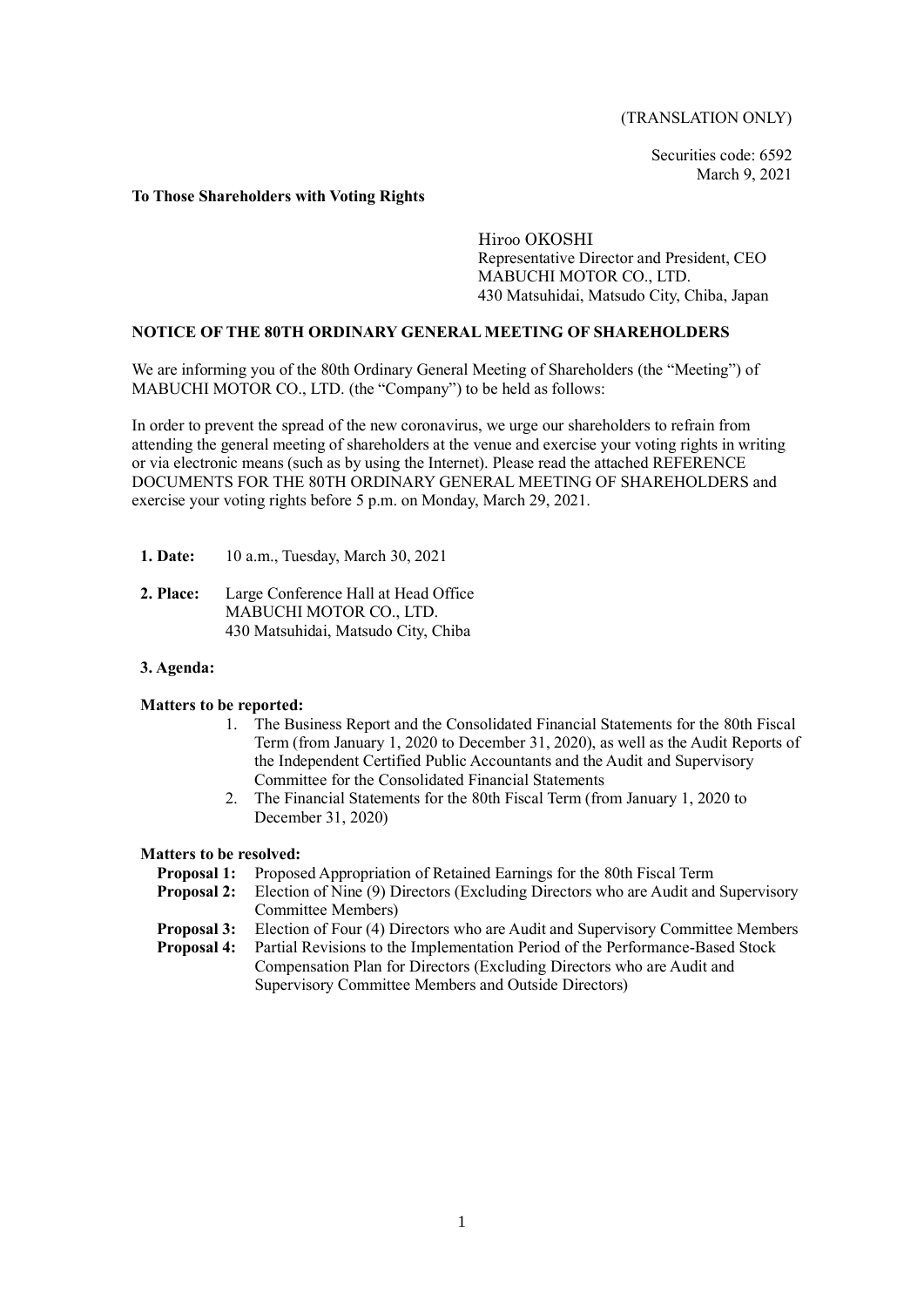- **\*For those attending, please present the enclosed Exercise Voting Rights Form at the reception desk on arrival at the Meeting. In addition, please bring this "NOTICE OF THE 80TH ORDINARY GENERAL MEETING OF SHAREHOLDERS" with you.**
- **\*Of the documents that we are required to provide in this "NOTICE OF THE 80TH ORDINARY GENERAL MEETING OF SHAREHOLDERS," the Notes to the Consolidated Financial Statements and Notes to the Non-consolidated Financial Statements (Japanese version only) are not included, as they have been posted on the Company's website (https://www.mabuchi-motor.co.jp/) pursuant the provisions of the relevant laws and regulations and Article 15 of the Company's Articles of Incorporation. The Consolidated Financial Statements and the Financial Statements audited by the Independent Certified Public Accountants and the Audit and Supervisory Committee include what is stated in the attachment to this "NOTICE OF THE 80TH ORDINARY GENERAL MEETING OF SHAREHOLDERS", as well as the Notes to the Consolidated Financial Statements and Notes to the Non-consolidated Financial Statements that are posted on the Company's website. \*Should any amendments occur in the REFERENCE DOCUMENTS FOR THE 80TH ORDINARY GENERAL MEETING OF SHAREHOLDERS, the Business Report, the Financial Statements and/or the Consolidated Financial Statements, such changes will be posted on the Company's website (https://www.mabuchi-motor.co.jp/).**

**\*Notice concerning the new coronavirus**

**-Any changes that may occur to the above procedures for the Meeting in accordance with future developments will be posted on the Company's website (https://www.mabuchimotor.co.jp/).**

**Note: This document is a translation of an excerpt of the Japanese original for reference purposes only. In the event of any discrepancy between this translated document and the Japanese original, the original shall prevail.**

**<sup>-</sup>We ask our shareholders who will attend the Meeting at the venue to wear a mask and disinfect your hands with alcohol.**

**<sup>-</sup>Please note that Mabuchi's officers and staff members attending the Meeting will wear a mask.**

**<sup>-</sup>Please be aware in advance that we will take your temperature near the reception desk and may ask those who have a fever or appear to be in poor health to refrain from entering the venue.**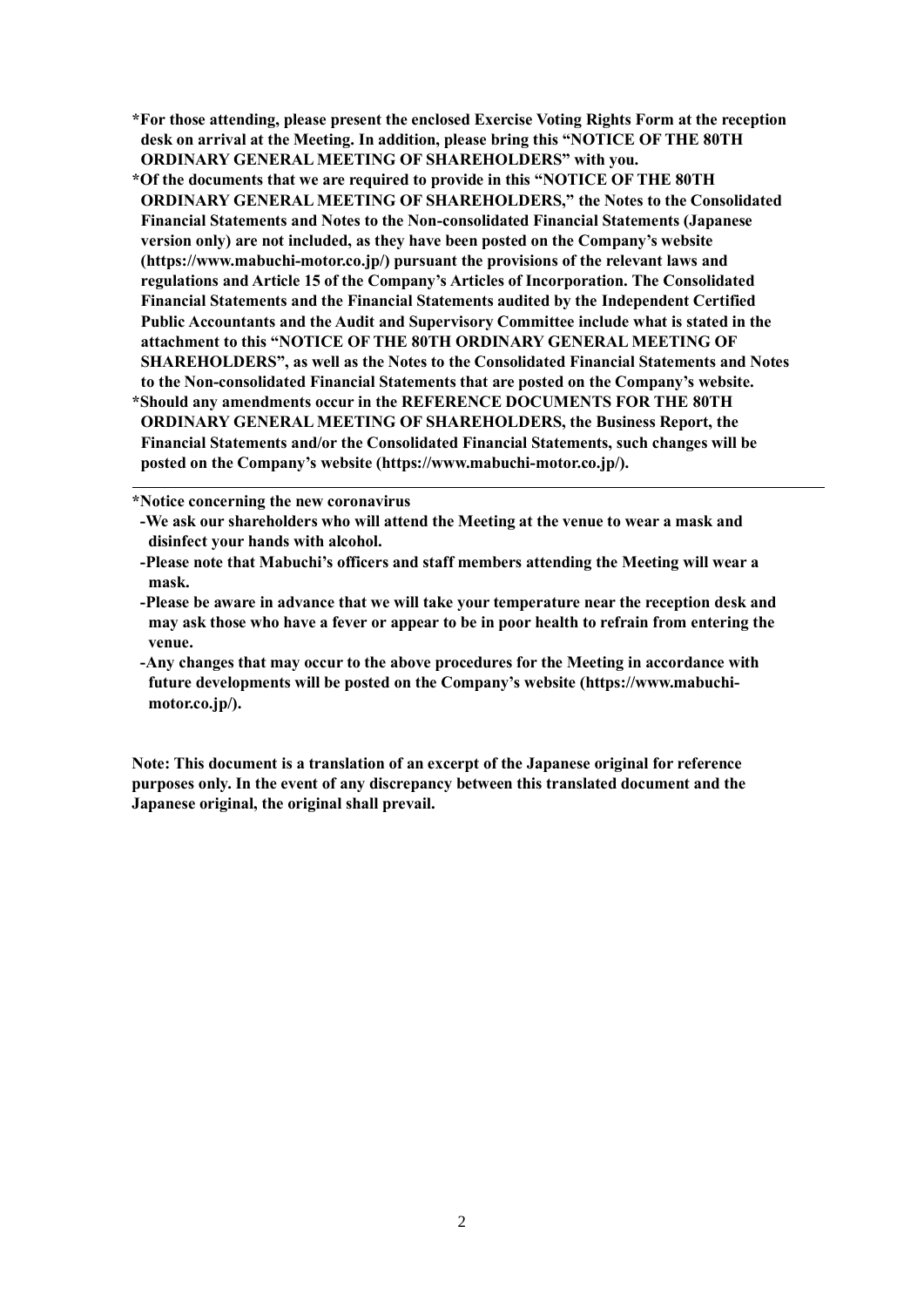## **REFERENCE DOCUMENTS FOR THE 80TH ORDINARY GENERAL MEETING OF SHAREHOLDERS**

**Proposal 1:** Proposed Appropriation of Retained Earnings for the 80th Fiscal Term

Our basic policy on the appropriation of retained earnings is to retain necessary earnings for sound business activities, to maintain healthy financial strength and to ensure adequate dividends to our shareholders based on performance for the year. Based on this policy, the Company makes it a principle to consistently distribute an annual ordinary dividend of 30 yen per share as payment of a long-term stable dividend, plus an additional special dividend equal to 30% (paid out on a per share basis) of the consolidated profit, depending on the performance of the Company.

We plan to pay an annual dividend of 135 yen per share, an amount determined in consideration of calculations based on the above standards and the business environment (consisting of a 30 yen ordinary dividend and a 105 yen special dividend). Because we paid an interim dividend of 67 yen (consisting of a 15 yen ordinary dividend and a 52 yen special dividend) per share in September 2020, we propose the year-end dividend for the year as follows:

Matters related to the year-end dividend

- (1) Type of distributable properties Money
- (2) Matters related to the disbursement of distributable properties and the aggregate amount 68 yen per common share of the Company (An ordinary dividend of 15 yen and a special dividend of 53 yen) Aggregate dividend amount: 4,504,090,636 yen
- (3) Effective date of the distribution of retained earnings March 31, 2021

The remaining surplus will be used for measures aimed at further strengthening our existing businesses and investing in areas of future growth, with a view to further increasing corporate value.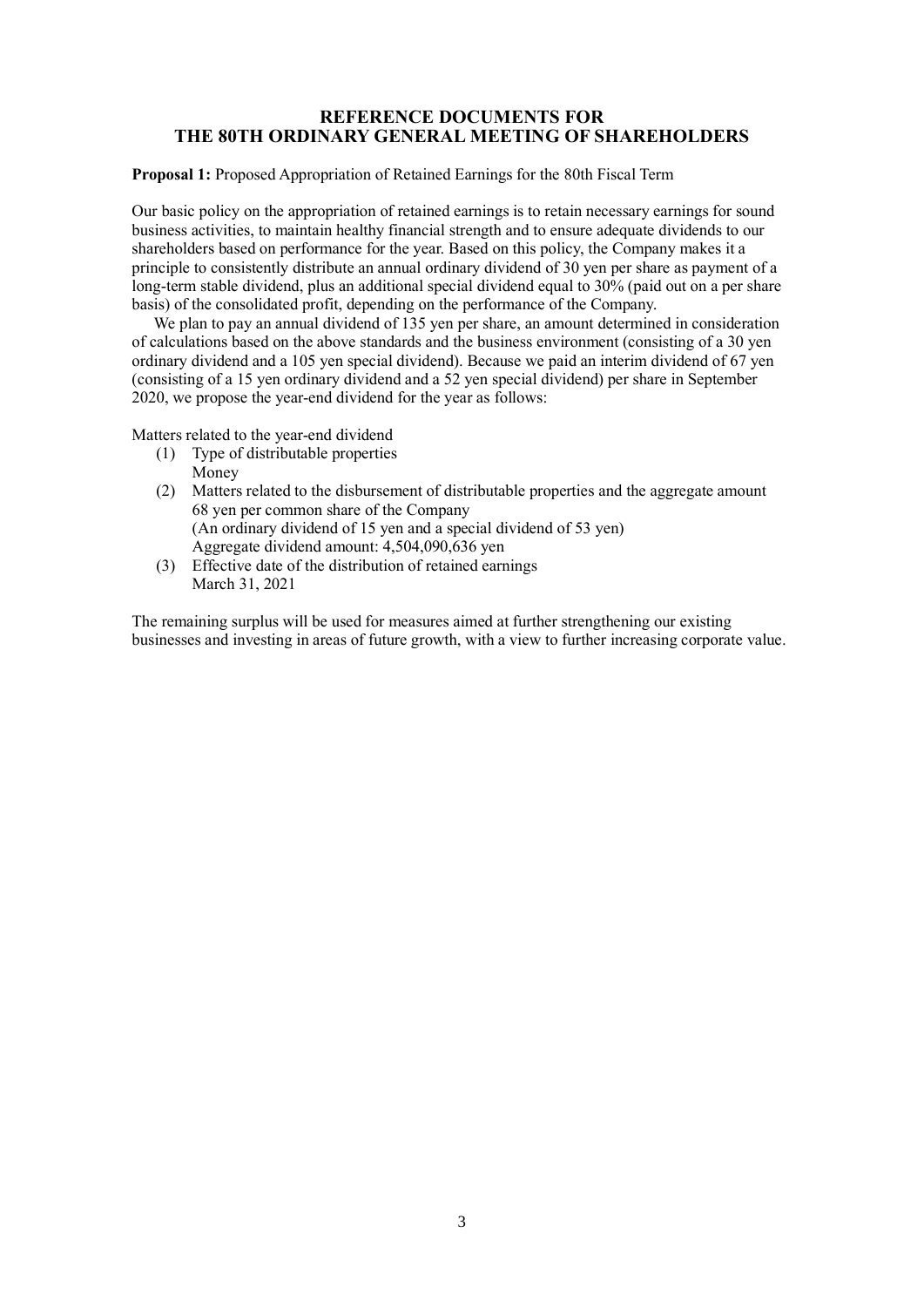**Proposal 2:** Election of Nine (9) Directors (Excluding Directors who are Audit and Supervisory Committee Members)

The term of office of all nine (9) directors (excluding directors who are audit and supervisory committee members; the same shall apply in this proposal) will expire at the conclusion of the 80th Ordinary General Meeting of Shareholders.

Shareholders are therefore requested to elect nine (9) directors. The candidates for the position of director are as follows:

| No.            | <b>Name</b>                | Position and assignment in the Company                                                                                                                                                                                                                                         |                                                                                                                                                |
|----------------|----------------------------|--------------------------------------------------------------------------------------------------------------------------------------------------------------------------------------------------------------------------------------------------------------------------------|------------------------------------------------------------------------------------------------------------------------------------------------|
| $\mathbf{1}$   | Hiroo OKOSHI               | Representative Director and President, CEO                                                                                                                                                                                                                                     | Reappointment                                                                                                                                  |
| $\overline{2}$ | Masato ITOKAWA             | Representative Director, COO, Senior Managing<br>Executive Officer, In charge of Internal Controls<br>and Chief Quality and Environmental Officer                                                                                                                              | Reappointment                                                                                                                                  |
| $\overline{3}$ | Hirotaro KATAYAMA          | Director, Managing Executive Officer, Assistant<br>to the President, Chief Officer of Subsidiaries,<br>Chief Administrative Officer, Senior General<br>Manager of Human Resources and General<br>Affairs Headquarters and Senior General Manager<br>of Purchasing Headquarters | Reappointment                                                                                                                                  |
| $\overline{4}$ | Shinichi TANIGUCHI         | Director, Managing Executive Officer, Chief<br>Technology Officer and Senior General Manager<br>of Manufacturing Headquarters                                                                                                                                                  | Reappointment                                                                                                                                  |
| 5              | Tadahito IYODA             | Director, Executive Officer and Senior General<br>Manager of Corporate Planning Headquarters                                                                                                                                                                                   | Reappointment                                                                                                                                  |
| 6              | Takashi<br><b>KAWAMURA</b> | Assistant to the COO                                                                                                                                                                                                                                                           | New appointment                                                                                                                                |
| 7              | Naoki MITARAI              | <b>Outside Director</b>                                                                                                                                                                                                                                                        | Reappointment<br>Candidate for outside<br>director<br>Candidate for independent<br>director<br>(To be notified to the Tokyo<br>Stock Exchange) |
| 8              | Kazuhiko TSUTSUMI          | <b>Outside Director</b>                                                                                                                                                                                                                                                        | Reappointment<br>Candidate for outside<br>director<br>Candidate for independent<br>director<br>(To be notified to the Tokyo<br>Stock Exchange) |
| 9              | Jody L. ONO                | <b>Outside Director</b>                                                                                                                                                                                                                                                        | Reappointment<br>Candidate for outside<br>director<br>Candidate for independent<br>director<br>(To be notified to the Tokyo<br>Stock Exchange) |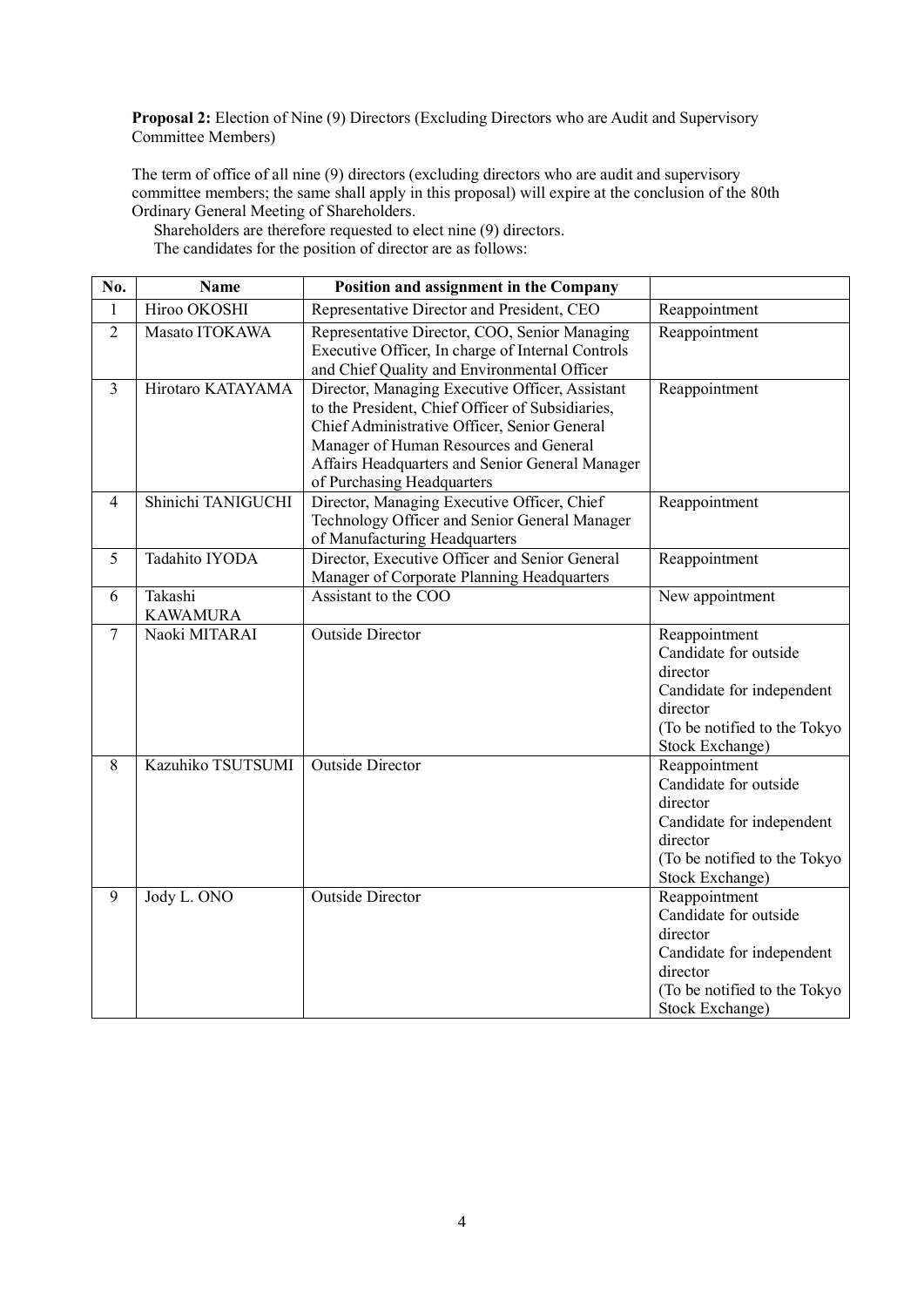| No. | Name<br>(Date of birth)                                                                                                                                                                                                                                                                                                                                   |                                                                                                                                                             | Number of the<br>Company's                                                                                                                                                                                                                                                                                                                                                                                                                                                                                                                                                                                                                                                                                                                                                                                                                                                                                                                             |                       |  |  |
|-----|-----------------------------------------------------------------------------------------------------------------------------------------------------------------------------------------------------------------------------------------------------------------------------------------------------------------------------------------------------------|-------------------------------------------------------------------------------------------------------------------------------------------------------------|--------------------------------------------------------------------------------------------------------------------------------------------------------------------------------------------------------------------------------------------------------------------------------------------------------------------------------------------------------------------------------------------------------------------------------------------------------------------------------------------------------------------------------------------------------------------------------------------------------------------------------------------------------------------------------------------------------------------------------------------------------------------------------------------------------------------------------------------------------------------------------------------------------------------------------------------------------|-----------------------|--|--|
| 1   | Hiroo OKOSHI<br>(July 9, 1961)<br>Reappointment                                                                                                                                                                                                                                                                                                           | April 1984<br>June 1990<br>August 1996<br>May 2002<br>October 2002<br>March 2003<br>January 2004<br>November 2009<br>March 2011<br>March 2013<br>March 2019 | and significant positions concurrently held<br>Joined MABUCHI MOTOR CO., LTD.<br>Manager, Procurement Section, MABUCHI INDUSTRY<br>CO., LTD.<br>Manager - President Office, MABUCHI INDUSTRY CO.,<br>LTD.<br>Director, General Manager, General Affairs Department,<br>Human Resources Department, MABUCHI INDUSTRY<br>CO., LTD.<br>Manager - Corporate Planning Department, MABUCHI<br>MOTOR CO., LTD.<br>Deputy Senior General Manager - Business Platform<br>Innovation Headquarters, MABUCHI MOTOR CO., LTD.<br>General Manager - Corporate Planning Department,<br>MABUCHI MOTOR CO., LTD.<br>Executive Officer, Senior General Manager - Administration<br>Headquarters, MABUCHI MOTOR CO., LTD.<br>Director, Executive Officer, Senior General Manager -<br>Administration Headquarters, MABUCHI MOTOR CO.,<br>LTD.<br>Representative Director and President, MABUCHI MOTOR<br>CO., LTD.<br>Representative Director and President, CEO, MABUCHI | shares held<br>21,590 |  |  |
|     | MOTOR CO., LTD. (Current position)<br>Reasons for being nominated for the position of director:<br>Hiroo OKOSHI has been renominated as a candidate for the position of director because we have judged that we can rely on<br>his ability to play a significant role in decision making on important matters in the Group, as well as the supervision of |                                                                                                                                                             |                                                                                                                                                                                                                                                                                                                                                                                                                                                                                                                                                                                                                                                                                                                                                                                                                                                                                                                                                        |                       |  |  |

business execution towards the steady growth of the Group as a whole, on top of the medium- to long-term enhancement of corporate value. Since he assumed the office of Representative Director and President in March 2013, he has played an important role in the growth of the entire Group as chief executive through his strong leadership toward the formulation and achievement of the Group's management policies and business strategies.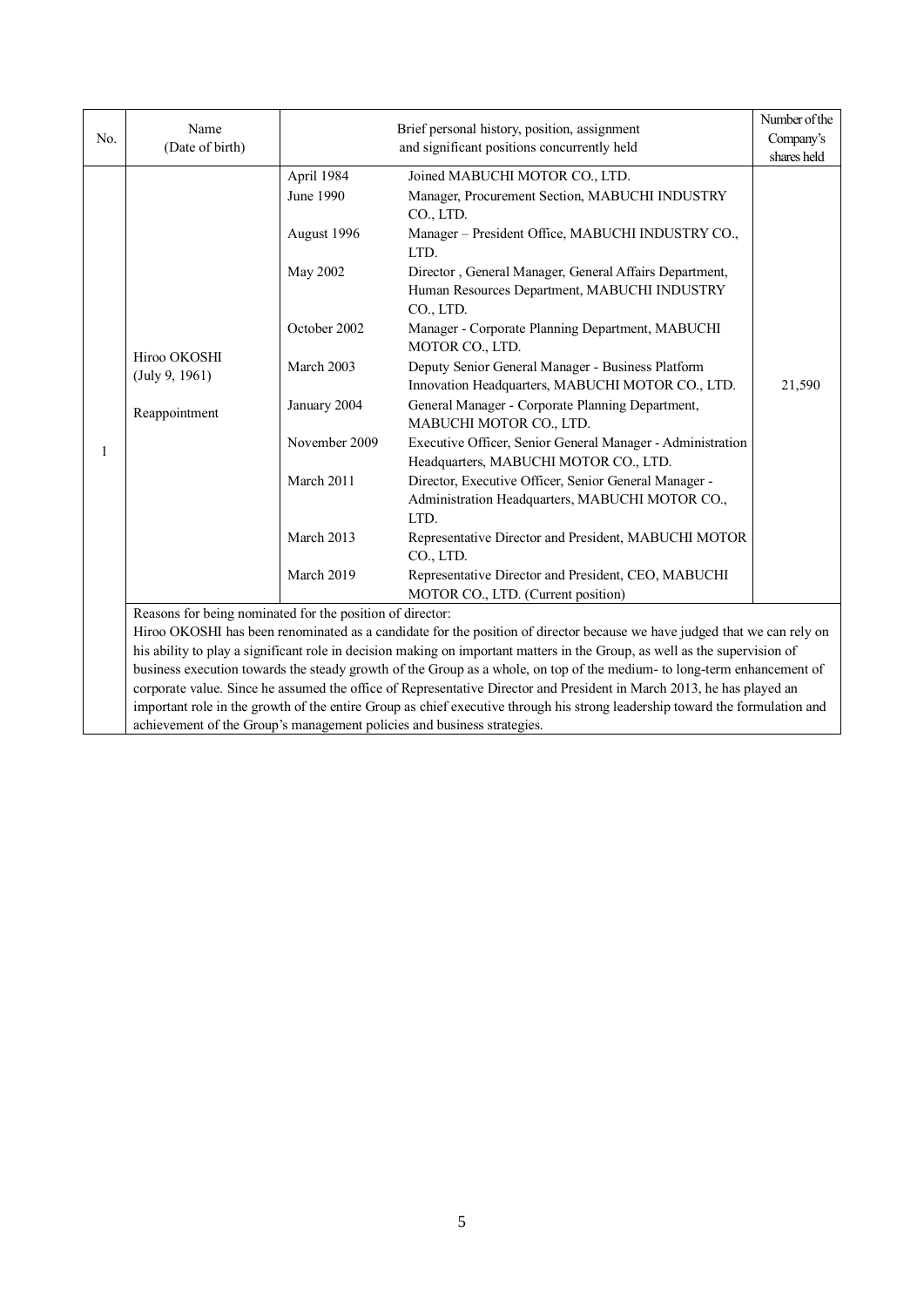|     | Name<br>Brief personal history, position, assignment                                                |               | Number of the                                                                                                                   |             |  |  |  |
|-----|-----------------------------------------------------------------------------------------------------|---------------|---------------------------------------------------------------------------------------------------------------------------------|-------------|--|--|--|
| No. | (Date of birth)                                                                                     |               | Company's                                                                                                                       |             |  |  |  |
|     |                                                                                                     |               | and significant positions concurrently held                                                                                     | shares held |  |  |  |
|     |                                                                                                     | April 1984    | Joined MABUCHI MOTOR CO., LTD.                                                                                                  |             |  |  |  |
|     |                                                                                                     | January 1985  | Production Engineering Section, MABUCHI MOTOR<br>TAIWAN LTD.                                                                    |             |  |  |  |
|     |                                                                                                     | March 2002    | Manager - Manufacturing Technology Section, Production<br>Engineering Office, Technology Department, MABUCHI<br>MOTOR CO., LTD. |             |  |  |  |
|     |                                                                                                     | March 2005    | General Manager - Quality Assurance Department,<br>MABUCHI MOTOR CO., LTD.                                                      |             |  |  |  |
|     |                                                                                                     | November 2009 | Executive Officer, General Manager - Quality Assurance<br>Department, MABUCHI MOTOR CO., LTD.                                   |             |  |  |  |
|     | Masato ITOKAWA                                                                                      | March 2013    | Director, Executive Officer, General Manager - Quality<br>Assurance Department, MABUCHI MOTOR CO., LTD.                         |             |  |  |  |
|     | (January 29, 1960)                                                                                  | March 2016    | Director, Executive Officer, Senior General Manager -                                                                           |             |  |  |  |
|     | Reappointment                                                                                       |               | Quality Assurance Headquarters, MABUCHI MOTOR CO.,<br>LTD.                                                                      | 41,020      |  |  |  |
|     |                                                                                                     | March 2017    | Representative Director, Managing Executive Officer, Chief                                                                      |             |  |  |  |
| 2   |                                                                                                     |               | Quality and Environmental Officer, Senior General                                                                               |             |  |  |  |
|     |                                                                                                     |               | Manager, Quality Assurance Headquarters, MABUCHI<br>MOTOR CO., LTD.                                                             |             |  |  |  |
|     |                                                                                                     | March 2018    | Representative Director, Managing Executive Officer, Chief                                                                      |             |  |  |  |
|     |                                                                                                     |               | Quality and Environmental Officer, Senior General Manager                                                                       |             |  |  |  |
|     |                                                                                                     |               | - Quality Assurance Headquarters, In charge of Internal                                                                         |             |  |  |  |
|     |                                                                                                     |               | Controls, MABUCHI MOTOR CO., LTD.                                                                                               |             |  |  |  |
|     |                                                                                                     | March 2019    | Representative Director, COO, Senior Managing Executive                                                                         |             |  |  |  |
|     |                                                                                                     |               | Officer, In charge of Internal Controls and Chief Quality and                                                                   |             |  |  |  |
|     |                                                                                                     |               | Environmental Officer, MABUCHI MOTOR CO., LTD.                                                                                  |             |  |  |  |
|     |                                                                                                     |               | (Current position)                                                                                                              |             |  |  |  |
|     | Reasons for being nominated for the position of director:                                           |               |                                                                                                                                 |             |  |  |  |
|     |                                                                                                     |               | Masato ITOKAWA has been renominated as a candidate for the position of director because we have judged that we can rely         |             |  |  |  |
|     |                                                                                                     |               | on his ability to play a significant role in decision making on important matters in the Group, as well as the supervision of   |             |  |  |  |
|     |                                                                                                     |               | business execution. He has gained abundant experience and sophisticated knowledge through supervising the formulation           |             |  |  |  |
|     |                                                                                                     |               | and implementation of plans concerning overall quality and environment assurance toward the achievement of the Group's          |             |  |  |  |
|     |                                                                                                     |               | management policies and business strategies, as well as being concurrently in charge of internal controls. He has also          |             |  |  |  |
|     | strongly promoted the business execution of the Group's overall management as COO since March 2019. |               |                                                                                                                                 |             |  |  |  |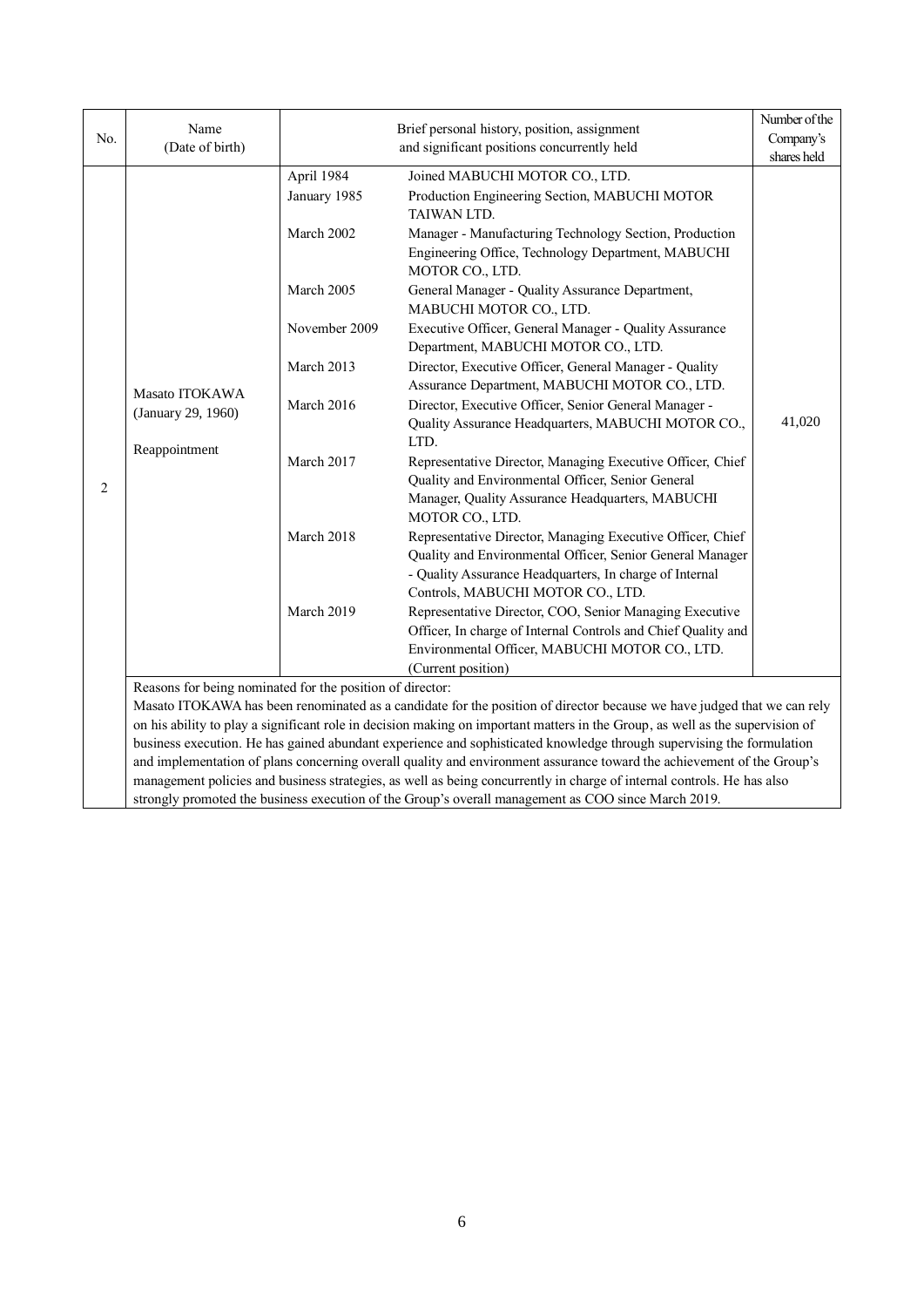| No. | Name                                                      | Brief personal history, position, assignment |                                                                                                                                                                                                                                                                                         | Number of the<br>Company's |  |  |  |
|-----|-----------------------------------------------------------|----------------------------------------------|-----------------------------------------------------------------------------------------------------------------------------------------------------------------------------------------------------------------------------------------------------------------------------------------|----------------------------|--|--|--|
|     | (Date of birth)                                           |                                              | and significant positions concurrently held                                                                                                                                                                                                                                             | shares held                |  |  |  |
|     |                                                           | April 1991                                   | Joined MABUCHI MOTOR CO., LTD.                                                                                                                                                                                                                                                          |                            |  |  |  |
|     |                                                           | April 1997                                   | Manager, Quality Assurance Section, MABUCHI<br>INDUSTRY CO., LTD.                                                                                                                                                                                                                       |                            |  |  |  |
|     |                                                           | April 2005                                   | Manager - Business Administration Department, Power Unit<br>Motor Division, MABUCHI MOTOR CO., LTD.                                                                                                                                                                                     |                            |  |  |  |
|     |                                                           | March 2007                                   | President, MABUCHI MOTOR (JIANGSU) CO., LTD.                                                                                                                                                                                                                                            |                            |  |  |  |
|     |                                                           | February 2014                                | Deputy Senior General Manager - Operations Control<br>Headquarters, MABUCHI MOTOR CO., LTD.                                                                                                                                                                                             |                            |  |  |  |
|     |                                                           | <b>July 2014</b>                             | Senior General Manager - Operations Control Headquarters,<br>MABUCHI MOTOR CO., LTD.                                                                                                                                                                                                    |                            |  |  |  |
|     | Hirotaro KATAYAMA<br>(January 23, 1969)<br>Reappointment  | March 2015                                   | Director, Executive Officer and Senior General Manager -<br>Operations Control Headquarters, MABUCHI MOTOR<br>CO., LTD.                                                                                                                                                                 |                            |  |  |  |
| 3   |                                                           | March 2017                                   | Director, Managing Executive Officer and Chief Business<br>Operation Officer, MABUCHI MOTOR CO., LTD.                                                                                                                                                                                   | 13,020                     |  |  |  |
|     |                                                           | March 2019                                   | Director, Managing Executive Officer, Assistant to the<br>President and Chief Officer of Subsidiaries, MABUCHI<br>MOTOR CO., LTD.                                                                                                                                                       |                            |  |  |  |
|     |                                                           | <b>July 2020</b>                             | Director, Managing Executive Officer, Assistant to the<br>President, Chief Officer of Subsidiaries and Senior General<br>Manager - Human Resources and General Affairs<br>Headquarters, MABUCHI MOTOR CO., LTD.                                                                         |                            |  |  |  |
|     |                                                           | November 2020                                | Director, Managing Executive Officer, Assistant to the<br>President, Chief Officer of Subsidiaries, Senior General<br>Manager - Human Resources and General Affairs<br>Headquarters, Senior General Manager - Purchasing<br>Headquarters, MABUCHI MOTOR CO., LTD. (Current<br>position) |                            |  |  |  |
|     | Reasons for being nominated for the position of director: |                                              |                                                                                                                                                                                                                                                                                         |                            |  |  |  |
|     |                                                           |                                              | Hirotaro KATAYAMA has been renominated as a candidate for the position of director because we have judged that we can                                                                                                                                                                   |                            |  |  |  |
|     |                                                           |                                              | rely on his ability to play a significant role in making decisions on important matters in the Group, as well as the supervision                                                                                                                                                        |                            |  |  |  |
|     |                                                           |                                              | of business execution based on his abundant experience and sophisticated knowledge gained through assisting the president                                                                                                                                                               |                            |  |  |  |
|     |                                                           |                                              | on the overall operations of the Group, as well as supervising all of the Group's affiliates and overall management. He has                                                                                                                                                             |                            |  |  |  |
|     |                                                           |                                              | broad, abundant business experience gained through his involvement in quality assurance, overseas subsidiary management,                                                                                                                                                                |                            |  |  |  |
|     | production, and business operations within the Group.     |                                              |                                                                                                                                                                                                                                                                                         |                            |  |  |  |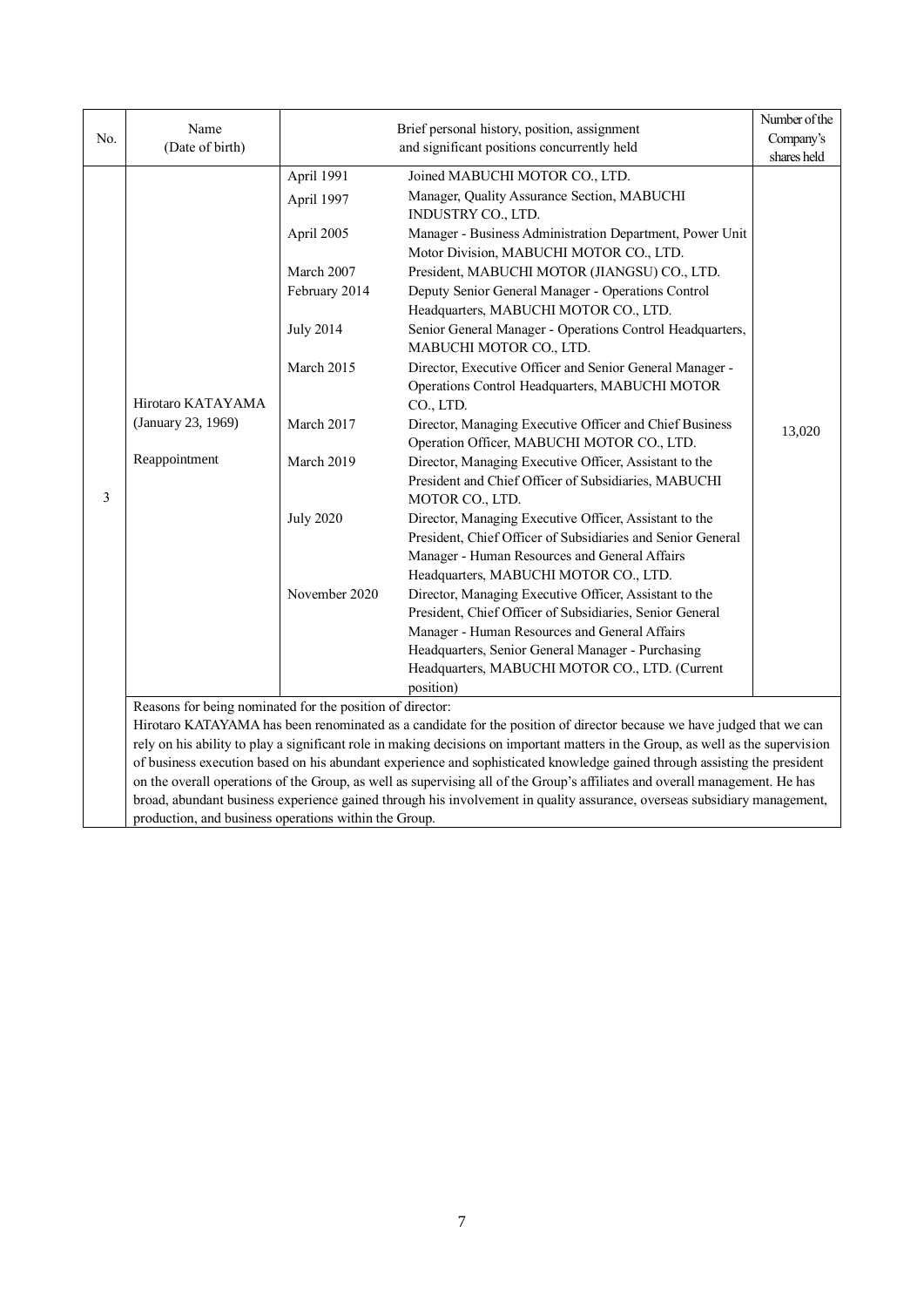| No. | Name                                                                                                                                                                                                                                                                                                                                                                                                                                                                                                                                                                                                                                                            | Brief personal history, position, assignment                                                                            |                                                                                                                                                                                                                                                                                                                                                                                                                                                                                                                                                                                                                                                                                                                                                                      | Number of the<br>Company's |  |  |
|-----|-----------------------------------------------------------------------------------------------------------------------------------------------------------------------------------------------------------------------------------------------------------------------------------------------------------------------------------------------------------------------------------------------------------------------------------------------------------------------------------------------------------------------------------------------------------------------------------------------------------------------------------------------------------------|-------------------------------------------------------------------------------------------------------------------------|----------------------------------------------------------------------------------------------------------------------------------------------------------------------------------------------------------------------------------------------------------------------------------------------------------------------------------------------------------------------------------------------------------------------------------------------------------------------------------------------------------------------------------------------------------------------------------------------------------------------------------------------------------------------------------------------------------------------------------------------------------------------|----------------------------|--|--|
|     | (Date of birth)                                                                                                                                                                                                                                                                                                                                                                                                                                                                                                                                                                                                                                                 |                                                                                                                         | and significant positions concurrently held                                                                                                                                                                                                                                                                                                                                                                                                                                                                                                                                                                                                                                                                                                                          |                            |  |  |
| 4   | Shinichi TANIGUCHI<br>(February 16, 1965)<br>Reappointment                                                                                                                                                                                                                                                                                                                                                                                                                                                                                                                                                                                                      | April 1987<br>March 2013<br>December 2013<br>January 2018<br>March 2018<br><b>July 2018</b><br>March 2019<br>March 2020 | Joined MABUCHI MOTOR CO., LTD.<br>General Manager - Product Development Department 2,<br>Research and Development Headquarters, MABUCHI<br>MOTOR CO., LTD.<br>President, MABUCHI MOTOR (JIANGSU) CO., LTD.<br>Deputy Senior General Manager - Product Development<br>Headquarters, MABUCHI MOTOR CO., LTD.<br>Executive Officer, Deputy Senior General Manager -<br>Product Development Headquarters, MABUCHI MOTOR<br>CO., LTD.<br>Executive Officer, Senior General Manager, Manufacturing<br>Headquarters, MABUCHI MOTOR CO., LTD.<br>Director, Executive Officer, Chief Technology Officer,<br>Senior General Manager - Manufacturing Headquarters,<br>MABUCHI MOTOR CO., LTD.<br>Director, Managing Executive Officer, Chief Technology                         | 10,982                     |  |  |
|     | Officer, Senior General Manager - Manufacturing<br>Headquarters, MABUCHI MOTOR CO., LTD. (Current<br>position)<br>Reasons for being nominated for the position of director:<br>Shinichi TANIGUCHI has been renominated as a candidate for the position of director because we have judged that we can<br>rely on his ability to play a significant role in making decisions on important matters in the Group, as well as the supervision<br>of business execution based on his abundant experience and sophisticated knowledge gained through being responsible for<br>the formulation and implementation of technology strategy and research and development. |                                                                                                                         |                                                                                                                                                                                                                                                                                                                                                                                                                                                                                                                                                                                                                                                                                                                                                                      |                            |  |  |
| 5   | Tadahito IYODA<br>(November 22, 1968)<br>Reappointment<br>Reasons for being nominated for the position of director:                                                                                                                                                                                                                                                                                                                                                                                                                                                                                                                                             | April 1999<br>April 2004<br>January 2010<br>March 2013<br>March 2015<br>March 2018<br>March 2020<br><b>July 2020</b>    | Joined MABUCHI MOTOR CO., LTD.<br>Manager - President Office, MABUCHI INDUSTRY CO.,<br>LTD.<br>General Manager, Corporate Planning Department,<br>MABUCHI MOTOR CO., LTD.<br>Executive Officer, Senior General Manager - Administration<br>Headquarters, MABUCHI MOTOR CO., LTD.<br>Director, Executive Officer, Senior General Manager -<br>Administration Headquarters, MABUCHI MOTOR CO.,<br>LTD.<br>Director, Group Executive Officer, Chief Regional Officer in<br>the Americas, MABUCHI MOTOR CO., LTD.<br>Director, Executive Officer, General Manager - Corporate<br>Planning Department, MABUCHI MOTOR CO., LTD.<br>Director, Executive Officer, Senior General Manager -<br>Corporate Planning Headquarters, MABUCHI MOTOR<br>CO., LTD. (Current position) | 10,440                     |  |  |
|     | office.                                                                                                                                                                                                                                                                                                                                                                                                                                                                                                                                                                                                                                                         |                                                                                                                         | Tadahito IYODA has been renominated as a candidate for the position of director because we have judged that we can rely<br>on his ability to play a significant role in making decisions on important matters in the Group, as well as the supervision of<br>business execution based on his abundant experience and sophisticated knowledge gained through managing an overseas<br>subsidiary, in addition to his experience as a manager of the corporate planning and administration divisions of the head                                                                                                                                                                                                                                                        |                            |  |  |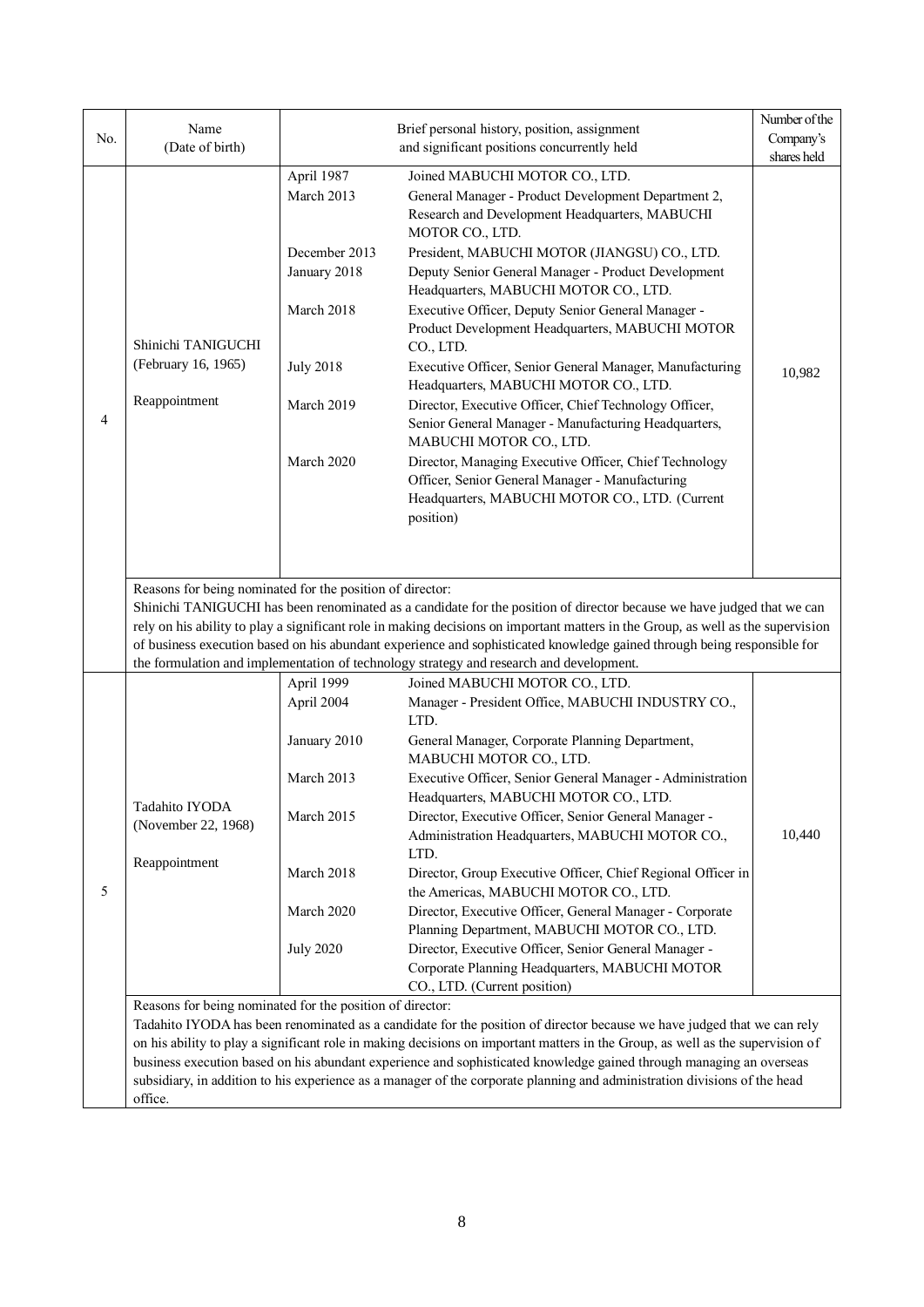| No. | Name                                                                                                                                                                                                                                                                                                                                                                                                                                                                                                                                                                                                                                                                                                                                                                   | Number of the<br>Brief personal history, position, assignment                                                                                                   |                                                                                                                                                                                                                                                                                                                                                                                                                                                                                                                                                                                                                                                                                                                                                                                                                                                                                                                                                                                                                                                                                                                                                                                                                                                                                                                                                                                                                                                      |                      |  |  |
|-----|------------------------------------------------------------------------------------------------------------------------------------------------------------------------------------------------------------------------------------------------------------------------------------------------------------------------------------------------------------------------------------------------------------------------------------------------------------------------------------------------------------------------------------------------------------------------------------------------------------------------------------------------------------------------------------------------------------------------------------------------------------------------|-----------------------------------------------------------------------------------------------------------------------------------------------------------------|------------------------------------------------------------------------------------------------------------------------------------------------------------------------------------------------------------------------------------------------------------------------------------------------------------------------------------------------------------------------------------------------------------------------------------------------------------------------------------------------------------------------------------------------------------------------------------------------------------------------------------------------------------------------------------------------------------------------------------------------------------------------------------------------------------------------------------------------------------------------------------------------------------------------------------------------------------------------------------------------------------------------------------------------------------------------------------------------------------------------------------------------------------------------------------------------------------------------------------------------------------------------------------------------------------------------------------------------------------------------------------------------------------------------------------------------------|----------------------|--|--|
|     | (Date of birth)                                                                                                                                                                                                                                                                                                                                                                                                                                                                                                                                                                                                                                                                                                                                                        |                                                                                                                                                                 | and significant positions concurrently held                                                                                                                                                                                                                                                                                                                                                                                                                                                                                                                                                                                                                                                                                                                                                                                                                                                                                                                                                                                                                                                                                                                                                                                                                                                                                                                                                                                                          |                      |  |  |
| 6   | Takashi KAWAMURA<br>(May 20, 1967)<br>New appointment                                                                                                                                                                                                                                                                                                                                                                                                                                                                                                                                                                                                                                                                                                                  | April 1990<br>October 2004<br><b>July 2018</b><br>August 2019<br>June 2020<br>June 2020<br>October 2020                                                         | Joined FUJIFILM Corporation<br>Seconded to Fuji Photo Film U.S.A. Inc. (U.S. sales<br>subsidiary of FUJIFILM Corporation) as Assistant to the<br>President<br>Manager, Corporate Planning Group, Corporate Planning<br>Division, FUJIFILM Holdings Corporation and Senior<br>Manager, Business Strategy Group, Corporate Planning<br>Headquarters, FUJIFILM Corporation<br>Executive Officer, Fuji Xerox Co., Ltd.<br>Joined MABUCHI MOTOR CO., LTD.<br>Assistant to Chief Business Officer, MABUCHI MOTOR<br>CO., LTD.<br>Assistant to the COO, MABUCHI MOTOR CO., LTD.                                                                                                                                                                                                                                                                                                                                                                                                                                                                                                                                                                                                                                                                                                                                                                                                                                                                             | shares held<br>3,000 |  |  |
|     |                                                                                                                                                                                                                                                                                                                                                                                                                                                                                                                                                                                                                                                                                                                                                                        |                                                                                                                                                                 | (Current position)                                                                                                                                                                                                                                                                                                                                                                                                                                                                                                                                                                                                                                                                                                                                                                                                                                                                                                                                                                                                                                                                                                                                                                                                                                                                                                                                                                                                                                   |                      |  |  |
|     | Reasons for being nominated for the position of director:<br>Takashi KAWAMURA has been newly nominated as a candidate for the position of director because we have judged that<br>we can rely on his ability to play a significant role in making decisions on important matters in the Group, as well as the<br>supervision of business execution based on his involvement in assisting with the business management of a U.S. subsidiary<br>of a business corporation and formulating management strategies for the corporate planning division of its head office prior<br>to joining the Company. Since joining the Company in June 2020, he has been involved in formulating and implementing<br>plans concerning overall business, as well as assisting the COO. |                                                                                                                                                                 |                                                                                                                                                                                                                                                                                                                                                                                                                                                                                                                                                                                                                                                                                                                                                                                                                                                                                                                                                                                                                                                                                                                                                                                                                                                                                                                                                                                                                                                      |                      |  |  |
| 7   | Naoki MITARAI<br>(October 30, 1952)<br>Reappointment<br>(Candidate for outside<br>director)<br>(Candidate for<br>independent director)<br>(To be notified to the<br>Tokyo Stock Exchange)<br>Reasons for being nominated for the position of outside director:                                                                                                                                                                                                                                                                                                                                                                                                                                                                                                         | April 1976<br><b>July 2000</b><br>April 2004<br>April 2005<br>April 2010<br>April 2011<br>April 2014<br>April 2015<br>April 2016<br>March 2017<br>November 2019 | Joined HITACHI, LTD.<br>General Manager, Employee Relations Department,<br>HITACHI, LTD.<br>Deputy General Manager, Information &<br>Telecommunication Systems Group, Government & Public<br>Corporation Information Systems Sales Management<br>Division, HITACHI, LTD.<br>General Manager, Group Company Office, Hitachi Group -<br>Corporate Strategy, Hitachi Group Headquarters, HITACHI,<br>LTD.<br>Senior General Manager - Human Resources Management<br>Headquarters and General Affairs Headquarters, HITACHI,<br><b>TTD</b><br>Vice President, Senior General Manager - Human Resources<br>Management Headquarters and General Affairs<br>Headquarters, HITACHI, LTD.<br>Senior Vice President and Executive Officer, CHRO (Chief<br>Human Resources Officer), Risk Management Manager and<br>CRO (Chief Risk Management Officer), Hitachi High-<br>Technologies Corporation<br>Representative Executive Officer and Executive Vice<br>President, Hitachi High-Technologies Corporation<br>Executive Adviser - Hitachi High-Technologies Corporation<br>Outside Director, MABUCHI MOTOR CO., LTD. (Current<br>position)<br>Visiting Professor - University of Tsukuba (Current position)<br>Naoki MITARAI has been renominated as a candidate for the position of outside director because we continue to expect that<br>the supervisory function over the Company's overall management will be reinforced as he provides us with useful, | 2,700                |  |  |
|     | executive officer of Hitachi, Ltd., and its group companies.                                                                                                                                                                                                                                                                                                                                                                                                                                                                                                                                                                                                                                                                                                           |                                                                                                                                                                 | appropriate advice and recommendations regarding overall management, and contributes to the reinforcement of personnel<br>strategies for our global business development. He has abundant experience and considerable insight concerning corporate<br>governance in addition to being a person of integrity based on his long-term experience of corporate management as an                                                                                                                                                                                                                                                                                                                                                                                                                                                                                                                                                                                                                                                                                                                                                                                                                                                                                                                                                                                                                                                                          |                      |  |  |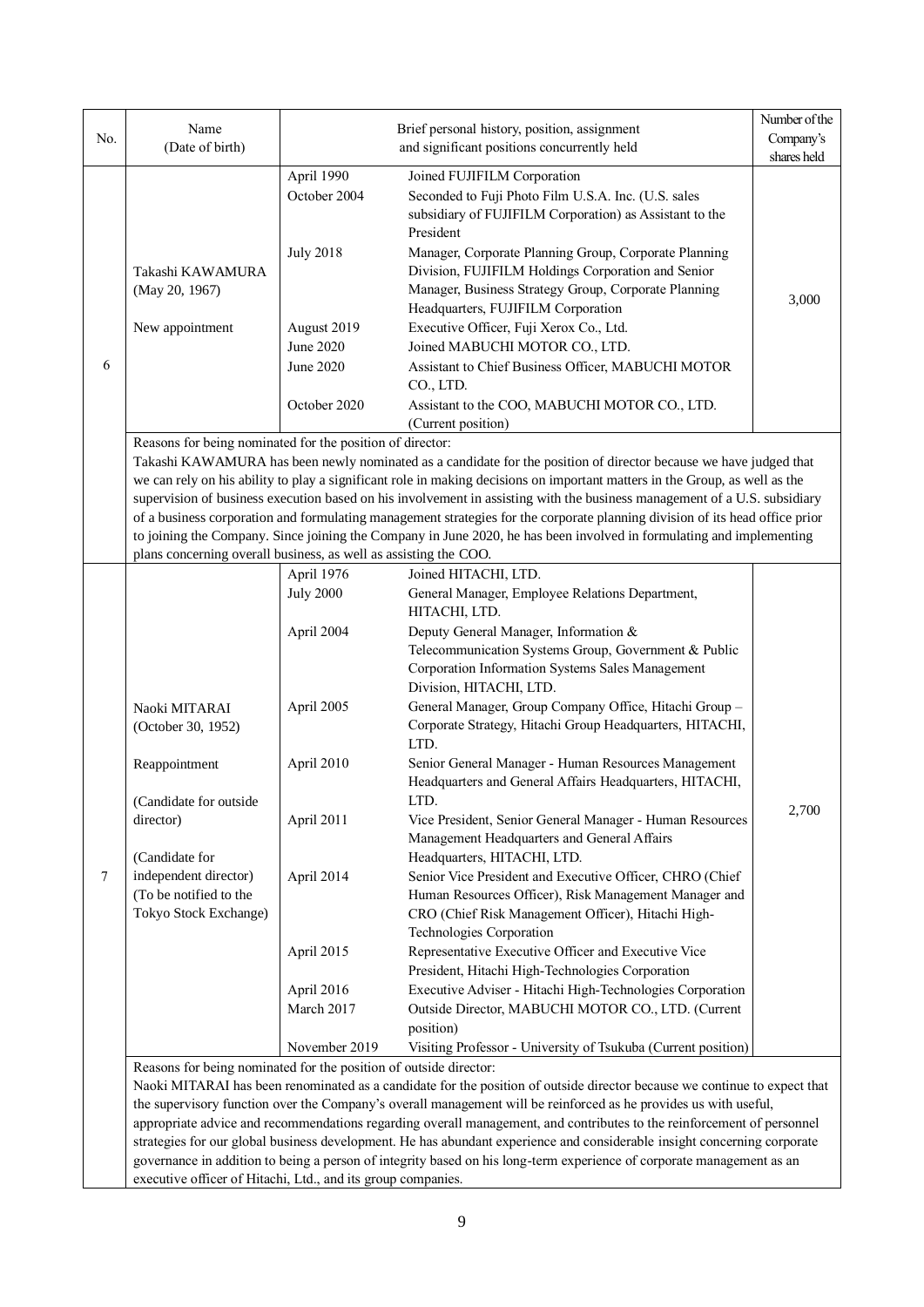|                                                                                                                    | Name                                                                                                                 |                                                                                | Brief personal history, position, assignment                                                                                                                                                                                                   | Number of the                                                                                                                |  |  |  |  |  |  |
|--------------------------------------------------------------------------------------------------------------------|----------------------------------------------------------------------------------------------------------------------|--------------------------------------------------------------------------------|------------------------------------------------------------------------------------------------------------------------------------------------------------------------------------------------------------------------------------------------|------------------------------------------------------------------------------------------------------------------------------|--|--|--|--|--|--|
| No.                                                                                                                | (Date of birth)                                                                                                      |                                                                                | Company's                                                                                                                                                                                                                                      |                                                                                                                              |  |  |  |  |  |  |
|                                                                                                                    |                                                                                                                      |                                                                                | and significant positions concurrently held                                                                                                                                                                                                    | shares held                                                                                                                  |  |  |  |  |  |  |
|                                                                                                                    |                                                                                                                      | April 1982                                                                     | Joined MITSUBISHI ELECTRIC CO., LTD.                                                                                                                                                                                                           |                                                                                                                              |  |  |  |  |  |  |
|                                                                                                                    | Kazuhiko TSUTSUMI                                                                                                    | October 2006                                                                   | Vice-Director, Mitsubishi Electric Research Laboratories                                                                                                                                                                                       |                                                                                                                              |  |  |  |  |  |  |
|                                                                                                                    | (October 24, 1952)                                                                                                   | April 2008                                                                     | Director, Mitsubishi Electric Research Laboratories                                                                                                                                                                                            |                                                                                                                              |  |  |  |  |  |  |
|                                                                                                                    |                                                                                                                      | April 2010                                                                     | Executive Officer, Managing Director, Development                                                                                                                                                                                              |                                                                                                                              |  |  |  |  |  |  |
|                                                                                                                    | Reappointment                                                                                                        |                                                                                | Division, MITSUBISHI ELECTRIC CO., LTD.                                                                                                                                                                                                        |                                                                                                                              |  |  |  |  |  |  |
|                                                                                                                    |                                                                                                                      | April 2014                                                                     | Adviser, MITSUBISHI ELECTRIC CO., LTD.                                                                                                                                                                                                         |                                                                                                                              |  |  |  |  |  |  |
|                                                                                                                    | (Candidate for outside                                                                                               | April 2014                                                                     | Visiting Professor, Kanazawa Institute of Technology                                                                                                                                                                                           | 1,000                                                                                                                        |  |  |  |  |  |  |
|                                                                                                                    | director)                                                                                                            |                                                                                | (Current position)                                                                                                                                                                                                                             |                                                                                                                              |  |  |  |  |  |  |
|                                                                                                                    |                                                                                                                      | April 2018                                                                     | Project Technical Adviser, MITSUBISHI ELECTRIC CO.,                                                                                                                                                                                            |                                                                                                                              |  |  |  |  |  |  |
|                                                                                                                    | (Candidate for                                                                                                       |                                                                                | LTD. (Current position)                                                                                                                                                                                                                        |                                                                                                                              |  |  |  |  |  |  |
| $\,8\,$                                                                                                            | independent director)                                                                                                | January 2019                                                                   | Vice Chairmen, International Electrotechnical Commission                                                                                                                                                                                       |                                                                                                                              |  |  |  |  |  |  |
|                                                                                                                    | (To be notified to the                                                                                               |                                                                                | (Current position)                                                                                                                                                                                                                             |                                                                                                                              |  |  |  |  |  |  |
|                                                                                                                    | Tokyo Stock Exchange)                                                                                                | March 2019                                                                     | Outside Director, MABUCHI MOTOR CO., LTD. (Current                                                                                                                                                                                             |                                                                                                                              |  |  |  |  |  |  |
|                                                                                                                    |                                                                                                                      |                                                                                | position)                                                                                                                                                                                                                                      |                                                                                                                              |  |  |  |  |  |  |
|                                                                                                                    | Reasons for being nominated for the position of outside director:                                                    |                                                                                |                                                                                                                                                                                                                                                |                                                                                                                              |  |  |  |  |  |  |
|                                                                                                                    |                                                                                                                      |                                                                                | Kazuhiko TSUTSUMI has been renominated as a candidate for the position of outside director because we continue to                                                                                                                              |                                                                                                                              |  |  |  |  |  |  |
|                                                                                                                    |                                                                                                                      |                                                                                | expect that the supervisory function over the Company's overall management will be reinforced as he provides us with                                                                                                                           |                                                                                                                              |  |  |  |  |  |  |
|                                                                                                                    |                                                                                                                      |                                                                                | appropriate supervision and advice regarding overall management and contributes to the reinforcement of the Company's                                                                                                                          |                                                                                                                              |  |  |  |  |  |  |
|                                                                                                                    |                                                                                                                      |                                                                                | technology strategies. He has abundant experience and considerable insight concerning corporate governance, in addition to                                                                                                                     |                                                                                                                              |  |  |  |  |  |  |
|                                                                                                                    |                                                                                                                      |                                                                                | being a person of integrity based on his long-term involvement in the development division of Mitsubishi Electric                                                                                                                              |                                                                                                                              |  |  |  |  |  |  |
| Corporation, leveraging his expertise as a Doctor of Engineering and his experience of corporate management as the |                                                                                                                      |                                                                                |                                                                                                                                                                                                                                                |                                                                                                                              |  |  |  |  |  |  |
|                                                                                                                    | company's executive officer.                                                                                         |                                                                                |                                                                                                                                                                                                                                                |                                                                                                                              |  |  |  |  |  |  |
|                                                                                                                    |                                                                                                                      | June 2005                                                                      | Executive Officer, Stockholm Institute of Transition                                                                                                                                                                                           |                                                                                                                              |  |  |  |  |  |  |
|                                                                                                                    | Jody L. ONO                                                                                                          |                                                                                | Economics (SITE), Stockholm School of Economics,                                                                                                                                                                                               |                                                                                                                              |  |  |  |  |  |  |
|                                                                                                                    | (November 7, 1966)                                                                                                   |                                                                                | Stockholm, Sweden                                                                                                                                                                                                                              |                                                                                                                              |  |  |  |  |  |  |
|                                                                                                                    |                                                                                                                      | January 2010                                                                   | Assistant Director, Mosbacher Institute, Bush School of                                                                                                                                                                                        |                                                                                                                              |  |  |  |  |  |  |
|                                                                                                                    | Reappointment                                                                                                        |                                                                                | Government, Texas A&M University                                                                                                                                                                                                               |                                                                                                                              |  |  |  |  |  |  |
|                                                                                                                    |                                                                                                                      | January 2013                                                                   | Instructor, Corps of Cadets Center for Leadership                                                                                                                                                                                              |                                                                                                                              |  |  |  |  |  |  |
|                                                                                                                    | (Candidate for outside                                                                                               |                                                                                | Excellence, Texas A&M University                                                                                                                                                                                                               |                                                                                                                              |  |  |  |  |  |  |
|                                                                                                                    | director)                                                                                                            | April 2015                                                                     | Lecturer Graduate School of International Corporate                                                                                                                                                                                            |                                                                                                                              |  |  |  |  |  |  |
|                                                                                                                    |                                                                                                                      |                                                                                | Strategy (ICS), Hitotsubashi University Business School                                                                                                                                                                                        |                                                                                                                              |  |  |  |  |  |  |
|                                                                                                                    | (Candidate for                                                                                                       | November 2017                                                                  | Adjunct Associate Professor, School of International                                                                                                                                                                                           |                                                                                                                              |  |  |  |  |  |  |
| 9                                                                                                                  | independent director)                                                                                                |                                                                                | Corporate Strategy (ICS), Hitotsubashi University Business                                                                                                                                                                                     |                                                                                                                              |  |  |  |  |  |  |
|                                                                                                                    | (To be notified to the                                                                                               |                                                                                | School                                                                                                                                                                                                                                         |                                                                                                                              |  |  |  |  |  |  |
|                                                                                                                    | Tokyo Stock Exchange)                                                                                                | March 2019                                                                     | Outside Director, MABUCHI MOTOR CO., LTD. (Current                                                                                                                                                                                             |                                                                                                                              |  |  |  |  |  |  |
|                                                                                                                    |                                                                                                                      | position)<br>Reasons for being nominated for the position of outside director: |                                                                                                                                                                                                                                                |                                                                                                                              |  |  |  |  |  |  |
|                                                                                                                    |                                                                                                                      |                                                                                |                                                                                                                                                                                                                                                |                                                                                                                              |  |  |  |  |  |  |
|                                                                                                                    |                                                                                                                      |                                                                                | Jody L. ONO has been renominated as a candidate for the position of outside director because we have judged that she is<br>able to provide us with appropriate supervision and advice regarding overall management especially from a diversity |                                                                                                                              |  |  |  |  |  |  |
|                                                                                                                    |                                                                                                                      |                                                                                |                                                                                                                                                                                                                                                |                                                                                                                              |  |  |  |  |  |  |
|                                                                                                                    | perspective, based on her engagement in education and personnel development concerning management strategies through |                                                                                |                                                                                                                                                                                                                                                |                                                                                                                              |  |  |  |  |  |  |
|                                                                                                                    |                                                                                                                      |                                                                                |                                                                                                                                                                                                                                                | university education and others in Japan and abroad, with her abundant international experience, expertise, and considerable |  |  |  |  |  |  |
|                                                                                                                    |                                                                                                                      |                                                                                |                                                                                                                                                                                                                                                |                                                                                                                              |  |  |  |  |  |  |
|                                                                                                                    |                                                                                                                      |                                                                                | insight concerning personnel development, in addition to being a person of integrity. Although she has not been directly                                                                                                                       |                                                                                                                              |  |  |  |  |  |  |
|                                                                                                                    |                                                                                                                      |                                                                                | involved in corporate management, we have appointed her as a candidate because we have judged that she is able to                                                                                                                              |                                                                                                                              |  |  |  |  |  |  |
|                                                                                                                    | (Notes)                                                                                                              |                                                                                | appropriately execute her duties as an outside director due to the aforementioned reasons.                                                                                                                                                     |                                                                                                                              |  |  |  |  |  |  |

2. Naoki MITARAI, Kazuhiko TSUTSUMI and Jody L. ONO are candidates for the position of outside director.

- 3. Naoki MITARAI, Kazuhiko TSUTSUMI and Jody L. ONO are currently outside directors of the Company. Regarding their terms of office as outside directors, Naoki MITARAI's term will have reached four years, and Kazuhiko TSUTSUMI's and Jody L. ONO's terms will have reached two years at the conclusion of the 80th Ordinary General Meeting of Shareholders.
- 4. As per Article 427, Paragraph 1, of the Companies Act, the Company entered into agreements with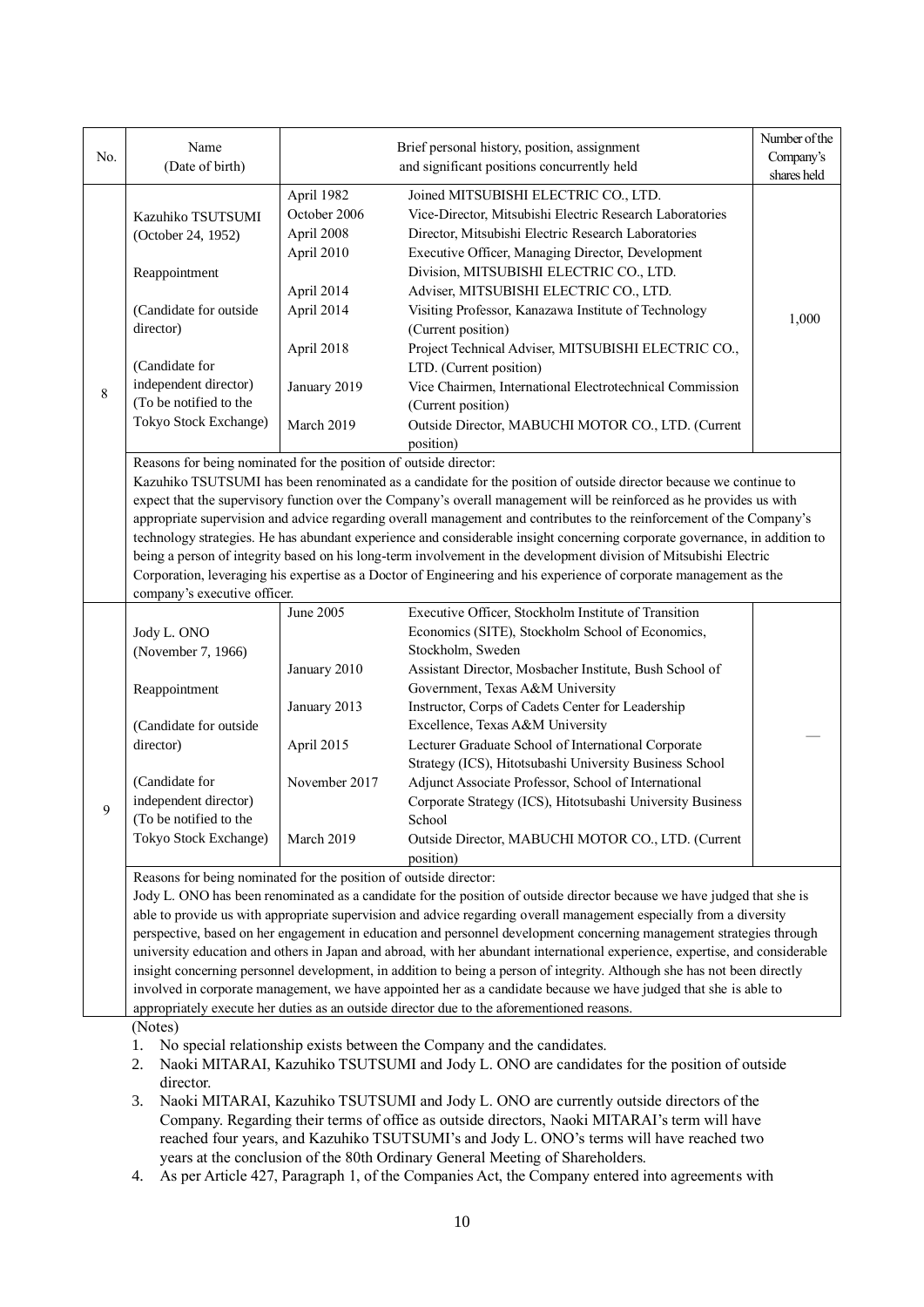Naoki MITARAI, Kazuhiko TSUTSUMI and Jody L. ONO to limit their liabilities for damages as provided in Article 423, Paragraph 1, of the Companies Act. The limit of liabilities under the agreements shall be the amount set forth in Article 425, Paragraph 1, of the Companies Act. If their renominations are approved, the Company intends to extend said agreements with them.

- 5. The Company registered Naoki MITARAI, Kazuhiko TSUTSUMI and Jody L. ONO as "independent officers," as stipulated by the Tokyo Stock Exchange. If they are renominated, the Company intends to continue to designate them as "independent officers."
- 6. The Company has entered into directors and officers liability insurance, with all directors as the insured. The insurance compensates for any damages that may arise due to directors, the insured, bearing responsibility for the execution of their duties or facing complaints related to inquiries into said responsibility. If the candidates become directors, they will become the insured parties of said insurance and the insurance policy is planned to be renewed with the same details during their terms of office.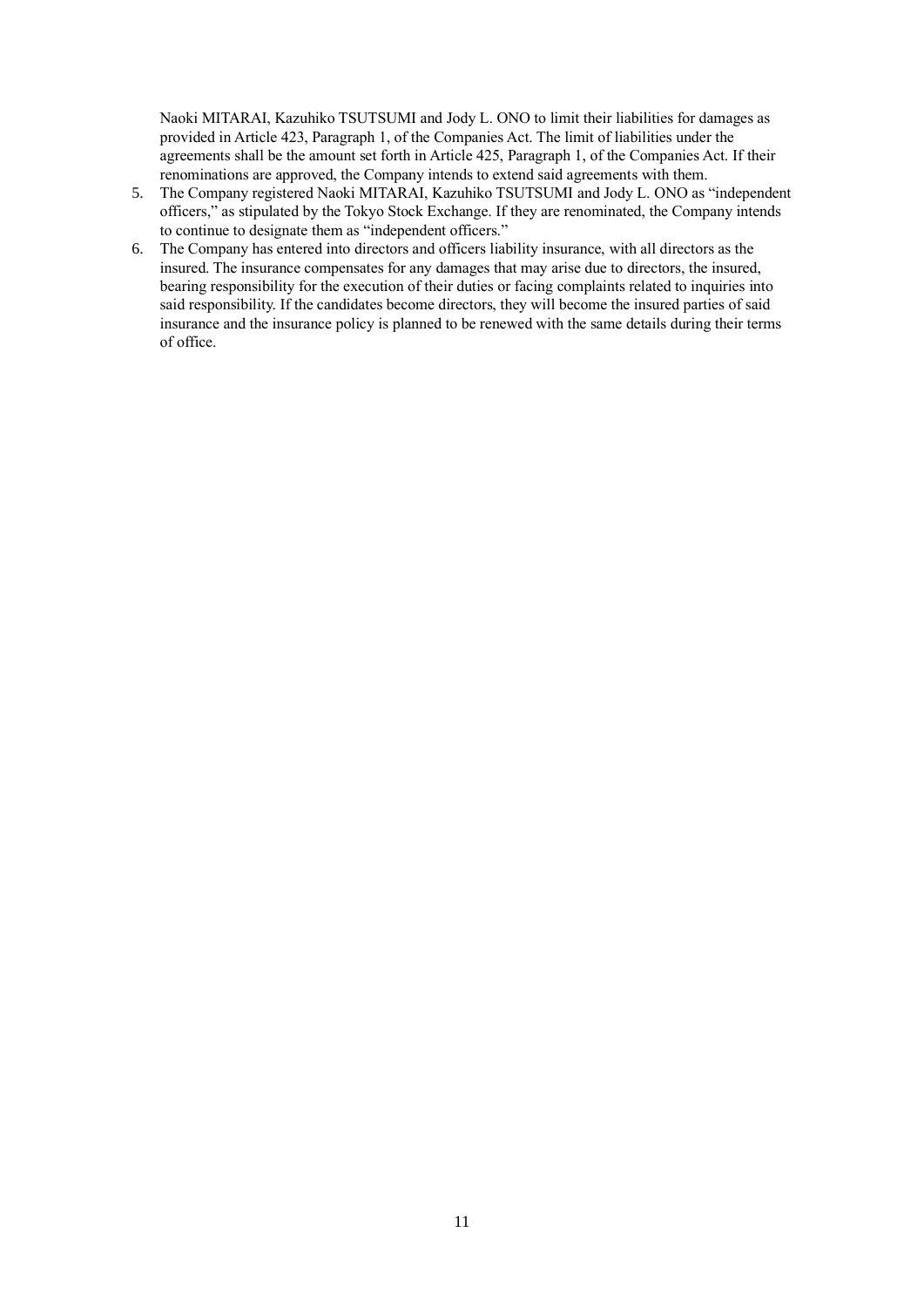**Proposal 3:** Election of Four (4) Directors who are Audit and Supervisory Committee Members

The terms of office of all four (4) directors who are audit and supervisory committee members will expire at the conclusion of the 80th Ordinary General Meeting of Shareholders.

Shareholders are therefore requested to elect four (4) directors who are audit and supervisory committee members.

The consent of the Audit and Supervisory Committee has been obtained regarding this proposal. The candidates for the position of directors who are audit and supervisory committee members are as follows:

| No.            | <b>Name</b>     | Position and assignment in the Company and<br>significant positions concurrently held                                                                                                                                             |                                                                                                                                                |
|----------------|-----------------|-----------------------------------------------------------------------------------------------------------------------------------------------------------------------------------------------------------------------------------|------------------------------------------------------------------------------------------------------------------------------------------------|
| $\mathbf{1}$   | Kazuyuki Someya | Director (Full-time Audit and Supervisory<br>Committee Member)                                                                                                                                                                    | Reappointment                                                                                                                                  |
| $\overline{2}$ | Takashi ASAI    | <b>Outside Director (Audit and Supervisory</b><br>Committee Member)<br>Attorney, Partner of DAI-ICHI FUYO LAW<br><b>OFFICE</b>                                                                                                    | Reappointment<br>Candidate for outside director<br>Candidate for independent<br>director<br>(To be notified to the Tokyo)<br>Stock Exchange)   |
| 3              | Kyoko UEMURA    | External Director, SoftBank Corp.<br>External Auditor, MS&AD Insurance Group<br>Holdings, Inc.<br>Attorney, Partner of Miyama, Koganemaru &<br>Associates                                                                         | New appointment<br>Candidate for outside director<br>Candidate for independent<br>director<br>(To be notified to the Tokyo)<br>Stock Exchange) |
| $\overline{4}$ | Yoko TOYOSHI    | Outside Audit & Supervisory Board Member,<br>KOKUYO Co., Ltd.<br><b>Outside Director (Audit and Supervisory</b><br>Committee Member), ALPS ALPINE CO., LTD.<br>Representative, Certified Public Accountant Yoko<br>Toyoshi Office | New appointment<br>Candidate for outside director<br>Candidate for independent<br>director<br>(To be notified to the Tokyo)<br>Stock Exchange) |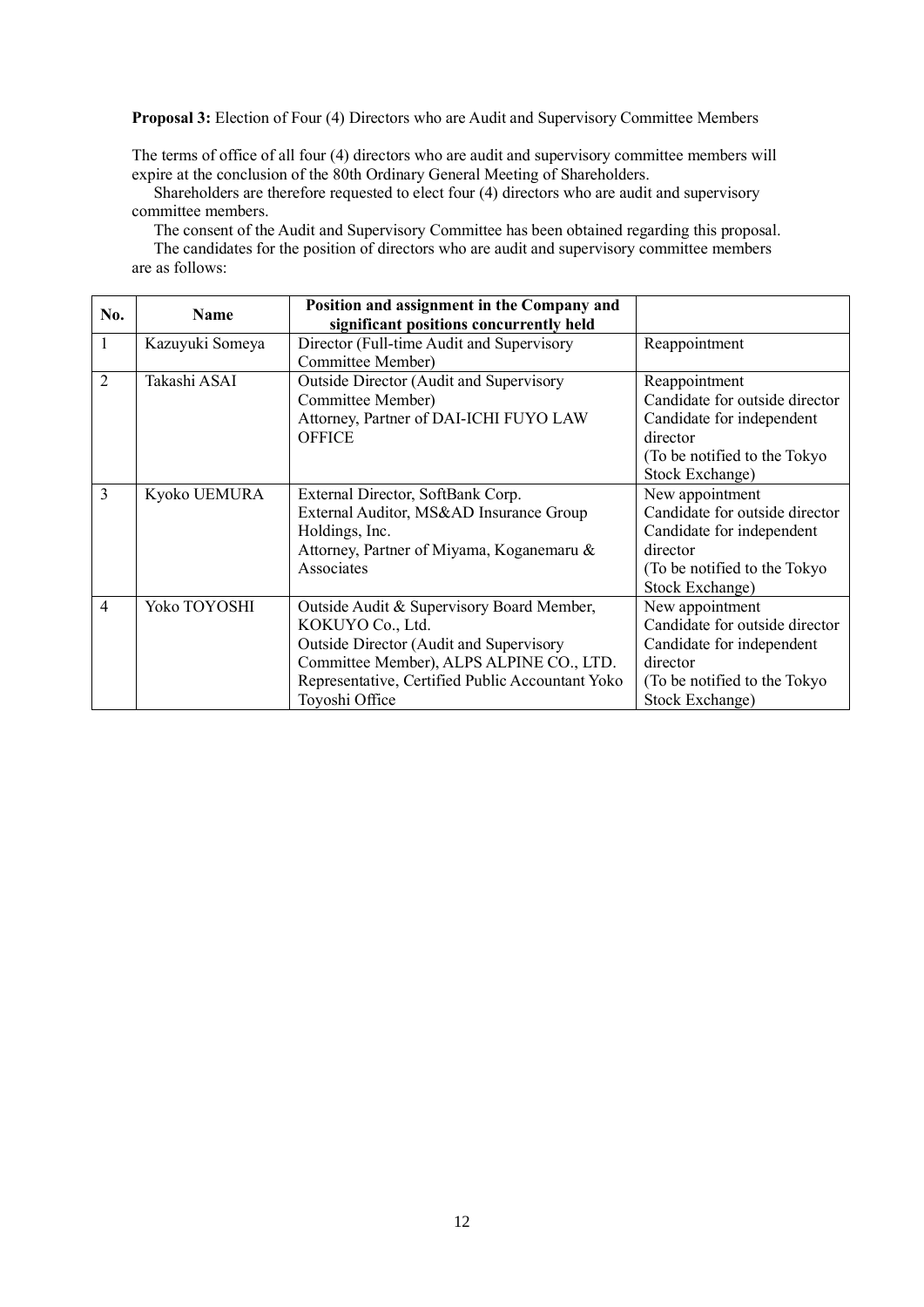|     |                        |              |                                                                                                                                                                                                                                                     | Number of   |  |  |  |  |
|-----|------------------------|--------------|-----------------------------------------------------------------------------------------------------------------------------------------------------------------------------------------------------------------------------------------------------|-------------|--|--|--|--|
| No. | Name                   |              | Brief personal history, position, assignment                                                                                                                                                                                                        | the         |  |  |  |  |
|     | (Date of birth)        |              | Company's                                                                                                                                                                                                                                           |             |  |  |  |  |
|     |                        |              |                                                                                                                                                                                                                                                     | shares held |  |  |  |  |
|     |                        | April 1986   | Joined MABUCHI MOTOR CO., LTD.                                                                                                                                                                                                                      |             |  |  |  |  |
|     |                        | October 2005 | General Manager, Accounting and Finance Department,                                                                                                                                                                                                 |             |  |  |  |  |
|     |                        |              | Administration Headquarters, MABUCHI MOTOR CO.,                                                                                                                                                                                                     |             |  |  |  |  |
|     |                        |              | LTD.                                                                                                                                                                                                                                                |             |  |  |  |  |
|     | Kazuyuki SOMEYA        | January 2010 | General Manager, Administrative Department,                                                                                                                                                                                                         |             |  |  |  |  |
|     | (December 1, 1963)     |              | Administration Headquarters, MABUCHI MOTOR CO.,                                                                                                                                                                                                     |             |  |  |  |  |
|     |                        |              | LTD.                                                                                                                                                                                                                                                | 7,200       |  |  |  |  |
|     | Reappointment          | March 2013   | President, MABUCHI INDUSTRY CO., LTD.                                                                                                                                                                                                               |             |  |  |  |  |
|     |                        | March 2016   | Full-time Audit & Supervisory Board Member, MABUCHI                                                                                                                                                                                                 |             |  |  |  |  |
| 1   |                        |              | MOTOR CO., LTD.                                                                                                                                                                                                                                     |             |  |  |  |  |
|     |                        | March 2019   | Director (Full-time Audit and Supervisory Committee                                                                                                                                                                                                 |             |  |  |  |  |
|     |                        |              | Member), MABUCHI MOTOR CO., LTD. (Current                                                                                                                                                                                                           |             |  |  |  |  |
|     |                        | position)    |                                                                                                                                                                                                                                                     |             |  |  |  |  |
|     |                        |              | Reasons for being nominated for the position of director who is audit and supervisory committee member:                                                                                                                                             |             |  |  |  |  |
|     |                        |              | Kazuyuki Someya has been renominated as a candidate for the position of director who is an audit and supervisory                                                                                                                                    |             |  |  |  |  |
|     |                        |              | committee member because we have judged that he has the ability to play a significant role in the supervision of business<br>execution as an audit and supervisory committee member based on his abundant experience and history of achievements in |             |  |  |  |  |
|     |                        |              |                                                                                                                                                                                                                                                     |             |  |  |  |  |
|     |                        |              | the Company's administration and at a Chinese subsidiary, as well as experience and insight gained as the Company's full-<br>time audit & supervisory board member and full-time director who is an audit and supervisory committee member.         |             |  |  |  |  |
|     |                        | April 1990   | Registered as an attorney                                                                                                                                                                                                                           |             |  |  |  |  |
|     |                        | April 1990   | Joined DAI-ICHI FUYO LAW OFFICE (Current position)                                                                                                                                                                                                  |             |  |  |  |  |
|     | Takashi ASAI           | April 1998   | Partner, DAI ICHI FUYO LAW OFFICE (Current position)                                                                                                                                                                                                |             |  |  |  |  |
|     | (March 17, 1961)       | June 2002    | Part-time lecturer, Faculty of Law, Keio University                                                                                                                                                                                                 |             |  |  |  |  |
|     |                        | March 2005   | Part-time lecturer, KEIO UNIVERSITY LAW SCHOOL                                                                                                                                                                                                      |             |  |  |  |  |
|     | Reappointment          | April 2009   | Professor, KEIO UNIVERSITY LAW SCHOOL                                                                                                                                                                                                               |             |  |  |  |  |
|     |                        | April 2014   | Part-time lecturer, KEIO UNIVERSITY LAW SCHOOL                                                                                                                                                                                                      |             |  |  |  |  |
|     | (Candidate for outside |              | (Current position)                                                                                                                                                                                                                                  |             |  |  |  |  |
|     | director)              | March 2016   | Outside Audit & Supervisory Board Member, MABUCHI                                                                                                                                                                                                   | 2,000       |  |  |  |  |
|     |                        |              | MOTOR CO., LTD.                                                                                                                                                                                                                                     |             |  |  |  |  |
|     | (Candidate for         | March 2019   | Outside Director (Audit and Supervisory Committee                                                                                                                                                                                                   |             |  |  |  |  |
| 2   | independent director)  |              | Member), MABUCHI MOTOR CO., LTD. (Current                                                                                                                                                                                                           |             |  |  |  |  |
|     | (To be notified to the |              | position)                                                                                                                                                                                                                                           |             |  |  |  |  |
|     | Tokyo Stock Exchange)  |              |                                                                                                                                                                                                                                                     |             |  |  |  |  |
|     |                        |              | (Significant Positions Concurrently Held)                                                                                                                                                                                                           |             |  |  |  |  |
|     |                        |              | Partner, DAI-ICHI FUYO LAW OFFICE                                                                                                                                                                                                                   |             |  |  |  |  |
|     |                        |              | Reasons for being nominated for the position of outside director who is audit and supervisory committee member:                                                                                                                                     |             |  |  |  |  |
|     |                        |              | Takashi ASAI has been renominated as a candidate for the position of outside director who is an audit and supervisory                                                                                                                               |             |  |  |  |  |
|     |                        |              | committee member because we have judged that he has the ability to play a significant role in the supervision of business                                                                                                                           |             |  |  |  |  |
|     |                        |              | execution as an audit and supervisory committee member based on his abundant experience as an attorney and high levels                                                                                                                              |             |  |  |  |  |
|     |                        |              | of expertise in labor laws and personnel labor affairs, with considerable insight into governing corporate management, in                                                                                                                           |             |  |  |  |  |
|     |                        |              | addition to being a person of integrity. We anticipate, for the aforementioned reasons, that he will execute his duties                                                                                                                             |             |  |  |  |  |
|     |                        |              | appropriately as an outside director, despite having no previous experience in corporate management.                                                                                                                                                |             |  |  |  |  |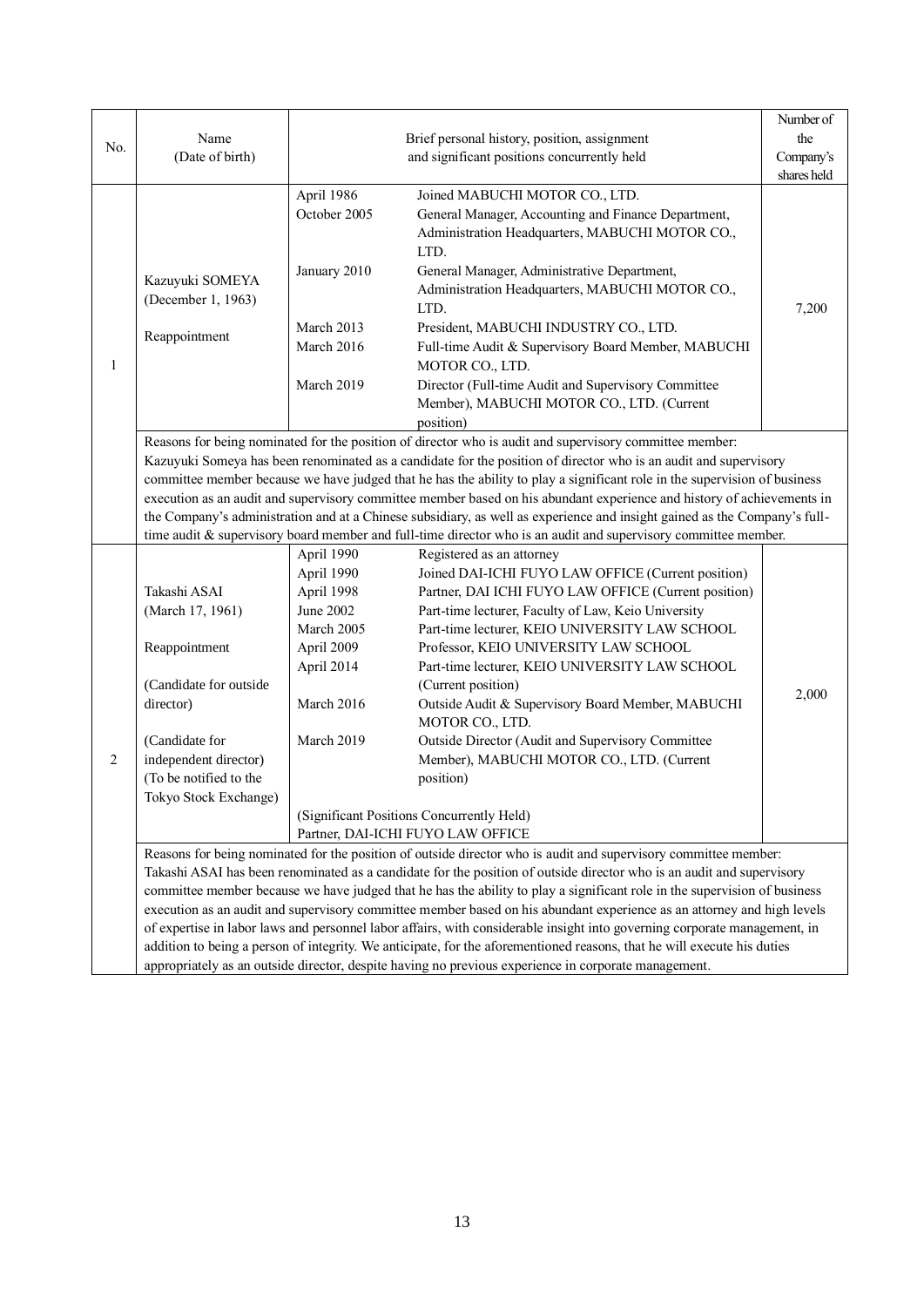|     |                                                                                                                              |                                   |                                                                                                                                | Number of the |  |  |  |
|-----|------------------------------------------------------------------------------------------------------------------------------|-----------------------------------|--------------------------------------------------------------------------------------------------------------------------------|---------------|--|--|--|
| No. | Name                                                                                                                         |                                   | Brief personal history, position, assignment                                                                                   | Company's     |  |  |  |
|     | (Date of birth)                                                                                                              |                                   | and significant positions concurrently held                                                                                    | shares held   |  |  |  |
|     |                                                                                                                              | April 1994                        | Assistant Judge, Osaka District Court                                                                                          |               |  |  |  |
|     | Kyoko UEMURA                                                                                                                 | April 2004                        | Judge, Numazu Branch, Shizuoka Family Court                                                                                    |               |  |  |  |
|     |                                                                                                                              | April 2005                        | Judge, Yokohama District Court                                                                                                 |               |  |  |  |
|     | (July 22, 1961)                                                                                                              | April 2008                        | Registered as an attorney                                                                                                      |               |  |  |  |
|     |                                                                                                                              | April 2008                        | Attorney, LM Law Offices                                                                                                       |               |  |  |  |
|     | New appointment                                                                                                              | June 2017                         | External Auditor, MS&AD Insurance Group Holdings, Inc.                                                                         |               |  |  |  |
|     |                                                                                                                              |                                   | (Current position)                                                                                                             |               |  |  |  |
|     | (Candidate for outside                                                                                                       | June 2018                         | External Director, SoftBank Corp. (Current position)                                                                           |               |  |  |  |
|     | director)                                                                                                                    | October 2018                      | Attorney, Miyama, Koganemaru & Associates (Current                                                                             |               |  |  |  |
|     |                                                                                                                              |                                   | position)                                                                                                                      |               |  |  |  |
|     | (Candidate for                                                                                                               |                                   |                                                                                                                                |               |  |  |  |
| 3   | independent director)                                                                                                        |                                   | (Significant Positions Concurrently Held)                                                                                      |               |  |  |  |
|     | (To be notified to the                                                                                                       |                                   | External Auditor, MS&AD Insurance Group Holdings, Inc.                                                                         |               |  |  |  |
|     | Tokyo Stock Exchange)                                                                                                        | External Director, SoftBank Corp. |                                                                                                                                |               |  |  |  |
|     |                                                                                                                              |                                   | Partner, Miyama, Koganemaru & Associates                                                                                       |               |  |  |  |
|     |                                                                                                                              |                                   | Reasons for being nominated for the position of outside director who is audit and supervisory committee member:                |               |  |  |  |
|     |                                                                                                                              |                                   | Kyoko UEMURA has been newly nominated as a candidate for the position of outside director who is an audit and                  |               |  |  |  |
|     |                                                                                                                              |                                   | supervisory committee member because we have judged that she has the ability to play a significant role in the supervision     |               |  |  |  |
|     |                                                                                                                              |                                   | of business execution as an audit and supervisory committee member and further strengthen corporate governance through         |               |  |  |  |
|     |                                                                                                                              |                                   | her advice on the Company's overall business management, based on her high levels of expertise and experience in               |               |  |  |  |
|     |                                                                                                                              |                                   | corporate legal affairs as an attorney. We anticipate, for the aforementioned reasons, that she will execute her duties        |               |  |  |  |
|     | appropriately as an outside director, despite having no previous experience in corporate management other than as an outside |                                   |                                                                                                                                |               |  |  |  |
|     | officer.                                                                                                                     |                                   |                                                                                                                                |               |  |  |  |
|     |                                                                                                                              | April 1981                        | Joined the Bank of Fukuoka, Ltd                                                                                                |               |  |  |  |
|     |                                                                                                                              | October 1989                      | Joined Asahi Shinwa & Co. (currently KPMG AZSA LLC)                                                                            |               |  |  |  |
|     |                                                                                                                              | December 1990                     | Joined Deloitte Touche Tohmatsu (currently Deloitte Touche                                                                     |               |  |  |  |
|     |                                                                                                                              |                                   | Tohmatsu LLC)                                                                                                                  |               |  |  |  |
|     | Yoko TOYOSHI                                                                                                                 | <b>July 2008</b>                  | Partner, Deloitte Touche Tohmatsu (currently Deloitte                                                                          |               |  |  |  |
|     |                                                                                                                              |                                   | Touche Tohmatsu LLC)                                                                                                           |               |  |  |  |
|     | (May 20, 1958)                                                                                                               | <b>July 2013</b>                  | Appointed as Chief Certified Public Accountant Audit                                                                           |               |  |  |  |
|     |                                                                                                                              |                                   | Inspector, Certified Public Accountants and Auditing                                                                           |               |  |  |  |
|     | New appointment                                                                                                              |                                   | Oversight Board, Financial Services Agency                                                                                     |               |  |  |  |
|     |                                                                                                                              | <b>July 2016</b>                  | Joined Deloitte Touche Tohmatsu LLC                                                                                            |               |  |  |  |
|     | (Candidate for outside                                                                                                       | June 2018                         | Outside Director (Audit and Supervisory Committee                                                                              |               |  |  |  |
|     | director)                                                                                                                    |                                   | Member), Alps Electric Co., Ltd. (currently ALPS ALPINE                                                                        |               |  |  |  |
|     |                                                                                                                              |                                   | CO., LTD.) (Current position)                                                                                                  |               |  |  |  |
|     | (Candidate for                                                                                                               | March 2020                        | Outside Audit & Supervisory Board Member, KOKUYO                                                                               |               |  |  |  |
| 4   | independent director)                                                                                                        |                                   | Co., Ltd. (Current position)                                                                                                   |               |  |  |  |
|     | (To be notified to the                                                                                                       |                                   |                                                                                                                                |               |  |  |  |
|     | Tokyo Stock Exchange)                                                                                                        |                                   | (Significant Positions Concurrently Held)                                                                                      |               |  |  |  |
|     |                                                                                                                              |                                   | Outside Director (Audit and Supervisory Committee Member), ALPS ALPINE                                                         |               |  |  |  |
|     |                                                                                                                              | CO., LTD.                         |                                                                                                                                |               |  |  |  |
|     |                                                                                                                              |                                   | Outside Audit & Supervisory Board Member, KOKUYO Co., Ltd.                                                                     |               |  |  |  |
|     |                                                                                                                              |                                   | Representative, Certified Public Accountant Yoko Toyoshi Office                                                                |               |  |  |  |
|     |                                                                                                                              |                                   | Reasons for being nominated for the position of outside director who is audit and supervisory committee member:                |               |  |  |  |
|     |                                                                                                                              |                                   | Yoko Toyoshi has been newly nominated as a candidate for the position of outside director who is an audit and supervisory      |               |  |  |  |
|     |                                                                                                                              |                                   | committee member because we have judged that she has the ability to play a significant role in the supervision of business     |               |  |  |  |
|     |                                                                                                                              |                                   | execution as an audit and supervisory committee member based on her many years of experience in accounting auditing at         |               |  |  |  |
|     |                                                                                                                              |                                   | an accounting firm and high levels of expertise gained as a certified public accountant, as well as by leveraging her abundant |               |  |  |  |
|     |                                                                                                                              |                                   | experience as an outside officer at another company. We anticipate, for the aforementioned reasons, that she will execute her  |               |  |  |  |
|     |                                                                                                                              |                                   | duties appropriately as an outside director, despite having no previous experience in corporate management other than as an    |               |  |  |  |
|     | outside officer.                                                                                                             |                                   |                                                                                                                                |               |  |  |  |
|     | (Notes)                                                                                                                      |                                   |                                                                                                                                |               |  |  |  |

1. No special relationship exists between the Company and the candidates.

2. Takashi ASAI, Kyoko UEMURA and Yoko Toyoshi are candidates for the position of outside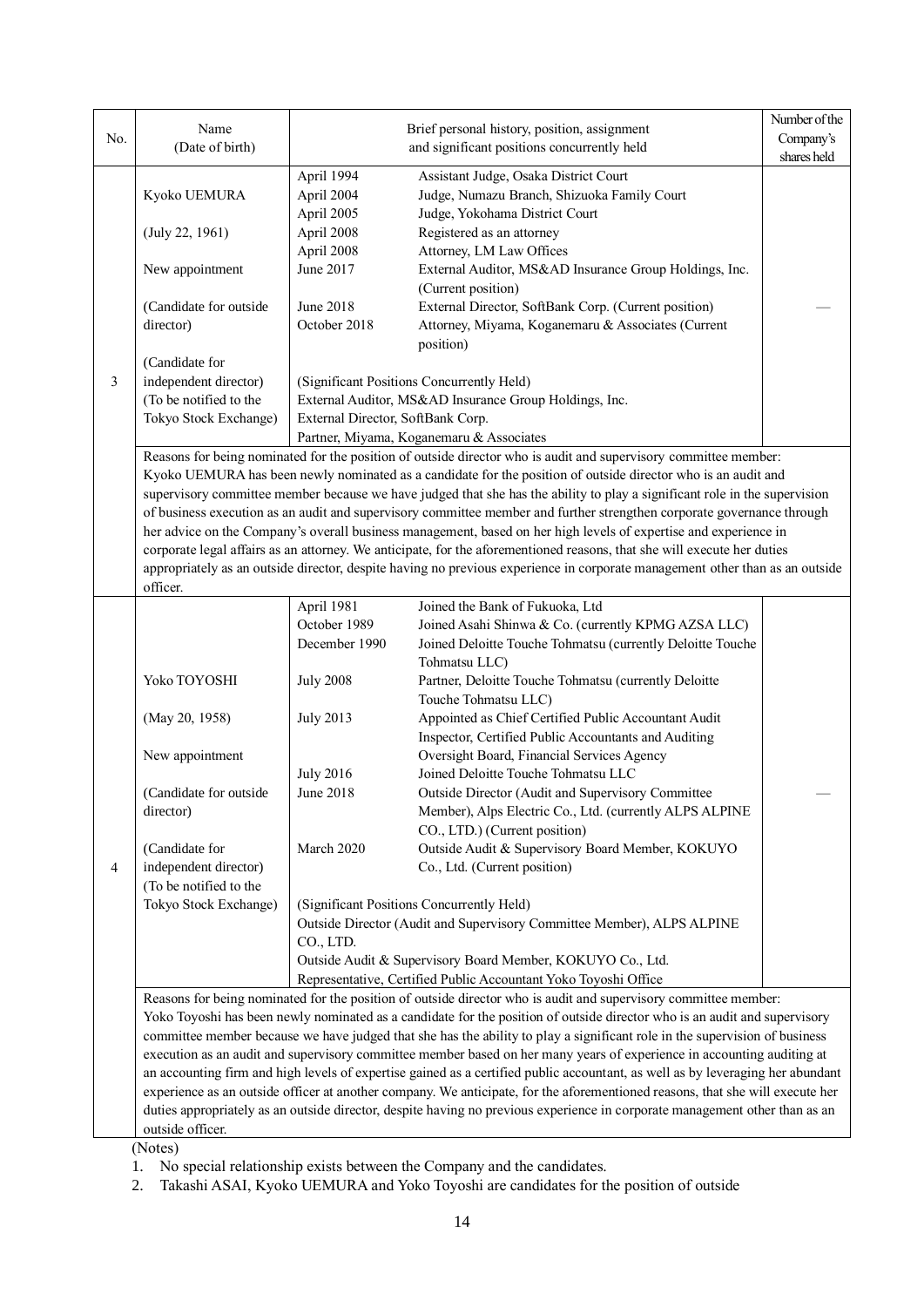director.

- 3. Takashi ASAI is currently an outside director of the Company. His term of office as an outside director will have reached two years at the conclusion of the 80th Ordinary General Meeting of **Shareholders**
- 4. There is a trading relationship, such as sale of products, etc., between the Company and ALPS ALPINE CO., LTD., where Yoko Toyoshi serves as an outside director (Audit and Supervisory Committee member). However, as the trading amount for the most recent consolidated fiscal year is minor, at less than 1% of the consolidated net sales of each company, the Company has judged that the relationship will have no impact on her independence.
- 5. As per Article 427, Paragraph 1, of the Companies Act and the Company's Articles of Incorporation, the Company entered into an agreement with Takashi ASAI to limit his liabilities for damages as provided in Article 423, Paragraph 1, of the Companies Act. If his election is approved, the Company intends to extend said agreement with him. If Kyoko UEMURA and Yoko Toyoshi are elected as outside directors, the Company also intends to enter into similar agreements to limit their liabilities for damages. The limit of liabilities under the agreements shall be the amount set forth by any relevant laws or regulations.
- 6. The Company registered Takashi ASAI as an "independent officer," as stipulated by the Tokyo Stock Exchange. If he is elected, the Company intends to continue to designate him as an "independent officer." In addition, as Kyoko UEMURA and Yoko Toyoshi satisfy the requirements of "independent officers," as stipulated by the Tokyo Stock Exchange, the Company intends to register them as "independent officers" at the Exchange if their elections as outside directors are approved.
- 7. The Company has entered into directors and officers liability insurance, with all directors as the insured. The insurance compensates for any damages that may arise due to directors, the insured, bearing responsibility for the execution of their duties or facing complaints related to inquiries into said responsibility. If the candidates become directors, they will become the insured parties of said insurance and the insurance policy is planned to be renewed with the same details during their terms of office.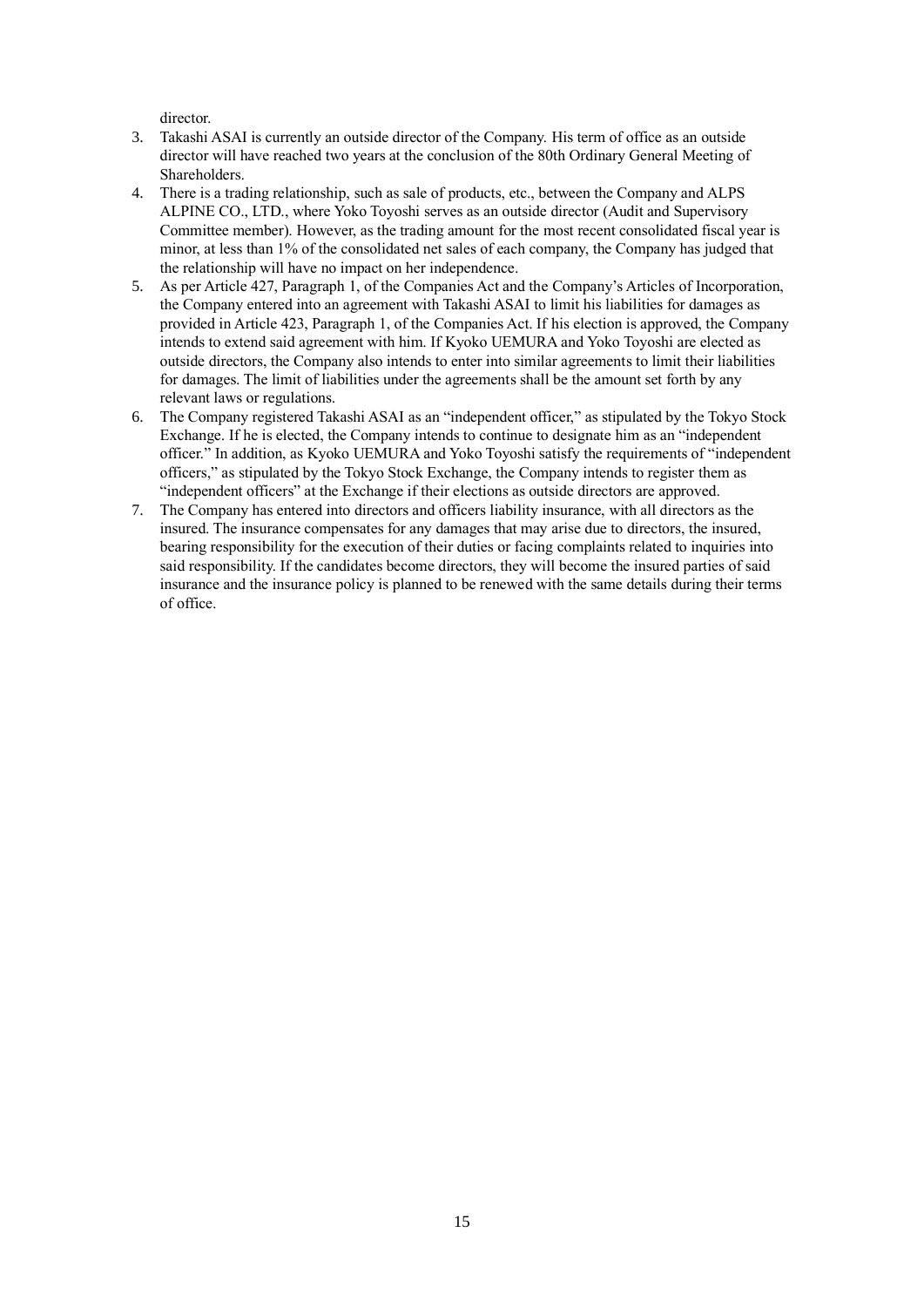**Proposal 4:** Partial Revisions to the Implementation Period of the Performance-Based Stock Compensation Plan for Directors (Excluding Directors who are Audit and Supervisory Committee Members and Outside Directors)

The Company introduced a performance-based stock compensation plan (the "Plan") targeting the Company's directors (excluding directors who are audit and supervisory committee members, outside directors, and non-residents of Japan; the same shall apply in this proposal), at the 75th Ordinary General Meeting of Shareholders held on March 30, 2016, and partially revised it upon shareholders' approval at the 78th Ordinary General Meeting of Shareholders held on March 28, 2019.

Following the review of the medium-term management plan for the fiscal year ended December 31, 2019, to the fiscal year ending December 31, 2021 (the "Initial Medium-term Management Plan"), the three fiscal years that were subject to the Plan (from the fiscal year ended December 31, 2019, to the fiscal year ending December 31, 2021) will be changed to the three fiscal years based on the new medium-term management plan (the "New Medium-term Management Plan") (from the fiscal year ending December 31, 2021, to the fiscal year ending December 31, 2023) (the "Change"). The Company proposes that the shareholders approve this proposal. The number of directors subject to the Plan will be six (6) after the change.

1. Reasons for the proposal and considering the change to the Plan appropriate

The Company announced its Initial Medium-term Management Plan in February 2019 and implemented the Plan as compensation linked to the Initial Medium-term Management Plan. However, the Company terminated the Initial Medium-term Management Plan at the end of the fiscal year ended December 31, 2020, and formulated the New Medium-term Management Plan in February 2021 due to the contraction of the global economy owing to the impact of new coronavirus, which led to drastic changes in the management environment that formed the basis of the Initial Medium-term Management Plan. The Company is confident that the change of the Plan following these developments is appropriate.

### 2. Amounts and types of remuneration in the Plan

#### (1) Overview of the Plan

The Plan allows for the delivery and payment (the "Delivery, etc." or "delivered, etc.") of the Company's shares acquired through the BIP Trust and money equivalent to the amount obtained by converting the Company's shares into cash (collectively, the "Company Shares, etc.") to directors who are incumbent during the target period (set forth in (2) below), based on their positions and attainment level of performance targets during the trust term. Under the Plan, money to be contributed by the Company for directors' remuneration (as described in (2) below) is the source of trust money to acquire the Company's shares through a trust. The Delivery, etc., of the Company Shares, etc., to directors will take place at a designated time after the target period (set forth in (2) below).

### (2) Maximum amount of trust money contributed by the Company

The Plan will be continued over the target period of three consecutive fiscal years (the "Target Period" the three fiscal years from the fiscal year ending December 31, 2021 to the fiscal year ending December 31, 2023).

The Company will provide up to 600 million yen in trust money for the Target Period as remuneration for directors through the establishment of a trust (the "Trust"). The term of the Trust shall cover three years of the Target Period (including the extension of the trust term below; the same shall apply hereinafter), during which directors who satisfy beneficiary requirements shall become beneficiaries.

The Trust shall follow the instructions of the trust administrator to acquire the Company's shares from the Company (disposal of treasury stock) or the stock market using the trust money as a resource, award points to directors (refer to (3) below) during the trust term, and carry out the Delivery, etc. of Company Shares, etc. after the Target Period based on the number of points accrued by directors over the three fiscal years. However, no new contributions or additional acquisition of the Company's shares by a trust is planned as this change to the Plan will utilize remaining shares held by the Trust.

The Company will also manage the performance-based stock compensation targeting executive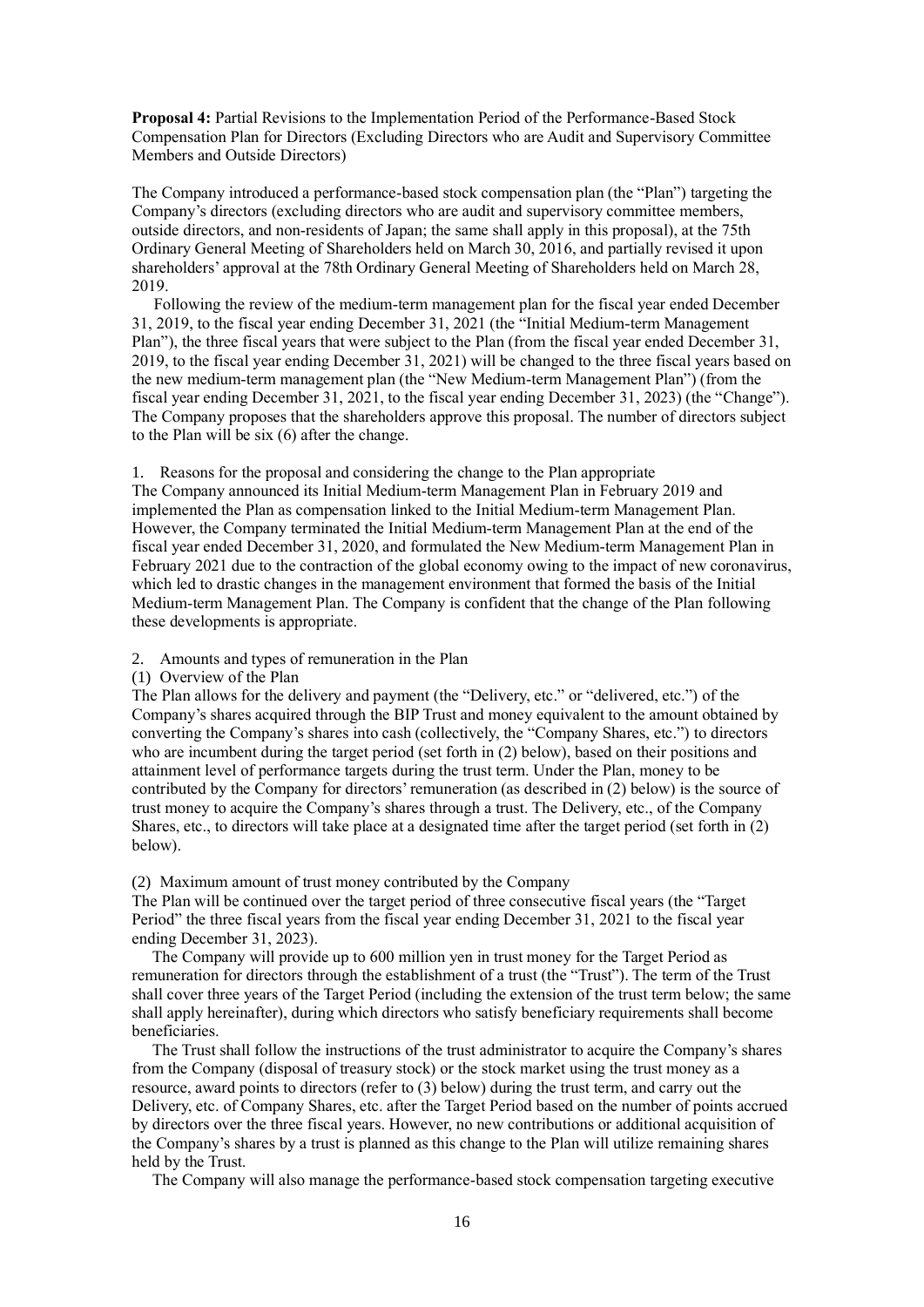officers in the Trust in an integrated manner, and separately contribute trust money to the Trust to acquire the Company's shares that will be used for the Delivery, etc., to executive officers. Under the Trust, the Company will manage the Company's shares that are subject to the Delivery, etc., as remuneration for executive officers, in addition to managing the Company's shares to be delivered, etc. to the aforementioned directors.

Furthermore, the Trust may be extended upon the expiry of the initial trust term if any provisions of the trust agreement are modified or additional contributions are made. Under such circumstances, the trust term of the Trust will be extended for three years, and the Company will make additional contributions up to a maximum of 600 million yen in trust money as remuneration for directors for each extension of the trust term and continue to award points to directors during any extension of the trust term. The Company will also separately make additional cash contributions as remuneration for executive officers during any extension of the trust term.

However, in the case of such additional contributions, should any of the Company's shares or trust money (the "Remaining Shares, etc.") that are subject to the Delivery, etc., to directors remain within the Trust at the end of the initial trust term, the combined amount of the Remaining Shares, etc., and trust money to be additionally contributed shall be within the scope of 600 million yen.

(3) Calculation method and upper limit of the number of Company Shares, etc., to be delivered, etc. to directors

The number of the Company Shares, etc., to be delivered to directors through the Trust will be determined based on the points that are awarded in response to the attainment level of performance targets and other factors in accordance with the predetermined calculation formulae.

Fixed Points based on the position of the director, calculated using the following calculation formula for points, and Performance-Based Points based on the attainment level of performance targets for each fiscal year will be awarded to incumbent directors at specific times during the trust term. The Performance-Based Points accumulated over three years will be converted to Medium-Term Plan Points by being multiplied by a performance-based coefficient, based on the attainment level of targets of the final fiscal year of the Target Period.

The Delivery, etc. of Company Shares, etc. will be carried out based on the accumulated Fixed Points and the Medium-Term Plan Points at specific times after the final fiscal year of the Target Period.

As for the points accumulated in the fiscal years ended December 31, 2019 and December 31, 2020 prior to the Change, the Delivery, etc. of Company Shares, etc. to directors shall be carried out based on the Fixed Points, which are determined by the positions of the directors and the Performance-Based Points, which are based on the level of attainment of the performance targets for each fiscal year and personal evaluations, at specified times during the fiscal year ending December 31, 2021.

#### (Fixed Points)

Stock compensation base amount specified according to the position / Closing price of the first business day of the fiscal year when the trust term starts<sup>\*1</sup>

#### (Performance-Based Points)

Amount specified according to the position and the attainment level of performance targets for each fiscal year / Closing price of the first business day of the fiscal year when the trust term starts<sup>\*1</sup>

#### (Medium-Term Plan Points)

Performance-Based Points accumulated over three years  $\times$  Performance-based coefficient<sup>\*2</sup>

- \*1 The closing price on the Tokyo Stock Exchange on the first business day of the fiscal year when the trust term starts.
- $*2$  The performance-based coefficient is determined within a range of  $0-120\%$  based on the attainment level of performance targets (e.g. for operating income) of the final fiscal year of the Target Period.

One point shall be one common stock of the Company.

However, during the trust term, if there is an event, such as a stock split and a reverse stock split of the Company's shares, in which it is considered to be appropriate to adjust the number of points,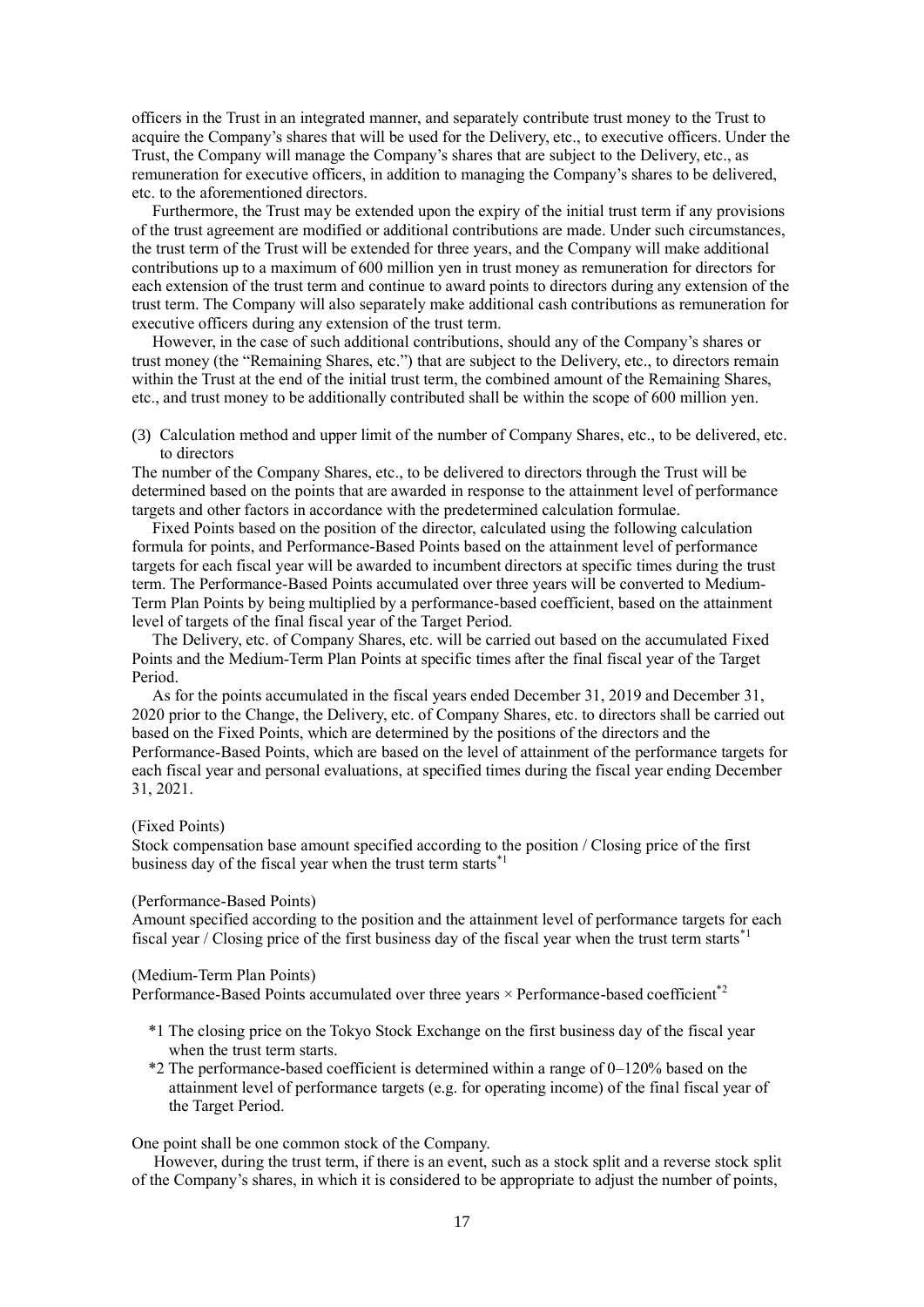the adjustments of the number of the Company's shares per point will be made in accordance with the relevant ratio of the stock split, reverse stock split, etc.

The upper limit of the total number of points that directors can be awarded during each Target Period shall be 150,000 points.

The upper limit of the total number of the Company's shares to be delivered to directors under the Trust shall be the number of shares equivalent to the upper limit of the number of points per Target Period (150,000 shares if one share is awarded for one point). The upper limit of the Company's shares to be delivered is set with reference to such factors as the most recent stock price and takes into account the maximum amount of trust money in (2) above.

(4) Method for and timing of the Delivery, etc., of the Company Shares, etc., to directors Directors who satisfy the beneficiary requirements shall receive the Delivery, etc., of the Company Shares, etc., based on the amount calculated using the calculation methods described in (3) above, at specified times after the final fiscal year of the Target Period. In accordance with the provisions of the trust agreement, said directors shall receive 50% of the Company's shares corresponding to accumulated points (the number of shares less than one unit will be round down), whereas such directors shall receive money equivalent to the amount obtained by converting the remaining number of Company's shares into cash within the Trust.

Directors who meet the beneficiary requirements but retire from office during the Target Period (excluding cases of voluntary retirement) shall receive the Delivery, etc., of the Company Shares, etc., from the Trust based on the Fixed Points they have accrued by the time of retirement. In cases when directors who meet the beneficiary requirements die during their terms in office, money obtainable by converting the Company's shares into cash, the amount of which will be determined according to the Fixed Points they have accrued by the time of their death, shall be granted from the Trust to the heirs of those directors. Directors who become non-residents of Japan during the Target Period shall receive from the Trust money obtainable by converting the Company's shares into cash, the amount of which will be determined according to the Fixed Points they have accrued by the time their Japanese residency expires.

Directors shall continue to hold Company's shares acquired through the Plan until one year has passed after his or her retirement.

#### (5) Voting rights related to the Company's shares in the Trust

To ensure management neutrality, no voting rights related to the Company's shares held by the Trust shall be exercised during the trust term.

#### (6) Other matters regarding the Plan

Other matters regarding the Plan will be determined by the Board of Directors each time the Trust is established, any provision of the trust agreement is modified, or an additional contribution of trust money to the Trust is made.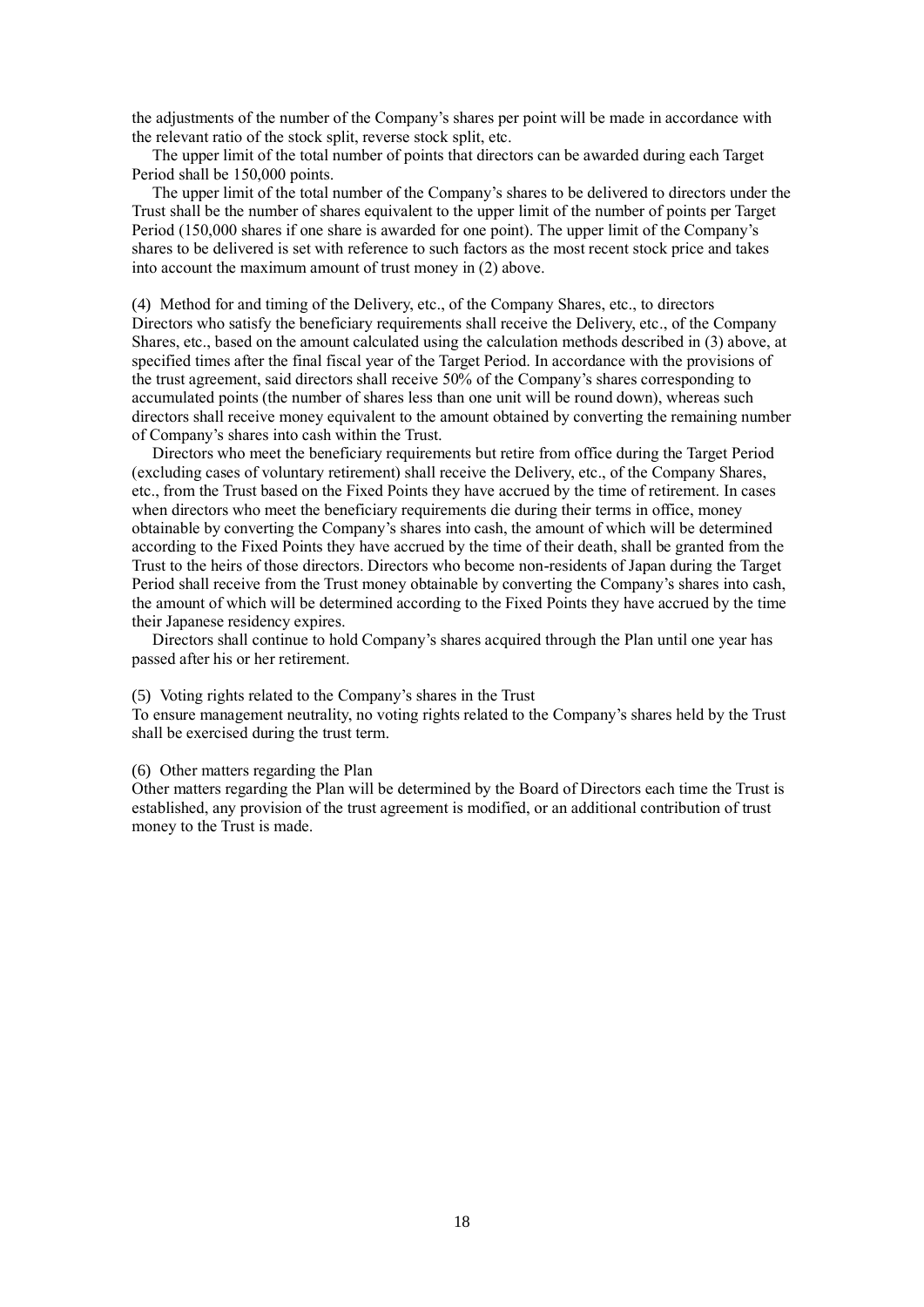## **Reference: Constitution of the Board of Directors after the 80th Ordinary General Meeting of Shareholders**

The constitution of the Board of Directors and expertise of the Board members, if Proposals 2 and 3 are approved in their original forms at the 80th Ordinary General Meeting of Shareholders, are as follows.

| Name                         | Corporate<br>management<br>experience* | Global<br>experience | Corporate<br>planning,<br>corporate<br>strategy | Internal<br>control.<br>governance | Legal<br>affairs, risk<br>management | Finance,<br>accounting | HR labor<br>management,<br>HR<br>development | Business,<br>sales | quality    | Technology, Procurement,<br>production |
|------------------------------|----------------------------------------|----------------------|-------------------------------------------------|------------------------------------|--------------------------------------|------------------------|----------------------------------------------|--------------------|------------|----------------------------------------|
| Hiroo<br><b>OKOSHI</b>       | $\bigcirc^*$                           | $\bigcirc$           | $\bigcirc$                                      | О                                  | $\bigcirc$                           | $\bigcirc$             | $\bigcirc$                                   | $\bigcirc$         |            | $\bigcirc$                             |
| Masato<br><b>ITOKAWA</b>     | $\bigcirc$                             | $\bigcirc$           |                                                 | О                                  | $\bigcirc$                           |                        |                                              | $\bigcirc$         | $\bigcirc$ | $\bigcirc$                             |
| Hirotaro<br><b>KATAYAMA</b>  | $\bigcirc^*$                           | $\bigcirc$           |                                                 | $\bigcirc$                         | $\bigcirc$                           | $\bigcirc$             | $\bigcirc$                                   | $\bigcirc$         | $\bigcirc$ | $\bigcirc$                             |
| Shinichi<br><b>TANIGUCHI</b> | $\bigcirc^*$                           | $\bigcirc$           |                                                 |                                    |                                      |                        |                                              | $\bigcirc$         | $\bigcirc$ | $\bigcirc$                             |
| Tadahito<br><b>IYODA</b>     | $\bigcirc^*$                           | $\bigcirc$           | $\bigcirc$                                      | $\bigcirc$                         | $\bigcirc$                           | $\bigcirc$             | $\bigcirc$                                   | $\bigcirc$         |            | $\bigcirc$                             |
| Takashi<br><b>KAWAMURA</b>   | $\bigcirc$                             | $\bigcirc$           | $\bigcirc$                                      |                                    |                                      | $\bigcirc$             |                                              | $\bigcirc$         |            |                                        |
| Naoki<br><b>MITARAI</b>      | $\bigcirc$                             |                      | $\bigcirc$                                      | $\bigcirc$                         | $\bigcirc$                           |                        | $\bigcirc$                                   | $\bigcirc$         |            |                                        |
| Kazuhiko<br><b>TSUTSUMI</b>  | $\bigcirc$                             | $\bigcirc$           |                                                 |                                    |                                      |                        |                                              | $\bigcirc$         | $\bigcirc$ | $\bigcirc$                             |
| Jody L. ONO                  |                                        | $\bigcirc$           | $\bigcirc$                                      |                                    |                                      |                        | $\bigcirc$                                   |                    |            |                                        |
| Kazuyuki<br><b>SOMEYA</b>    | $\bigcirc^*$                           | $\bigcirc$           |                                                 | О                                  | $\bigcirc$                           | $\bigcirc$             |                                              |                    |            |                                        |
| Takashi<br><b>ASAI</b>       |                                        |                      |                                                 | О                                  | $\bigcirc$                           | $\bigcirc$             | $\bigcirc$                                   |                    |            |                                        |
| Kyoko<br><b>UEMURA</b>       |                                        |                      |                                                 | $\bigcirc$                         | $\bigcirc$                           | $\bigcirc$             |                                              |                    |            |                                        |
| Yoko<br><b>TOYOSHI</b>       |                                        |                      |                                                 | О                                  | $\bigcirc$                           | $\bigcirc$             |                                              |                    |            |                                        |

(Note) An asterisk (\*) indicates those who have served as president of the Company or a Group company.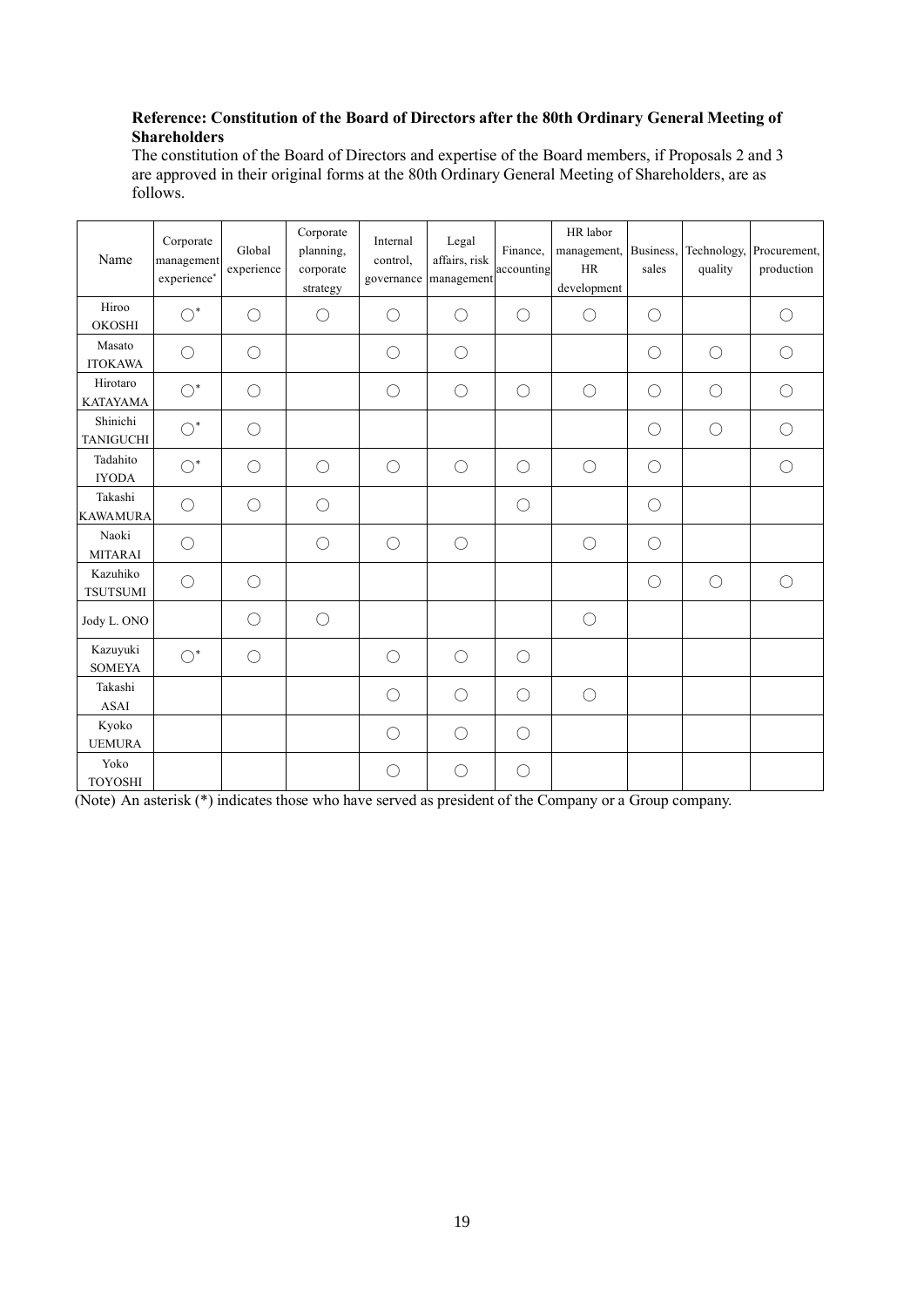# **Reference: Independence Criteria for Outside Officers**

The Company prescribes criteria for the independence of outside officers, and outside officers that fall under any of the following shall be deemed as not being sufficiently independent from the Company:

- (1) Current or former employees or officers of the Company or its subsidiaries (collectively, the "**Mabuchi Group**");
- (2) Business executives for whom a Major Business Partner is the Mabuchi Group, or business executives who are Major Business Partners of the Mabuchi Group ("**Major Business Partners**" means customers or suppliers of Mabuchi Group products, etc., accounting for, in either case, more than 2% of consolidated net sales for a given fiscal year);
- (3) Consultants, accounting professionals, or legal professionals who receive a Significant Sum of money or other assets, other than executive remuneration, from the Mabuchi Group, including persons who belong to a business organization if the person who receives the assets is an organization, such as a corporation or partnership (a "**Significant Sum**" means the annual total of 10 million yen or more of monetary or asset benefits other than executive remuneration);
- (4) A certified public accountant who belongs to an auditing firm that serves as the accounting auditor of the Mabuchi Group or an auditing firm's employee, partner, member of staff, or worker;
- (5) A major shareholder who owns 10% or more of the voting rights in the Company;
- (6) A person who receives a large donation or loan, etc., amounting to 10 million yen or more, annually from the Mabuchi Group (including a person who belongs to a business organization if the person who receives the donation or loan is an organization, such as a corporation or partnership);
- (7) Business executives with which the Company has a reciprocal employment relationship as each other's outside officers;
- (8) Persons who fall under any of (2) to (7) above in the past 3 years;
- (9) The close relative of a person if that person falling under (1) to (8) is a Person in an Important Position, including a spouse, a relative within the second degree of kinship, or a relative of a Person in an Important Position's household (a "**Person in an Important Position**" means a director other than an outside director, an executive officer, an associate director, or a general manager or higher ranking manager).

<sup>\*</sup>Opinion of the Audit and Supervisory Committee

As a result of examining the election and remuneration of directors who are not audit and supervisory committee members, Audit and Supervisory Committee has concluded that there are no matters to be stated at the 80th Ordinary General Meeting of Shareholders pursuant to the Companies Act.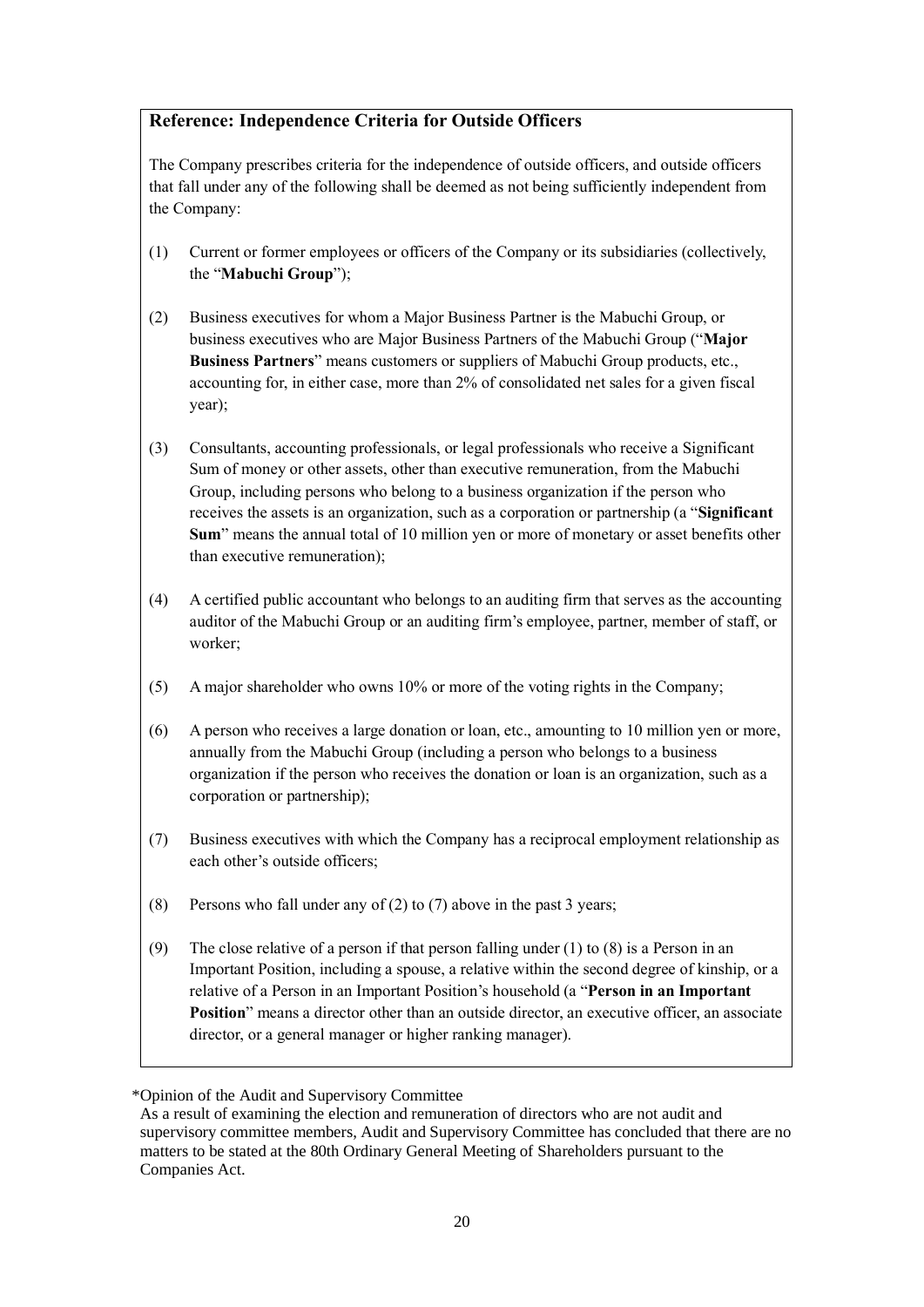### **BUSINESS REPORT (From January 1, 2020 to December 31, 2020)**

### **1. Current Conditions of the Mabuchi Group**

#### (1) Business Development and Results

During the fiscal year ended December 31, 2020 (fiscal 2020), the global economy recorded negative growth by a wide margin from the stagnation of economic activity caused by the spread of the new coronavirus. Although the U.S. economy began to rebound backed by a recovery in retail consumption from the second half, large negative growth was recorded for the full year. Europe saw a renewed spread of infections, prompting lockdowns and other measures in large cities across the region and resulting in a sharp drop in consumption that led to a large economic downturn. In Japan, a weak pace of recovery in retail consumption resulted in large negative economic growth for the full year. In economies of emerging market countries, the region as a whole saw a major slowdown despite China's leading recovery and maintenance of growth.

With regard to markets related to the Mabuchi Group's products, the automotive products market showed a trend of recovery in China, but markets in other regions slowed significantly. The consumer and industrial products market saw negative growth, on a slowdown in markets globally combined with continued contraction in markets for certain applications.

Against this backdrop, the Group has been working to address the issues of "Acceleration of growth in the power window lifter motor business," "Expansion of medium-sized and small automotive motor sales and new applications," "Development of new applications in the consumer and industrial products sector," "Pursuing laborsaving and next-generation manufacturing innovation," and "Implementation of a global base strategy."

Specifically, we have been successful in proactively introducing and implementing a variety of measures to increase sales and market share, develop new markets, and make further advances in product quality and efficiency that will lead to future business growth. These measures include significant progress in our efforts to obtain approval from a third major North American automaker as a customer for power window lifter motors, obtaining a foothold for increased sales of small automotive motors by drastically reducing delivery cycles for brushless motors for air purification equipment for vehicles to be used to transport new coronavirus patients, winning new orders and increasing sales of brushless motors for autonomous robots being used to prevent the spread of the new coronavirus, and making progress toward local production for local consumption at the global level with a contribution to consolidated results from Mexico Mabuchi and the commencement of mass production at Poland Mabuchi.

Nevertheless, given the global economic slowdown, consolidated net sales for fiscal 2020 were 116,432 million yen (an 11.7% decrease year on year). Motor sales, which account for the majority of net sales, were 116,411 million yen (an 11.7% decrease year on year).

Although operating income was boosted by improvements in sales prices and the product mix, the negative effect from reduced sales volumes and higher costs resulted in operating income of 12,900 million yen (a 26.5% decrease year on year).

With an increase in foreign exchange losses, ordinary income was 12,675 million yen (a 39.2% decrease year on year). Profit before income taxes was 13,901 million yen (a 31.1% decrease year on year), despite a gain on sales of investment securities, and profit attributable to owners of parent was 8,987 million yen (a 36.9% decrease year on year).

The next section describes market trends and sales conditions categorized into separate markets for motors.

### 1) Automotive Products Market

Net sales declined to 84,718 million yen (a 13.5% decrease year on year). Although the resumption of production at automakers from the second half led to a recovery in sales at the priority business of medium-sized automotive motors, which includes motors for power window lifters, motors for power seats, and motors for electric parking brakes, as well as for small automotive motors including door lock actuators, motors for door mirrors, and air conditioning damper actuators, the effects of the spread of the new coronavirus led to weak performances on a full-year basis.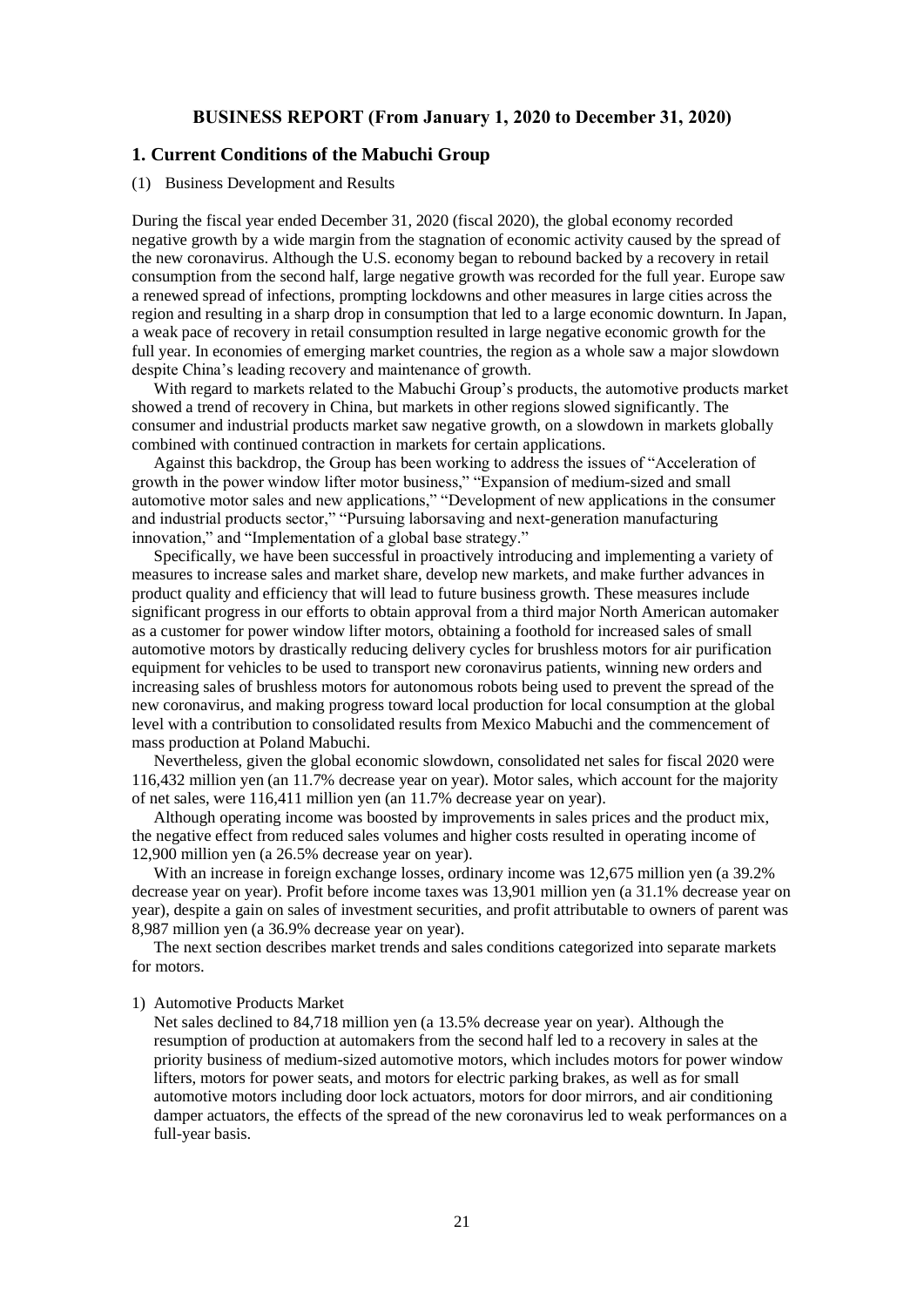2) Consumer and Industrial Products Market

Net sales declined to 31,692 million yen (a 6.3% decrease year on year). Although sales were strong in the midrange and high-end toothbrush segments, overall sales of personal care products declined from the effect of the new coronavirus and curtailed orders in certain applications reflecting our policy of emphasizing profitability.

| Market segment                          | The 80th fiscal term<br>(the year ended<br>December 31, 2020)<br>Amount<br>(Millions of yen) | YoY<br>$(\%)$ | Segment sales as<br>a percentage of<br>net sales<br>$(\%)$ |
|-----------------------------------------|----------------------------------------------------------------------------------------------|---------------|------------------------------------------------------------|
| <b>Automotive Products</b>              | 84,718                                                                                       | $-13.5$       | 72.8                                                       |
| <b>Consumer and Industrial Products</b> | 31,692                                                                                       | $-6.3$        | 27.2                                                       |
| Total                                   | 116,411                                                                                      | $-117$        | 100.0                                                      |

<Consolidated sales of motors by application>

(Notes)

- 1. The Mabuchi Group's businesses have been developed within a single business field related to small motors. Given this single business structure, an explanation by segment is omitted.
- 2. As the Mabuchi Group has sales of several types of motor parts and production equipment in addition to its mainstay motor sales, the amount for consolidated net sales differs from the amount for consolidated sales of motors.
- 3. Amounts less than a million yen have been truncated.
- 4. The figures above do not include consumption tax, etc.

### (2) Capital Investments

Capital investments for fiscal 2020 amounted to 7,736 million yen, which includes 542 million yen for the construction of facilities for MABUCHI MOTOR DANANG LTD.; 237 million yen for R&D facilities and equipment; 331 million yen for information technology; and 6,624 million yen for other facilities and equipment to upgrade product lines and reinforce overall productivity.

### (3) Issues to be Addressed

Although large-scale fiscal stimulus measures by countries around the world are expected to bring about a recovery in the global economy, with concerns including the delay of the rollout of new coronavirus vaccines, the outlook for fiscal 2021 is uncertain. In developed countries, an economic recovery to pre-pandemic levels is forecast for the United States on additional economic measures. In Europe, a slower pace of recovery is expected given restrictions on economic activity in response to another increase in the number of new infected people. The Japanese economy is seen recovering on the effect of additional economic measures. In economies of emerging market countries, China's recovery is expected to continue, and although weak and strong degree of economic recovery are expected in other countries, an overall rebound is forecast.

With regard to markets related to the Mabuchi Group's products, we are forecasting solid results for the automotive products market, with a recovery in global automotive production volumes despite concerns of production adjustments due to shortages of semiconductors. In the consumer and industrial products market, we are forecasting recoveries in the North American and Japanese markets, but expect a slowdown at the global level from declines in other markets.

Under these business conditions, the Mabuchi Group will tackle the following issues:

### 1) Expansion of Market Share in the Power Window Lifter Motor Business

Three Japanese automakers are already using Mabuchi's motors for power window lifters, and in 2021 we have won orders from two additional Japanese automakers. We aim to increase orders from these fourth and fifth Japanese automakers. At the same time, we are carrying out sales activities at the three Japanese automakers that had already been using our products to increase our market share by having them change from competitors' products and using our products in new models. Two of the three North American automakers have already been using our products, and in January 2021 we won approval from the third company. We are now working to acquire business from this third North American automaker. We will continue to work to increase sales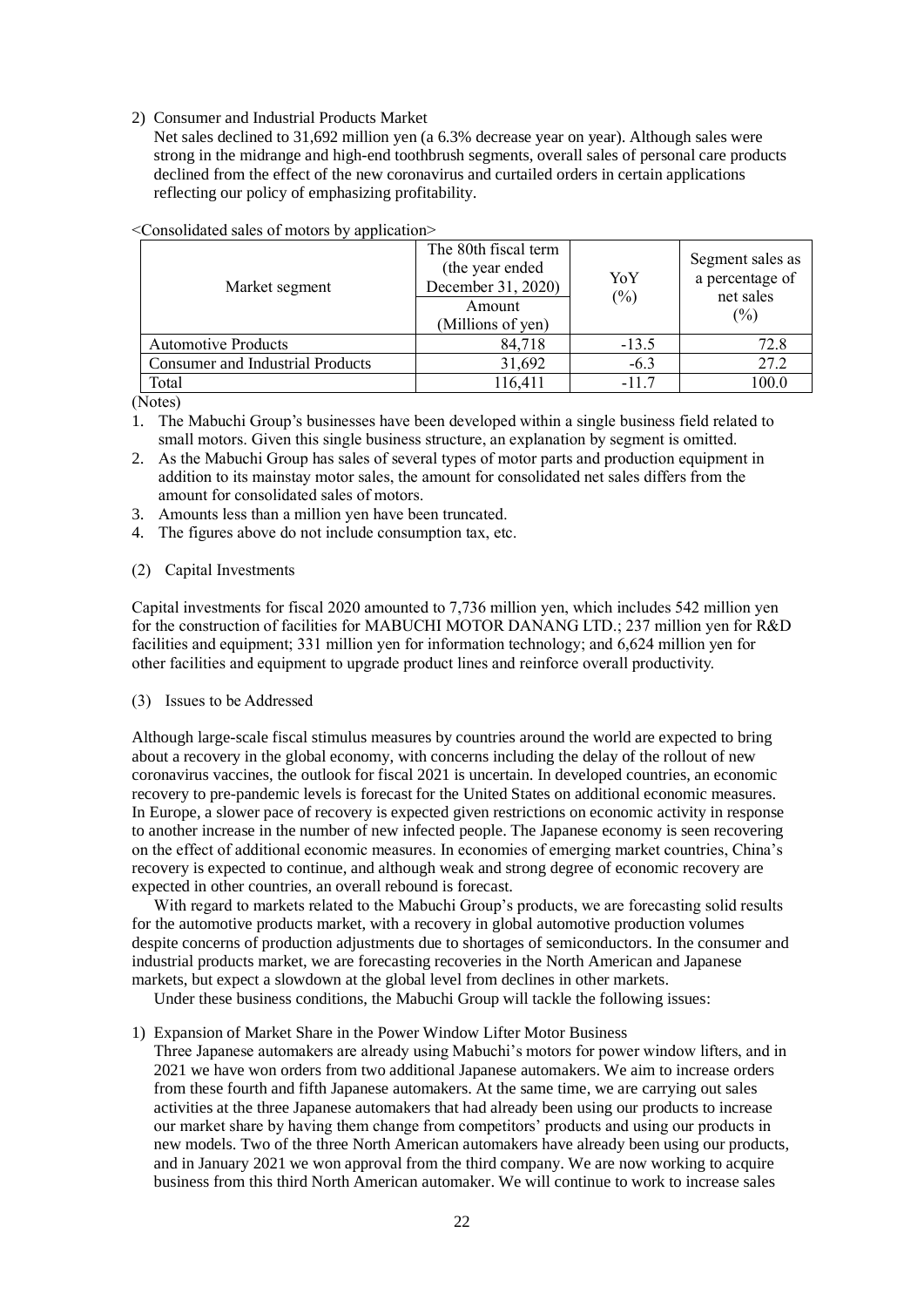by integrating the operations of America Mabuchi, our sales base, and Mexico Mabuchi, our production base, with the aim of having all three North American automakers expand the number of models equipped with our products. We will also continue to build on the foothold we have established with European automakers to expand the models equipped with our products. In terms of the market for power window lifter motors, we are developing competitive new products, and as we see this having a major effect on business growth going forward, we will put even more effort into our development and sales activities with the aim of further increasing our market share.

2) Expansion of Medium-sized and Small Automotive Motor Sales and New Applications In the area of medium-sized automotive motors, which includes motors for power seats, motors for electric parking brakes, and motors for door closers, we are developing and winning orders for standardized motors that can be used for multiple applications based on our standardization strategy, and going forward we will work both to increase our shares at existing customers and develop new customers. Recently, the trend in the automobile market toward electric vehicles has been accelerating. At Mabuchi, we are emphasizing the development of new products like motors for cooling valves that can also be used in electric vehicles, and will respond flexibly to changes in the market environment. We are also leveraging the strength of our lineup of both brush motors and brushless motors to meet new requests from customers quickly and expand our sales of medium-sized automotive motors.

The automotive industry is currently facing a period of once-in-100-year transformation and this will have an effect on the market for automotive-use motors, leading to significant changes in our customers' strategies. Against this backdrop, in the area of small automotive motors, we are seeing an increase in inquiries from customers that previously procured motors for actuator units that include motors. We are making a full-scale effort to address the shift to unit products, and in response to this customer need, we are increasing the value we provide and strengthening our development of products that conform to changes in the market environment.

- 3) Sales Expansion of New Applications in the Consumer and Industrial Products Segment Significant growth is forecast for the consumer and industrial products segment going forward in the robotics and mobility markets, and the use of Mabuchi's products in these markets is increasing. As we expand our product lineups for these markets and develop new customers, sales are showing solid growth. As with customers for small automotive motors, we are receiving an increasing number of inquiries units that include motors. By responding to these needs, we are providing new added value. We have also begun full-scale shipments of a new product for highend electric toothbrushes that have gone on sale globally, and by increasing our sales of high value-added products, we aim to return our consumer and industrial products business to a path of growth.
- 4) Implementation of a Global Base Strategy

Against a backdrop of strong demand for local production for local consumption in the Americas, Mexico Mabuchi is contributing as a driver of business growth. In Europe, Poland Mabuchi commenced mass production in the fourth quarter of 2020, and is moving forward by working with the sales base Europe Mabuchi. Through this cooperation, we are working to grow the business by providing solutions that are more closely aligned to the needs of customers in the European market.

5) Implementation of New Work Styles and Human Resource Strategy

At Mabuchi Motors, we consider our employees to be our most important management resource. Through the work style reforms we have introduced to date, we have been able to transition to new ways of working without incurring any major problems despite the new coronavirus pandemic. We introduced remote work at an early stage, and have made progress in addressing issues that arose during and prior to fiscal 2020, and are making work styles even more flexible by not tying employees down to places and times. We also continue to reform career development systems to allow employees to use their abilities to their fullest, and are expanding the scope of application for the job descriptions and job grades we introduced in 2020, strengthening measures to promote diversity including active participation by women, and expanding and strengthening employee training.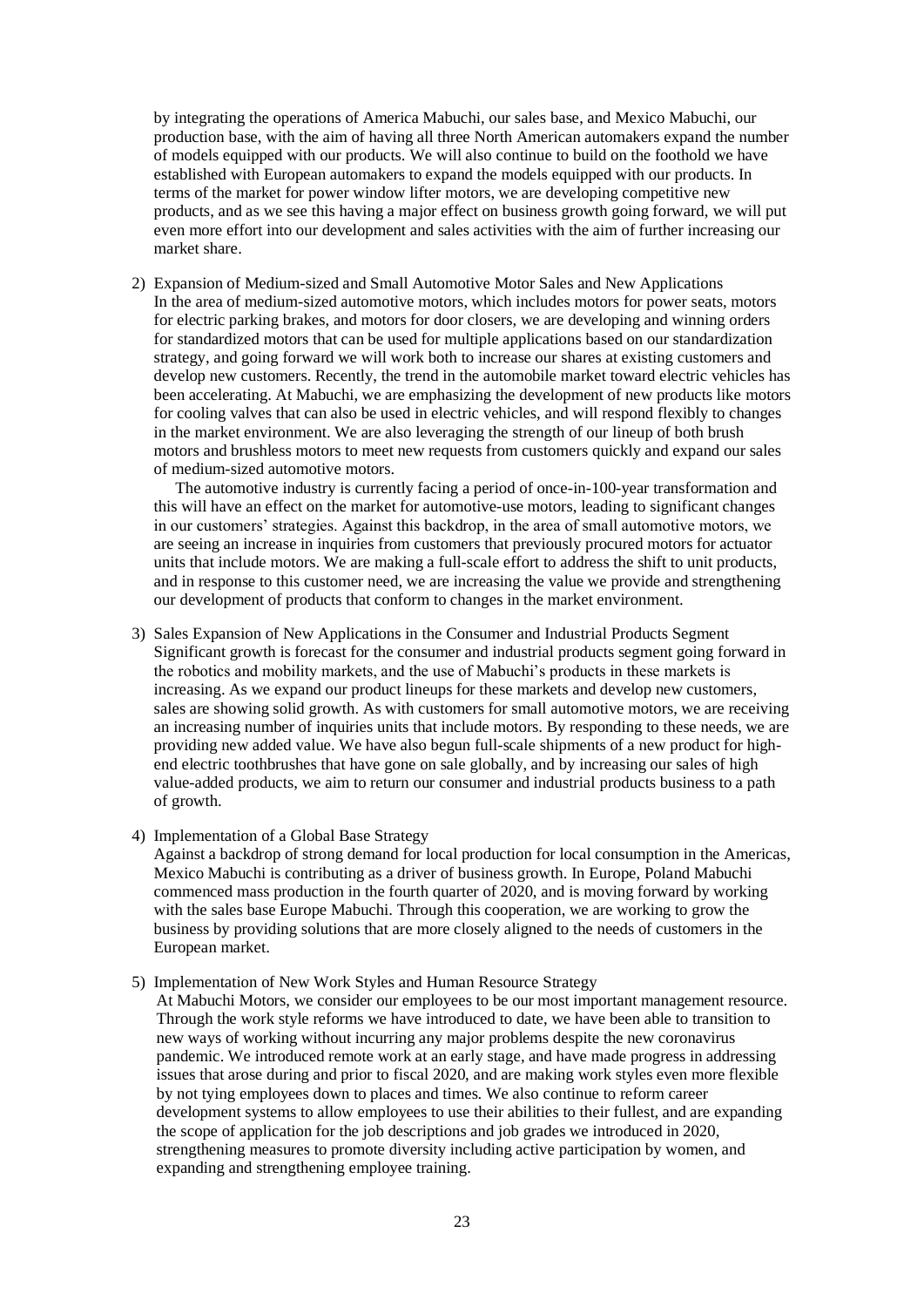### (4) Financial Highlights

|                                            |                  |                  |                  | (Millions of Yen) |
|--------------------------------------------|------------------|------------------|------------------|-------------------|
|                                            | 77th fiscal term | 78th fiscal term | 79th fiscal term | 80th fiscal term  |
|                                            | (FY2017)         | (FY2018)         | (FY2019)         | (FY2020)          |
| Net sales                                  | 146,925          | 143,116          | 131,807          | 116,432           |
| Ordinary income                            | 25,841           | 24,804           | 20,854           | 12,675            |
| Profit attributable to owners<br>of parent | 20,303           | 22,925           | 14,234           | 8,987             |
| Profit per share (Yen)                     | 299.74           | 341.19           | 214.00           | 135.64            |
| $ROE$ (%)                                  | 8.6              | 9.4              | 5.8              | 3.7               |
| Total assets                               | 269,318          | 267,050          | 268,244          | 262,559           |
| Net assets                                 | 242,179          | 244,454          | 245,172          | 239,103           |
| Shareholders' equity ratio $(\%)$          | 89.9             | 91.5             | 91.4             | 91.0              |
| Net assets per share (Yen)                 | 3,579.98         | 3,640.08         | 3,690.86         | 3,623.63          |
| Cash dividends per share<br>(Yen)          | 120              | 135              | 135              | 135               |
| Dividend payout ratio $(\%)$               | 40.0             | 39.6             | 63.1             | 99.5              |
| Dividend on equity ratio $(\%)$            | 3.4              | 3.7              | 3.7              | 3.7               |

(Notes)

1. Profit per share is calculated using the average number of outstanding shares during the period. Net assets per share are calculated based on the total number of shares outstanding at the end of the period.

2. Amounts less than one million yen for net sales, ordinary income, profit attributable to owners of parent, total assets, and net assets are omitted. Amounts of profit per share and net assets per share are rounded to two decimal places.

3. Percentages for ROE, shareholders' equity ratio, dividend payout ratio and dividend on equity ratio are rounded to one decimal place.

- 4. Cash dividends per share, dividend payout ratio and dividend on equity ratio for the 80th fiscal term are projected figures calculated on the assumption that the resolution will be passed on the proposal for appropriation of retained earnings at the 80th Ordinary General Meeting of Shareholders.
- 5. As the Company's shares held by the ESOP Trust Utilizing Employee Shareholding Association are treated as treasury stock, the relevant number of shares is excluded from the average number of outstanding shares during the period in the calculation of profit per share and the dividend payout ratio for the 77th and 78th fiscal terms. Moreover, the relevant number of shares is excluded from the total number of shares outstanding at the end of the period in the calculation of net assets per share and the dividend on equity ratio for the 77th fiscal term.
- 6. As the Company's shares held by the Mabuchi Motor Employee Ownership Association Trust are treated as treasury stock, the relevant number of shares is excluded from the average number of outstanding shares during the period in the calculation of profit per share and the dividend payout ratio for the 79th and 80th fiscal terms. Moreover, the relevant number of shares is excluded from the total number of shares outstanding at the end of the period in the calculation of net assets per share and the dividend on equity ratio.
- 7. As the Company's shares held by the Executive Compensation BIP Trust are treated as treasury stock, the relevant number of shares is excluded from the average number of outstanding shares during the period in the calculation of profit per share and the dividend payout ratio for the 77th, 78th, 79th and 80th fiscal terms. Moreover, the relevant number of shares is excluded from the total number of shares outstanding at the end of the period in the calculation of net assets per share and the dividend on equity ratio.
- 8. Beginning in the 79th fiscal term, the Company has applied the Partial Amendments to Accounting Standard for Tax Effect Accounting. The indicators for the 77th fiscal term have been calculated using financial statement figures that are not retroactively applied, while the indicators for the 78th fiscal term have been calculated using financial statement figures after retroactive application of the amendments.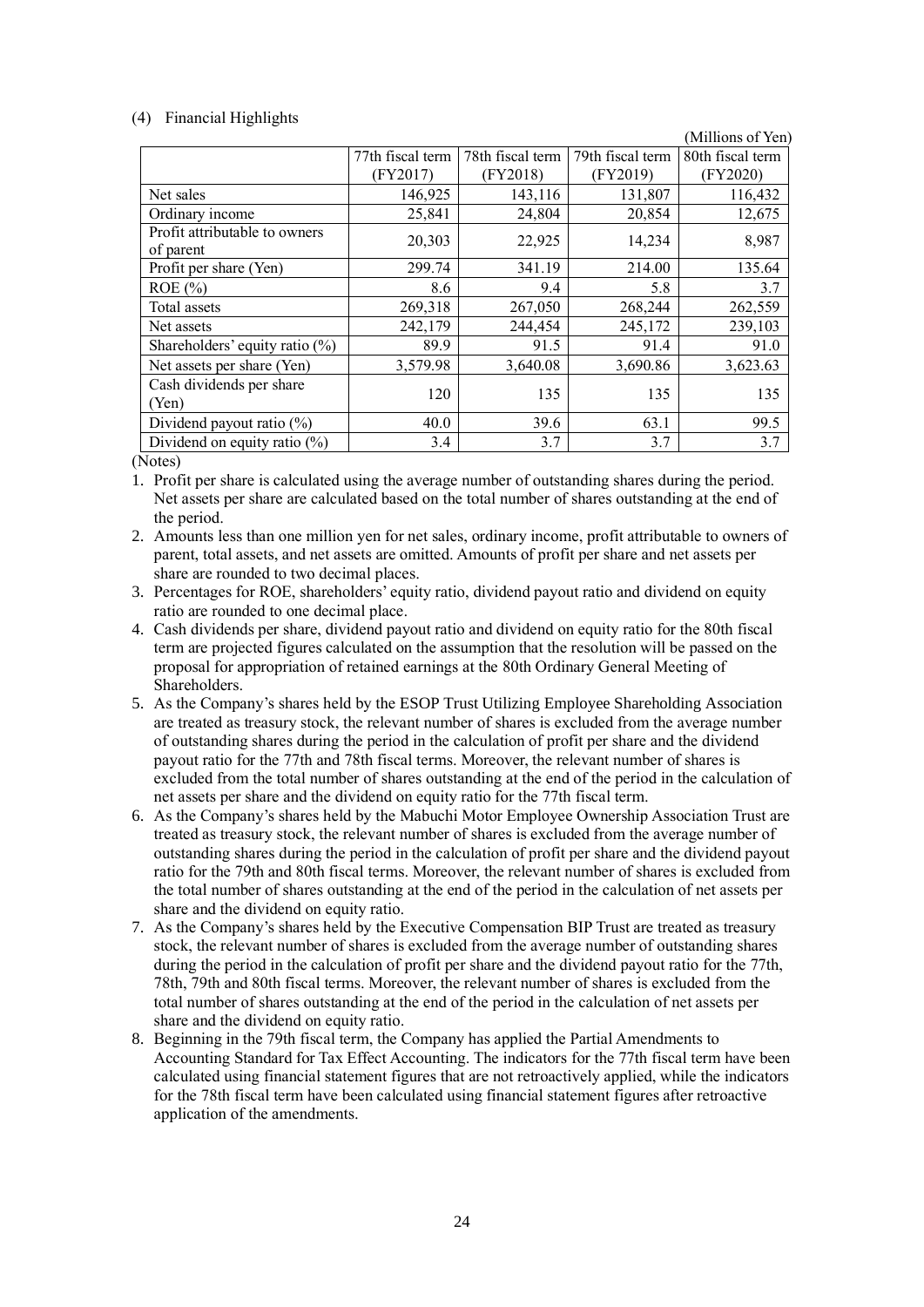(5) Major Business Conducted by the Mabuchi Group (As of December 31, 2020)

The Mabuchi Group, consisting of the Company and its 22 subsidiaries (of which 21 are consolidated subsidiaries), engages in the manufacture and sales of small motors used for automotive products, consumer and industrial products, etc.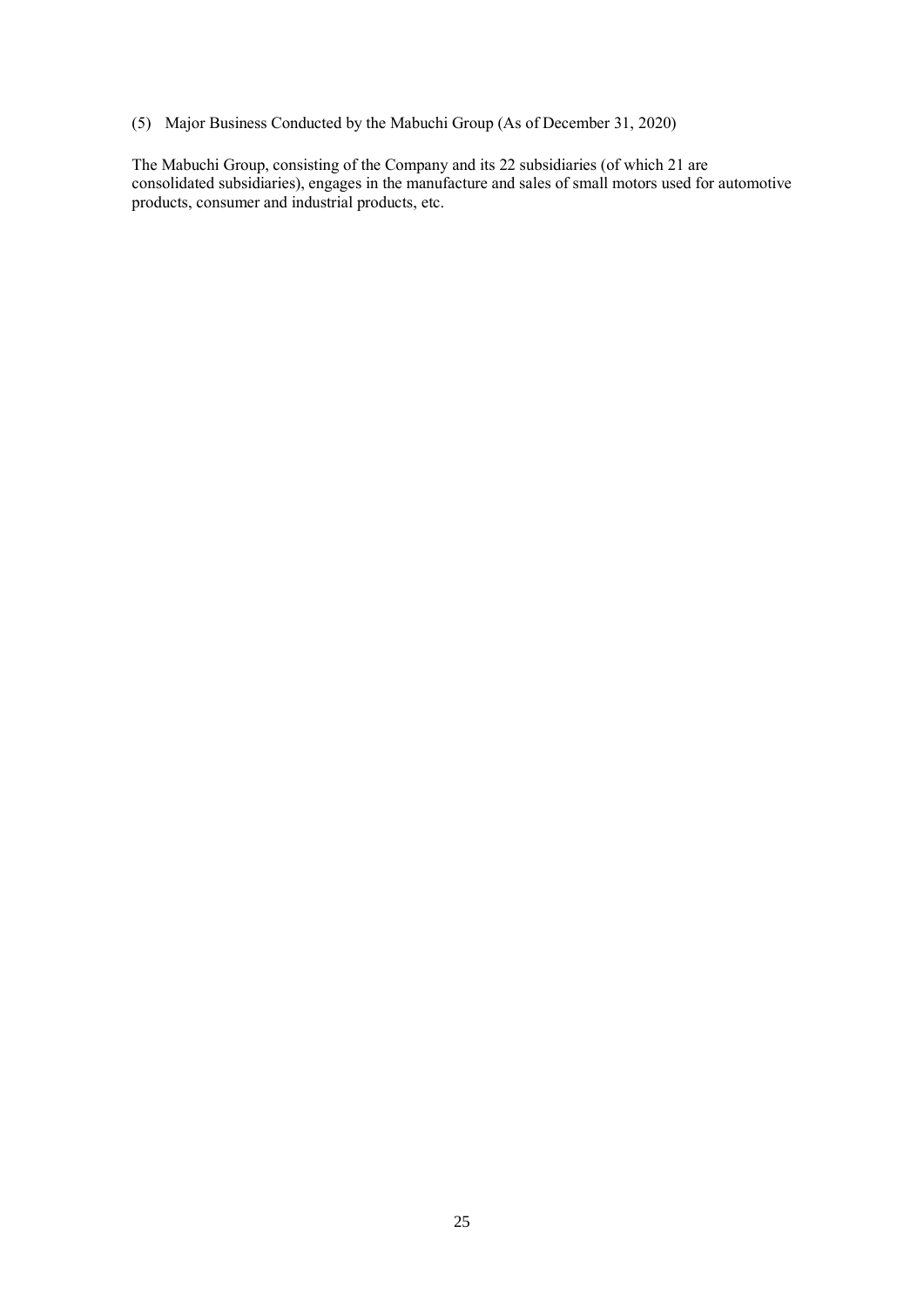# **2. Matters Relating to Stocks** (As of December 31, 2020)

(1) Total Number of Shares Authorized: 200,000,000 (2) Total Number of Shares Issued: 68,562,462 (Including 2,325,835 shares of treasury stock) (3) Number of Shareholders: 19,845 (Decreased by 1,950 from the end of the previous term)

### (4) Major Shareholders (Top 10)

|                                                      | Number of shares held | Percentage of       |
|------------------------------------------------------|-----------------------|---------------------|
| <b>Shareholders</b>                                  | (shares)              | shares held $(\% )$ |
| The Master Trust Bank of Japan, Ltd. (Trust Account) | 5,367,600             | 8.1                 |
| Takaichi Mabuchi                                     | 5,000,800             | 7.5                 |
| Custody Bank of Japan, Ltd. (Trust Account)          | 4,193,400             | 6.3                 |
| Mabuchi International Scholarship Foundation, Public | 3,000,000             | 4.5                 |
| <b>Interest Incorporated Foundation</b>              |                       |                     |
| Premiere Corporation                                 | 2,068,600             | 3.1                 |
| Tamotsu Mabuchi                                      | 2,050,414             | 3.1                 |
| Takashi Mabuchi                                      | 2,010,600             | 3.0                 |
| Misaki Engagement Master Fund                        | 1,956,300             | 3.0                 |
| Ray Corporation Co., Ltd.                            | 1,746,000             | 2.6                 |
| MUFG Bank, Ltd.                                      | 1,010,890             | 1.5                 |

(Notes)

1. The number of shares of treasury stock (2,325,835 shares) is excluded from "Percentage of shares held." The percentages are rounded to one decimal place.

2. 75,100 shares held by the Mabuchi Motor Employee Ownership Association Trust and 202,449 shares held by the Executive Compensation BIP Trust are included in the calculation of "Percentage of shares held."

# (5) Other Significant Matters Relating to Stocks

1) Introduction of the Performance-based Stock Compensation Plan

At the 75th Ordinary General Meeting of Shareholders held on March 30, 2016, the Company resolved the introduction of a compensation system for the Company's directors and executive officers (performance-based stock compensation plan), which is closely linked to medium-term business performance, with the purpose of enhancing the motivation of directors and executive officers to contribute to improved business performance and increased corporate value over the medium term. Based on the resolution, the Company has adopted a trust called the Executive Compensation BIP (Board Incentive Plan) Trust.

The number of shares held in the trust account of the Executive Compensation BIP Trust as of the fiscal year-end was 202,449 shares.

### 2) Purchase of Treasury Stock

Treasury stock purchased in accordance with a resolution at a meeting of the Board of Directors held on February 13, 2020

• Class and total number of shares purchased: 517,400 shares of common stock of the Company

- Total amount of purchase cost: ¥1,924,071,000
- Purchase period: from August 1, 2020 to September 30, 2020

### 3) Restricted Stock Compensation Plan

The Company has introduced a restricted stock compensation plan in accordance with the resolution of the 77th Ordinary General Meeting of Shareholders of the Company held on March 29, 2018. Following the introduction, the Company decided on the disposal of treasury stock as stock compensation at a meeting of the Board of Directors held on May 28, 2020, and completed the disposal of 16,350 shares of treasury stock for six directors (excluding outside directors) and seven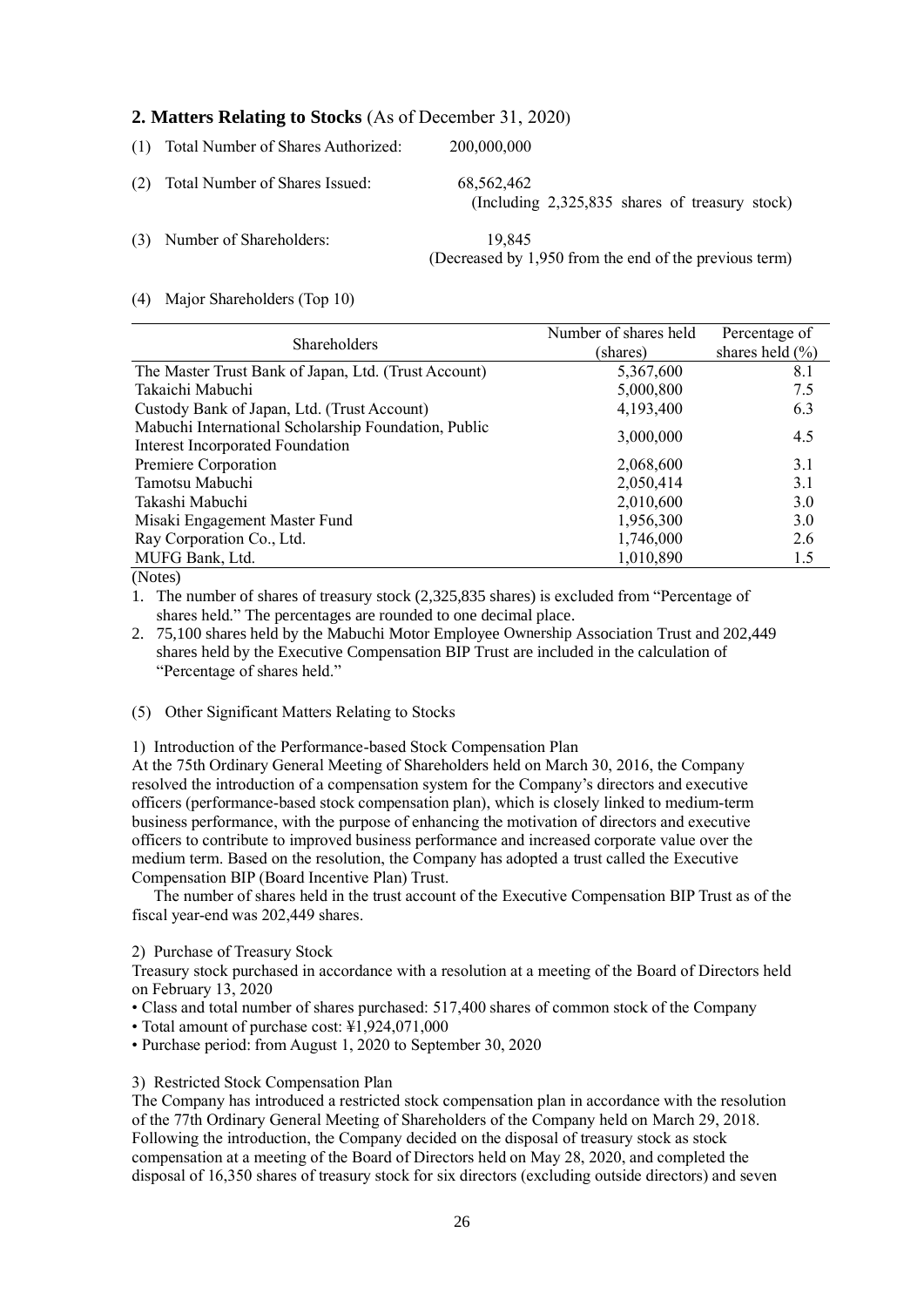executive officers as of June 26, 2020.

4) Trust-type Employee Stock Ownership Incentive Plan

The Company has introduced a trust-type employee stock ownership incentive plan to promote the constant development of the Company by providing incentives for employees in order to enhance the Company's corporate value over the medium to long term, further improving welfare programs and boosting employees' work awareness through capital participation as shareholders.

The number of shares held in the trust account as of the fiscal year-end was 75,100 shares.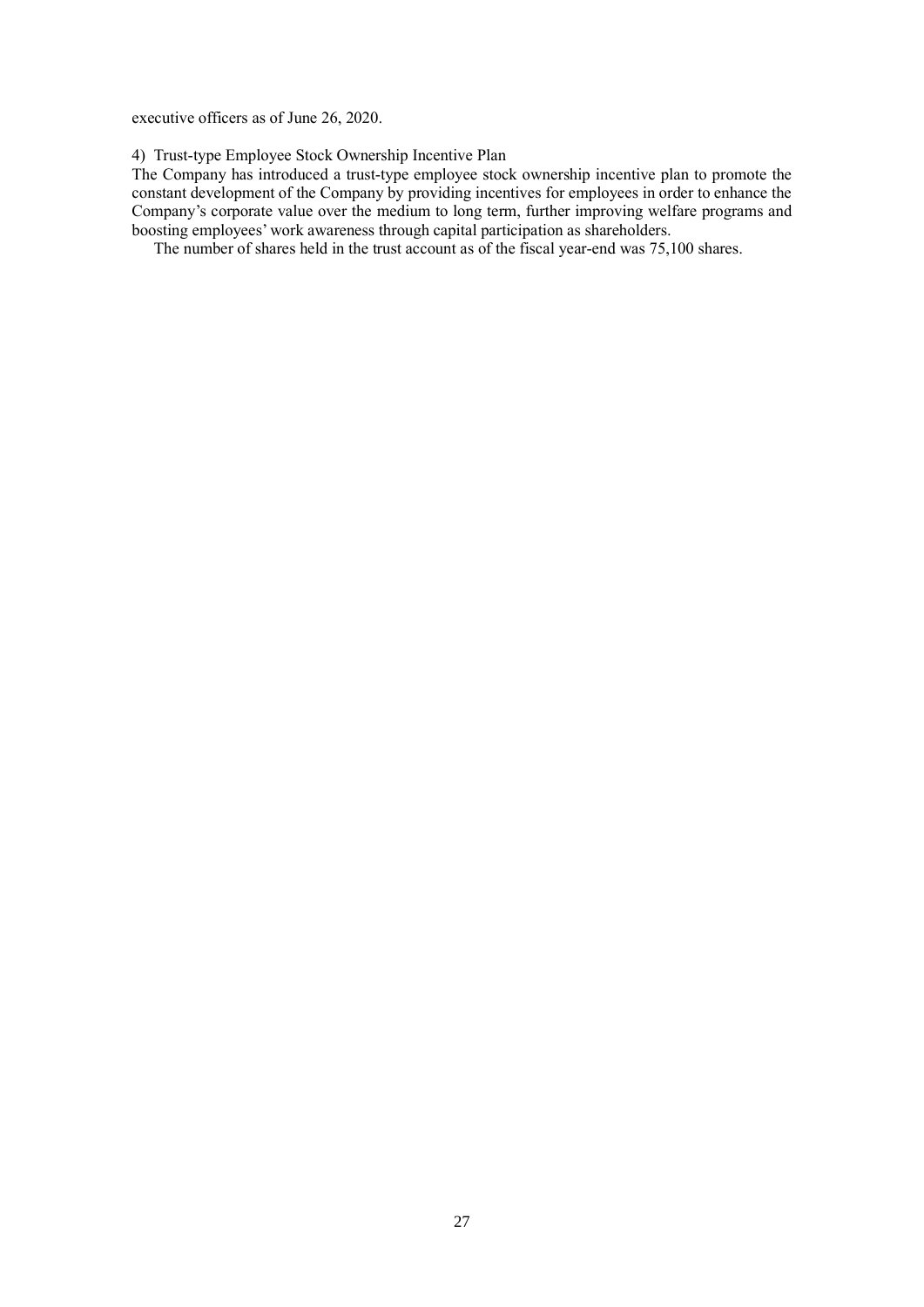# **3. Matters Concerning the Subscription Rights to Shares**

| Designation                                                   | Date of<br>resolution<br>for<br>issuance | Number of<br>subscription<br>rights to<br>shares | Number of<br>persons granted<br>subscription<br>rights to shares                                                                   | Type and<br>number of<br>shares<br>underlying<br>subscription<br>rights to<br>shares               | Subscription<br>amount<br>required in<br>exchange for<br>subscription<br>rights to shares | Value of<br>property<br>invested in<br>exercising<br>subscription<br>rights to<br>shares | Period for<br>exercising<br>subscription<br>rights to<br>shares |
|---------------------------------------------------------------|------------------------------------------|--------------------------------------------------|------------------------------------------------------------------------------------------------------------------------------------|----------------------------------------------------------------------------------------------------|-------------------------------------------------------------------------------------------|------------------------------------------------------------------------------------------|-----------------------------------------------------------------|
| 1st<br>Subscription   March 28,<br>Rights to<br><b>Shares</b> | 2013                                     | 199 units                                        | Two $(2)$<br>directors of the<br>Company<br>(excluding audit<br>and supervisory<br>committee<br>members and<br>outside directors)  | 3,980 shares<br>of the<br>Company's<br>common<br>stock (20<br>shares per<br>subscription<br>right) | Not required                                                                              | One $(1)$ yen<br>per share                                                               | From May<br>21, 2013 to<br>May 20,<br>2033                      |
| 2nd<br>Subscription   March 28,<br>Rights to<br><b>Shares</b> | 2014                                     | 133 units                                        | Two $(2)$<br>directors of the<br>Company<br>(excluding audit<br>and supervisory<br>committee<br>members and<br>outside directors)  | 2,660 shares<br>of the<br>Company's<br>common<br>stock (20<br>shares per<br>subscription<br>right) | Not required                                                                              | One $(1)$ yen<br>per share                                                               | From April<br>22, 2014 to<br>April 21,<br>2034                  |
| 3rd<br>Subscription   March 27,<br>Rights to<br><b>Shares</b> | 2015                                     | 297 units                                        | Four $(4)$<br>directors of the<br>Company<br>(excluding audit<br>and supervisory<br>committee<br>members and<br>outside directors) | 2,970 shares<br>of the<br>Company's<br>common<br>stock (10<br>shares per<br>subscription<br>right) | Not required                                                                              | One $(1)$ yen<br>per share                                                               | From April<br>21, 2015 to<br>April 20,<br>2035                  |
| 4th<br>Subscription   March 30,<br>Rights to<br><b>Shares</b> | 2016                                     | 523 units                                        | Five $(5)$<br>directors of the<br>Company<br>(excluding audit<br>and supervisory<br>committee<br>members and<br>outside directors) | 5,230 shares<br>of the<br>Company's<br>common<br>stock (10<br>shares per<br>subscription<br>right) | Not required                                                                              | One $(1)$ yen<br>per share                                                               | From April<br>21, 2016 to<br>April 20,<br>2036                  |
| 5th<br>Subscription March 30,<br>Rights to<br><b>Shares</b>   | 2017                                     | 546 units                                        | Five $(5)$<br>directors of the<br>Company<br>(excluding audit<br>and supervisory<br>committee<br>members and<br>outside directors) | 5,460 shares<br>of the<br>Company's<br>common<br>stock (10<br>shares per<br>subscription<br>right) | Not required                                                                              | One $(1)$ yen<br>per share                                                               | From April<br>21, 2017 to<br>April 20,<br>2037                  |

Subscription Rights to Shares Held by the Company's Directors as of December 31, 2020.

(Notes)

1. Conditions for the exercise of the subscription rights to shares are as follows:

1) A person who is allotted the subscription rights to shares (hereafter "Subscription Right Holder") shall be allowed to exercise the subscription rights to shares, solely in a lump sum,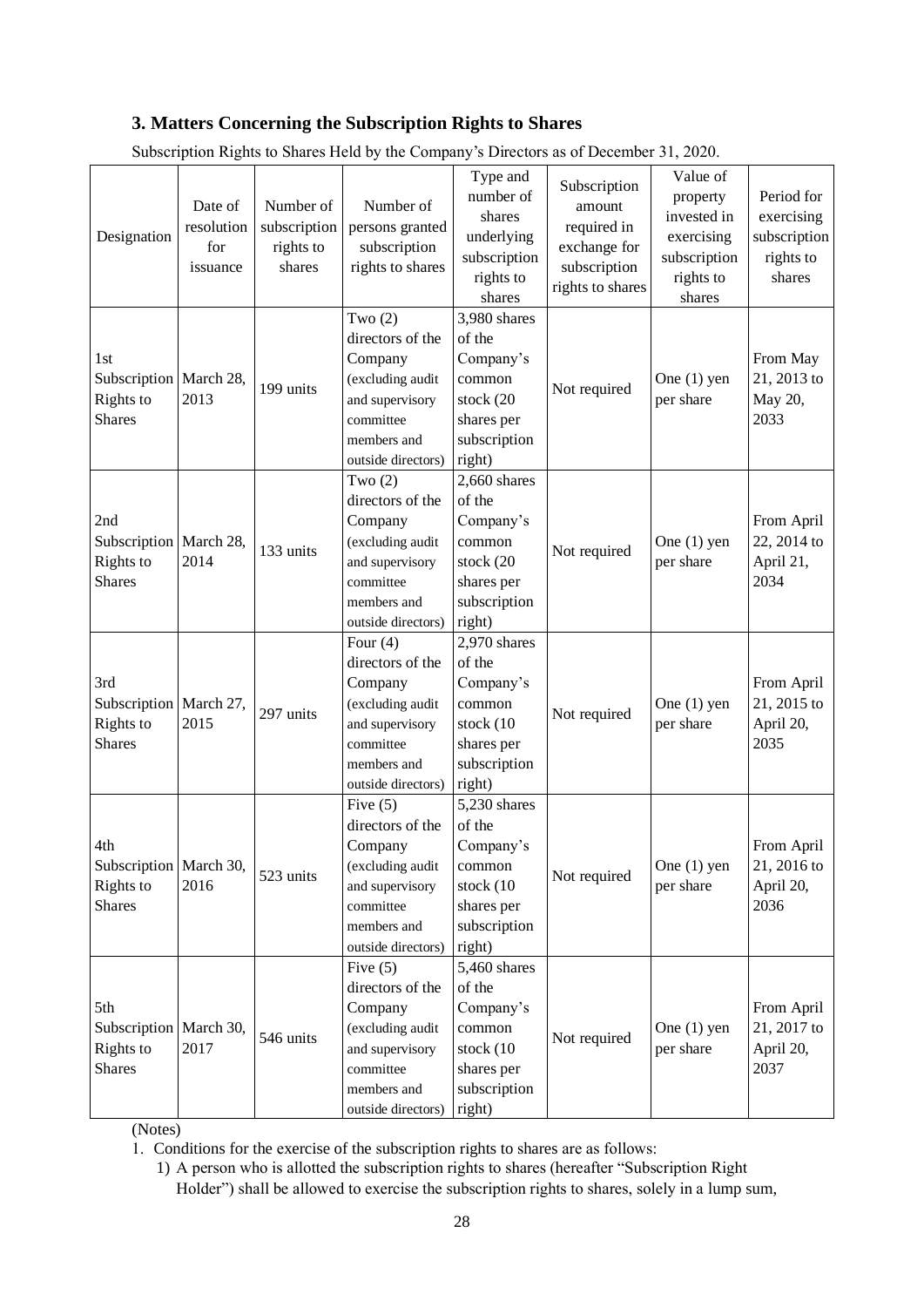only within a period of not later than ten (10) days following the next day after the date when he or she forfeits the director's position of the Company.

- 2) In the event a Subscription Right Holder passes away, his or her heir may exercise the subscription rights to shares, provided, however, that any person who has inherited the subscription rights to shares from the heir of an allotted person is not allowed to exercise the subscription rights to shares.
- 2. In keeping with the stock split that the Company conducted on January 1, 2015, in which each share of the Company's common stock was split into two shares, the "type and number of shares underlying subscription rights to shares" for the 1st and 2nd Subscription Rights to Shares have been adjusted.
- 3. Of the above, the subscription rights to shares granted to one (1) director include those that were granted before the director assumed the position of director.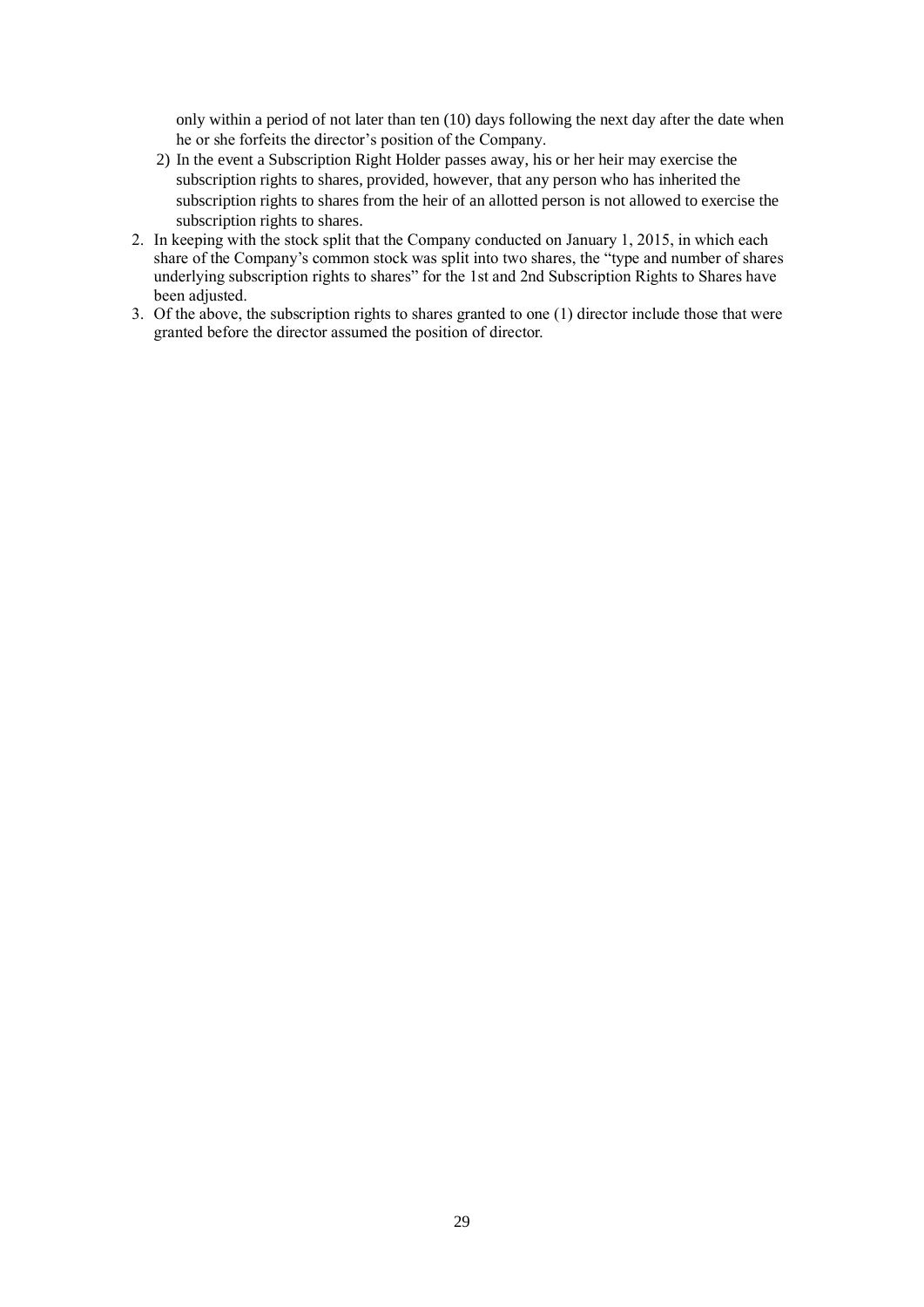# **4. Directors of the Company**

# (1) Directors

(As of December 31, 2020)

| Position                                                                    | Name               | Duty and<br><b>Significant Positions Concurrently Held</b>                                                                                                                                                                             |
|-----------------------------------------------------------------------------|--------------------|----------------------------------------------------------------------------------------------------------------------------------------------------------------------------------------------------------------------------------------|
| Representative Director<br>and President                                    | Hiroo OKOSHI       | <b>CEO</b>                                                                                                                                                                                                                             |
| Representative Director                                                     | Masato ITOKAWA     | COO, Senior Managing Executive Officer,<br>In charge of Internal Controls and Chief<br>Quality and Environmental Officer                                                                                                               |
| Director                                                                    | Hirotaro KATAYAMA  | Managing Executive Officer, Assistant to the<br>President, Chief Officer of Subsidiaries,<br>Senior General Manager of Human<br>Resources and General Affairs Headquarters<br>and Senior General Manager of Purchasing<br>Headquarters |
| Director                                                                    | Shinichi TANIGUCHI | Managing Executive Officer, Chief<br>Technology Officer and Senior General<br>Manager of Manufacturing Headquarters                                                                                                                    |
| Director                                                                    | Tadahito IYODA     | <b>Executive Officer and Senior General</b><br>Manager of Corporate Planning<br>Headquarters                                                                                                                                           |
| Director                                                                    | Eiji Uenishi       | Executive Officer, In charge of Product<br>Development, In charge of Customer<br>Solutions and Senior General Manager of<br>Automotive Product Business Unit 1                                                                         |
| <b>Outside Director</b>                                                     | Naoki MITARAI      |                                                                                                                                                                                                                                        |
| <b>Outside Director</b>                                                     | Kazuhiko TSUTSUMI  |                                                                                                                                                                                                                                        |
| <b>Outside Director</b>                                                     | Jody L. ONO        |                                                                                                                                                                                                                                        |
| Director<br>(Full-time Audit and<br><b>Supervisory Committee</b><br>Member) | Kazuyuki Someya    |                                                                                                                                                                                                                                        |
| <b>Outside Director</b><br>(Audit and Supervisory<br>Committee Member)      | Toru Masuda        | Attorney,<br>Representative of Masuda Toru Law Office                                                                                                                                                                                  |
| <b>Outside Director</b><br>(Audit and Supervisory<br>Committee Member)      | Takashi ASAI       | Attorney,<br>Partner of DAI-ICHI FUYO LAW OFFICE                                                                                                                                                                                       |
| <b>Outside Director</b><br>(Audit and Supervisory<br>Committee Member)      | Yukie Toge         | Director of Yukie Toge Certified Public<br>Accountant Office<br>Representative Director of Felice Consulting<br>Ltd.<br>Outside Audit & Supervisory Board Member<br>of Seven Bank, Ltd.                                                |

(Notes)

- 1. Directors Naoki MITARAI, Kazuhiko TSUTSUMI and Jody L. ONO and Directors (who are Audit and Supervisory Committee Members) Toru Masuda, Takashi ASAI and Yukie Toge are outside directors. The Company has designated them as "independent officers" as stipulated by the Tokyo Stock Exchange and registered them there.
- 2. The Company has elected Kazuyuki Someya as a Full-time Audit and Supervisory Committee Member to enhance the audit and supervisory functions as well as information gathering of the Audit and Supervisory Committee and to seek cooperation with internal audit departments.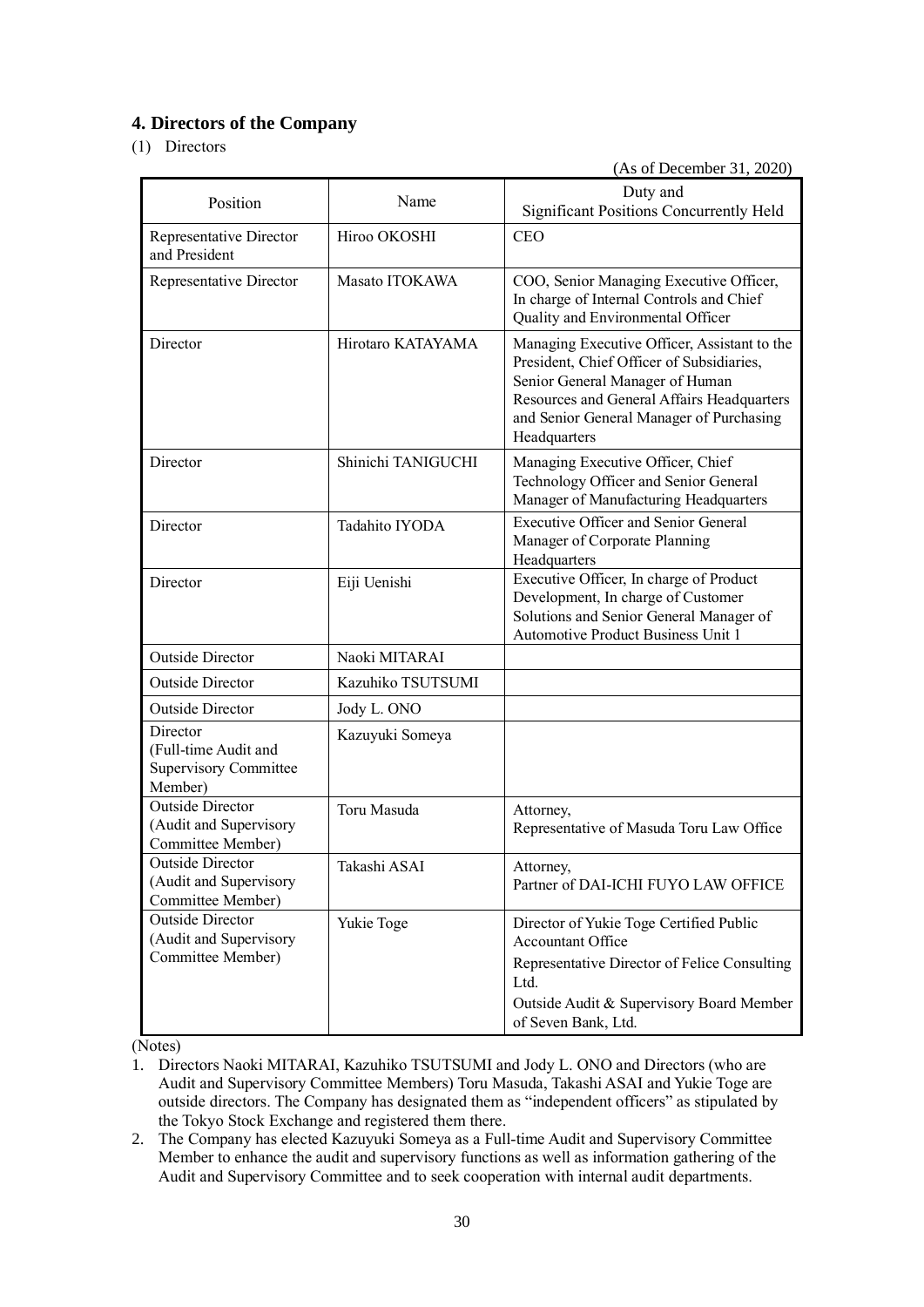- 3. Director (Full-time Audit and Supervisory Committee Member) Kazuyuki Someya has engaged in the administration of the Company for many years. He has also served in overall management as the President of a Chinese subsidiary of the Company and has significant knowledge of finance and accounting.
- 4. Director (Audit and Supervisory Committee Member) Yukie Toge is a certified public accountant and has professional knowledge of finance and accounting.
- 5. Directors (Audit and Supervisory Committee Members) Toru Masuda and Takashi ASAI are attorneys. They are familiar with corporate legal affairs and have significant knowledge of finance and accounting.
- 6. The Company reinforces business execution and supervision functions by entrusting directors with strategic decision making and supervision and giving executive officers the authority of and responsibility for ordinary business execution. The Company also adopts the executive officer system to reinforce corporate governance.

| Name              | Areas of responsibility                                                                                                                                                                                                                                    |
|-------------------|------------------------------------------------------------------------------------------------------------------------------------------------------------------------------------------------------------------------------------------------------------|
| Isao Ichikawa     | Managing Executive Officer, In charge of Business Operations and<br>Senior General Manager of Consumer and Industrial Product<br><b>Business Unit</b>                                                                                                      |
| Takayuki Kokon    | Executive Officer, Senior General Manager of Business Platform<br>Innovation Headquarters, Deputy Senior General Manager of<br>Corporate Planning Headquarters and General Manager of Corporate<br>Communication Department, In charge of Issue Management |
| Tsuyoshi Nakamura | Executive Officer, In charge of Customer Relations                                                                                                                                                                                                         |
| Toru Shibasaki    | Executive Officer and Deputy Senior General Manager of<br>Manufacturing Headquarters                                                                                                                                                                       |
| Tomofumi Imamura  | Executive Officer and Senior General Manager of Automotive<br>Product Business Unit 2                                                                                                                                                                      |
| Takumi Tomita     | Executive Officer, In charge of Accounting and Finance                                                                                                                                                                                                     |
| Quan Da Yong      | Group Managing Executive Officer and Chief Regional Officer in<br>China                                                                                                                                                                                    |
| Shu Zheng         | Group Executive Officer, Deputy Chief Regional Officer in China<br>and President of MABUCHI MOTOR (DONGGUAN) CO., LTD.                                                                                                                                     |
| Hoang Son         | Group Executive Officer, Chairman and President of MABUCHI<br>MOTOR VIETNAM LTD. and Chairman of MABUCHI MOTOR<br>DANANG LTD.                                                                                                                              |

Executive officers who are not concurrently directors are as follows:

### (2) Remuneration Paid to Directors and Audit & Supervisory Board Members

#### 1) Remuneration Paid

| Category                                                                                         | Number of persons<br>remunerated | Total amount of remuneration paid<br>(Millions of yen) |
|--------------------------------------------------------------------------------------------------|----------------------------------|--------------------------------------------------------|
| Directors (excluding Audit and<br>Supervisory Committee Members)<br>[of whom, Outside Directors] | [3]                              | 400<br>[28]                                            |
| Directors (Audit and Supervisory<br>Committee Members)<br>[of whom, Outside Directors]           | 4<br>[3]                         | 48<br>$\lceil 28 \rceil$                               |

(Notes)

1. The amount of remuneration paid above includes the estimated amount of 87 million yen in the Company's shares, etc. calculated based on the points to be granted to six (6) directors (excluding outside directors and audit and supervisory committee members) under the performance-based stock compensation plan during the fiscal year under review.

2. The amount of remuneration paid above includes 35 million yen in restricted stock granted to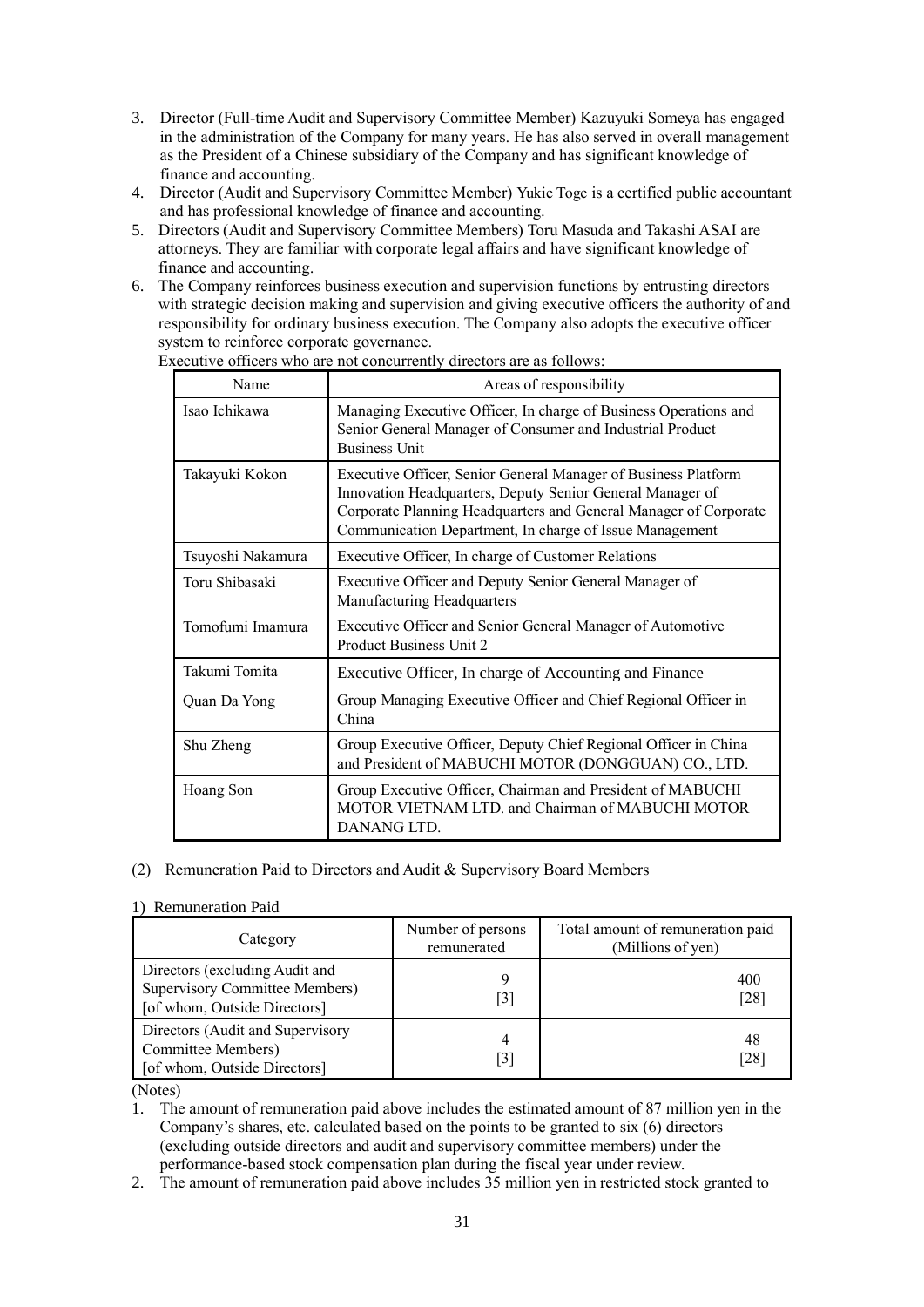six (6) directors (excluding outside directors and audit and supervisory committee members) as remuneration for granting restricted stock.

- 3. The amount of remuneration for directors (excluding audit and supervisory committee members) includes 106 million yen in accrued bonuses due to directors, which was recorded during the fiscal year under review.
- 2) Policy for Decision Making on Remuneration, etc.

The Company positions executive remuneration as an incentive that makes possible the securing of highly capable management personnel who can contribute to the achievement of the Company's Management Principle and enhances the motivation of officers to contribute to the continuous growth of the Company and medium- to long-term improvement of corporate value. Remuneration is determined based on the following policies:

### [Basic Policy]

- 1. Remuneration Level
	- -The remuneration level is determined so as to secure a diverse range of personnel who possess the necessary experience and skills to achieve business growth on a global scale.

-To ensure the appropriateness of the remuneration level, the Company determines an appropriate level with taking account into the Company's business performance, the economic environment and industry trends, as well as by using remuneration survey data by an external survey organization as reference.

2. Remuneration Structure

-Executive remuneration consists of a fixed, basic remuneration and a performance-based remuneration, which reflects the Company's performance and the assessment of the individual.

- -Performance-based remuneration takes into account the reflection of the individual's contribution to the Company's short-term business performance and medium- to long-term increase in corporate value.
- -A portion of the remuneration will be stock compensation so as to further share value with shareholders and to enhance the incentive to increase corporate value from a medium- to longterm perspective.

-Remuneration for outside directors and directors who are audit and supervisory committee members consists of a basic remuneration only from the perspective of their roles and independence.

### 3. Remuneration Governance

- -The policy for decision-making on executive remuneration and the amount of remuneration are determined at an annual meeting of the Remuneration Committee, of which the majority of members are outside directors, so as to ensure objectiveness and transparency.
- -The assessment of individuals reflected in performance-based remuneration is determined by the Nominating Committee, of which the majority of members are outside directors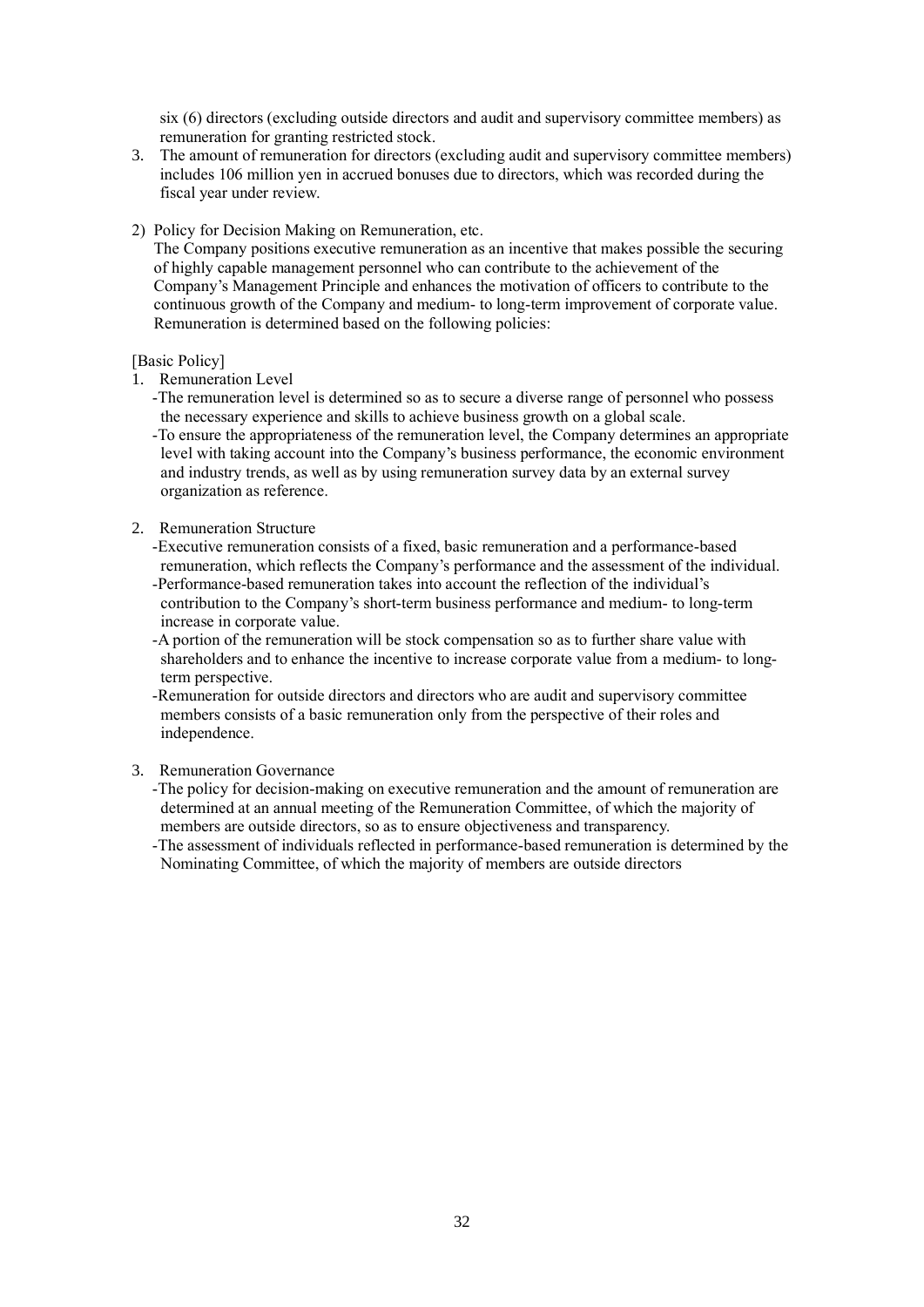[Overview of the Remuneration System]

An overview of the remuneration system for directors (excluding outside directors and directors who are audit and supervisory committee members) is as follows:

| Name of<br>remuneration                    | Monthly<br>remuneration | <b>Bonus</b>             | Trust-type stock<br>compensation                                              | Restricted stock<br>compensation                           |
|--------------------------------------------|-------------------------|--------------------------|-------------------------------------------------------------------------------|------------------------------------------------------------|
| Characteristics of<br>remuneration         | Basic remuneration      | Short-term<br>incentive  | Medium-term<br>incentive                                                      | Long-term<br>incentive                                     |
| Cash/stock                                 |                         | Monetary compensation    |                                                                               | Stock compensation                                         |
| Link to<br>performance                     | Not linked              | Linked                   | Linked                                                                        | Not linked                                                 |
| Basic percentage<br>m <sub>1</sub> x       | 50%                     | 30%                      | 20%                                                                           |                                                            |
| Maximum amount<br>of total<br>remuneration |                         | 550 million yen per year | 600 million yen per<br>three fiscal years<br>(no more than<br>150,000 shares) | 60 million yen per<br>year (no more than<br>50,000 shares) |

# 1. Breakdown of Remuneration

(Notes)

- 1. The basic percentage mix of remuneration represents the basic ratio of the design of the system and fluctuates depending on the performance of the Company or for other reasons.
- 2. The maximum amount of total monetary remuneration includes the base remuneration of outside directors (excluding directors who are audit and supervisory committee members).
- 2. Performance-Based Remuneration
	- 1) Bonus
		- -As a short-term incentive remuneration, bonuses use consolidated profit as the assessment indicator for the purpose of enhancing directors' motivation to contribute to improved business performance each fiscal year. The remuneration amount is calculated within a range of 0 to 200 depending on the amount of consolidated profit, and is determined by reflecting the assessment of the individual.
	- 2) Trust-Type Stock Compensation

-As a medium-term incentive remuneration, this compensation is linked to the attainment of indicators mentioned in the medium-term plan, which is established every three fiscal years, and has been introduced to enhance directors' motivation to contribute to increased corporate value by achieving the goals of the medium-term plan. The remuneration amount is calculated within a range of 0 to 240 depending on the attainment of assessment indicators, and is determined by reflecting the assessment of the individual.

| <b>Medium-term plan indicators</b> = $\overline{Net sales} + \overline{Operating}$ income ratio + $\overline{ROIC}$ |                               |  |
|---------------------------------------------------------------------------------------------------------------------|-------------------------------|--|
|                                                                                                                     | $+$ Sustainability indicators |  |

- 3. Payment Restrictions of Stock Compensation
	- -Payment of stock compensation will be restricted by resolution of the Board of Directors if the recipient has been removed from the post of director or resigned during their term of office (excluding cases where the Board of Directors has deemed to be due course), based on the deliberation and report of the Remuneration Committee.
- 4. Approach to Ownership of Company Shares
	- -Company shares granted through stock compensation are to be held throughout the recipients' term of office in principle. The Company seeks to share value with shareholders and enhance directors' motivation to increase medium- to long-term corporate value by encouraging ownership of Company shares of more than a certain amount, based on the Guidelines to Ownership of Company Shares, set forth separately.
- (3) Matters Concerning Outside Officers
- 1) Representative Positions at Different Companies Concurrently Assumed by the Company's Officers and the Relation between those Companies and MABUCHI MOTOR CO., LTD.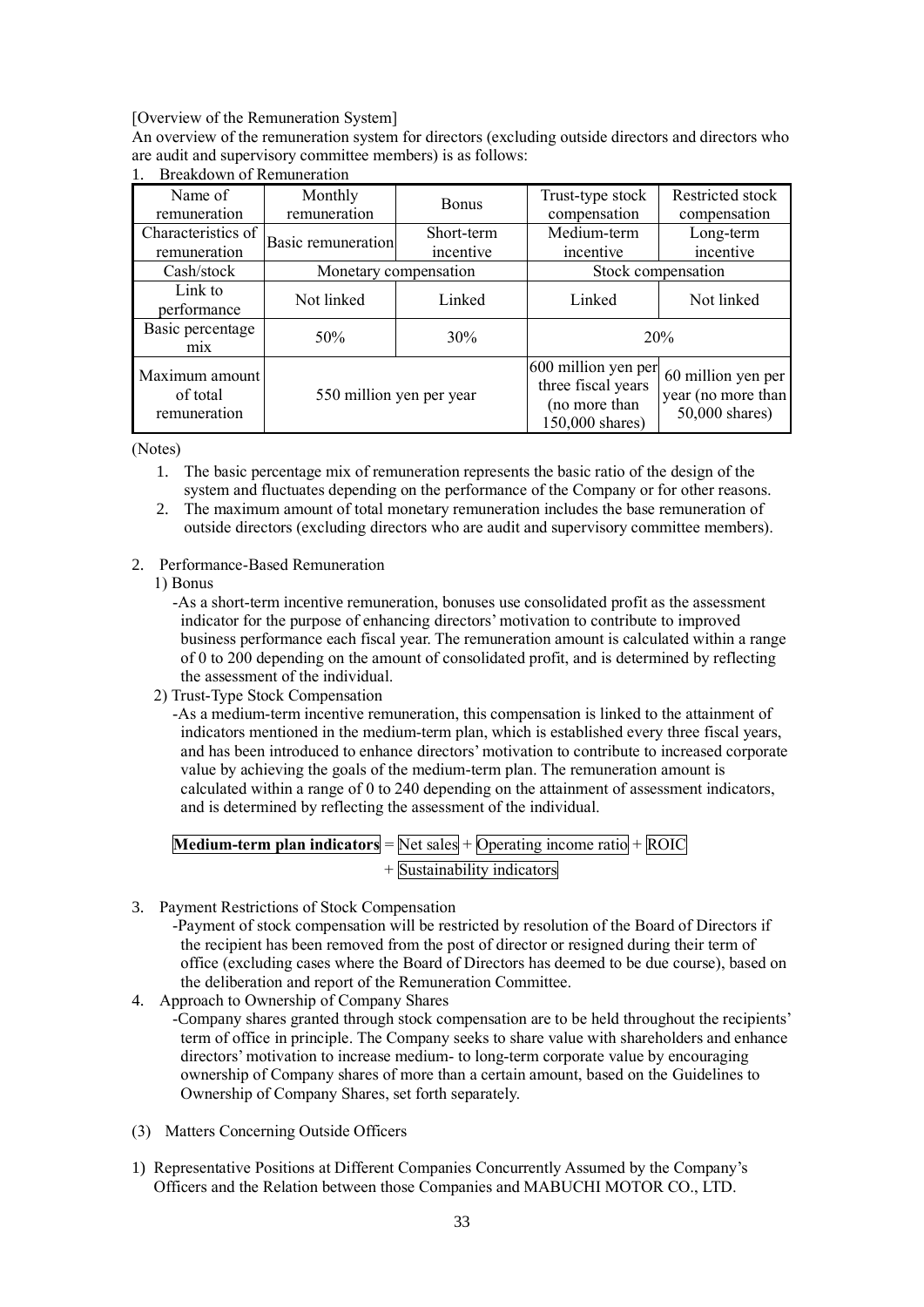- i) Director (Audit and Supervisory Committee Member) Toru Masuda also serves as representative of Masuda Toru Law Office. There has been no trading or other special relationship between Masuda Toru Law Office and the Company.
- ii) Director (Audit and Supervisory Committee Member) Takashi ASAI also serves as a partner of DAI-ICHI FUYO LAW OFFICE. There has been no trading or other special relationship between DAI-ICHI FUYO LAW OFFICE and the Company.
- iii) Director (Audit and Supervisory Committee Member) Yukie Toge also serves as Director of Yukie Toge Certified Public Accountant Office, Representative Director of Felice Consulting Ltd., and Outside Audit & Supervisory Board Member of Seven Bank, Ltd. There has been no trading or other special relationship between Yukie Toge Certified Public Accountant Office, Felice Consulting Ltd. or Seven Bank and the Company.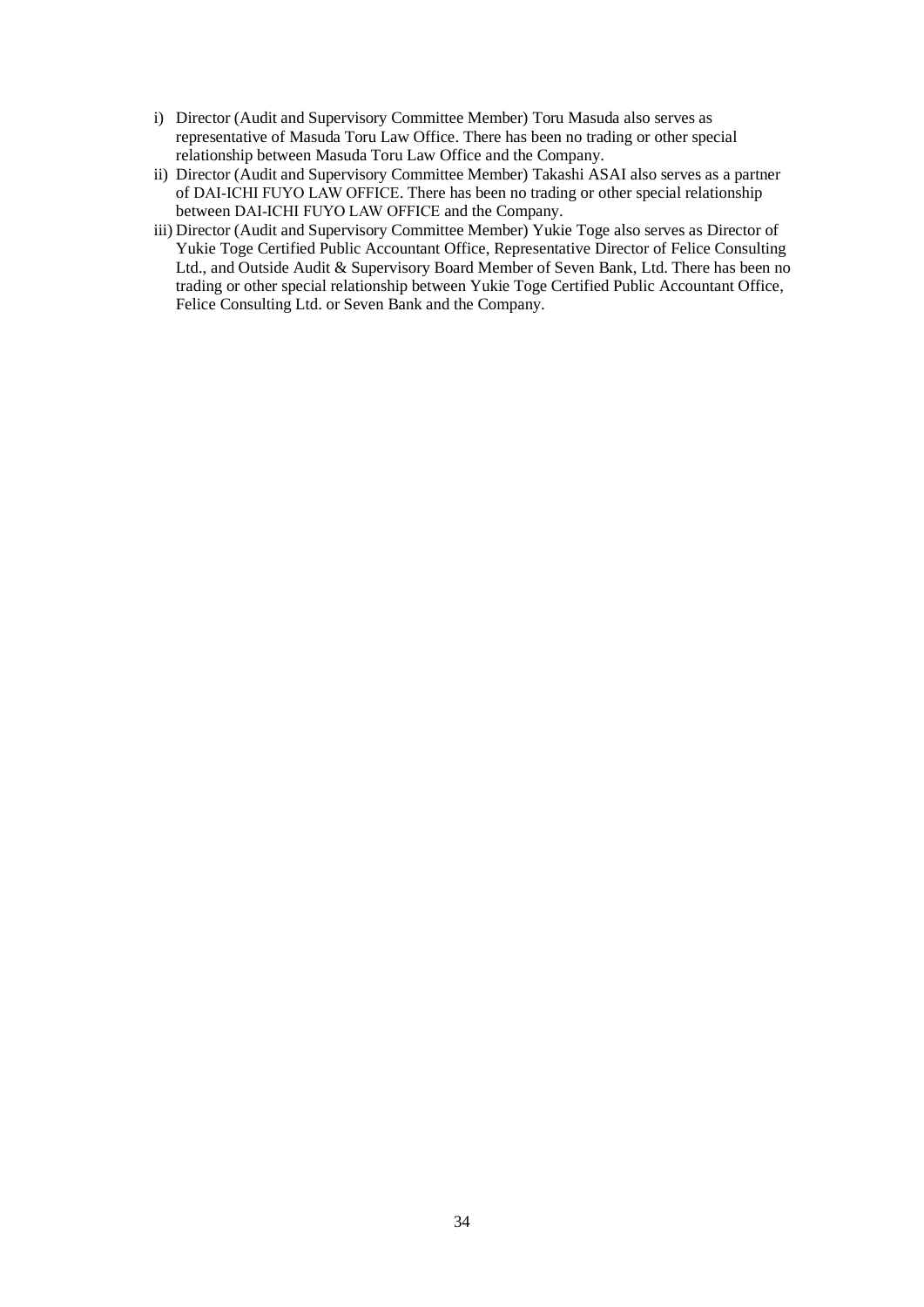2) Major Activities during the Fiscal Year under Review

|                              | Activities                                                                                                                             |
|------------------------------|----------------------------------------------------------------------------------------------------------------------------------------|
| Director                     | Attended all 25 meetings of the Board of Directors held during the                                                                     |
| Naoki MITARAI                | fiscal year under review. Based on his ample experience and deep                                                                       |
|                              | insight as a company executive over the years and from a position                                                                      |
|                              | independent of the Company's management, he provided advice and                                                                        |
|                              | made propositions to ensure the legality, adequacy and fairness of                                                                     |
|                              | decision making and business execution.                                                                                                |
| Director                     | Attended all 25 meetings of the Board of Directors held during the                                                                     |
| Kazuhiko TSUTSUMI            | fiscal year under review. Based on his ample experience and deep                                                                       |
|                              | insight on technology development as a Doctor of Engineering and                                                                       |
|                              | from a position independent of the Company's management, he                                                                            |
|                              | provided advice and made propositions to ensure the legality, adequacy                                                                 |
|                              | and fairness of decision making and business execution.                                                                                |
| Director                     | Attended all 25 meetings of the Board of Directors held during the                                                                     |
| Jody L. ONO                  | fiscal year under review. Based on her ample international experience                                                                  |
|                              | in the university education field and deep insight on human resources                                                                  |
|                              | development, etc. and from a position independent of the Company's                                                                     |
|                              | management, she provided advice and made propositions to ensure the                                                                    |
|                              | legality, adequacy and fairness of decision making and business                                                                        |
|                              | execution.                                                                                                                             |
| Director (Audit and          | Attended all 25 meetings of the Board of Directors held during the                                                                     |
| <b>Supervisory Committee</b> | fiscal year under review. Based on his ample experience and                                                                            |
| Member)                      |                                                                                                                                        |
| <b>Toru MASUDA</b>           | professional viewpoints on corporate legal affairs as an attorney and                                                                  |
|                              | from a position independent of the Company's management, he                                                                            |
|                              | provided advice and made propositions to ensure the legality, adequacy                                                                 |
|                              | and fairness of decision making and business execution. He also                                                                        |
|                              | attended all 12 meetings of the Audit and Supervisory Committee held<br>during the fiscal year under review. Based on his professional |
|                              | viewpoint, he provided insightful comments such as when offering                                                                       |
|                              | opinions on the audit results.                                                                                                         |
|                              |                                                                                                                                        |
| Director (Audit and          | Attended all 25 meetings of the Board of Directors held during the                                                                     |
| <b>Supervisory Committee</b> | fiscal year under review. Based on his ample experience and                                                                            |
| Member)<br>Takashi ASAI      | professional viewpoints on corporate legal affairs as an attorney and                                                                  |
|                              | from a position independent of the Company's management, he                                                                            |
|                              | provided advice and made propositions to ensure the legality, adequacy                                                                 |
|                              | and fairness of decision making and business execution. He also                                                                        |
|                              | attended all 12 meetings of the Audit and Supervisory Committee held                                                                   |
|                              | during the fiscal year under review. Based on his professional                                                                         |
|                              | viewpoint, he provided insightful comments such as when offering                                                                       |
|                              | opinions on the audit results.                                                                                                         |
| Director (Audit and          | Attended all 25 meetings of the Board of Directors held during the                                                                     |
| <b>Supervisory Committee</b> | fiscal year under review. Based on her ample experience and                                                                            |
| Member)                      | professional viewpoints as a certified public accountant and a                                                                         |
| Yukie TOGE                   | consultant in the field of accounting and system, and from a position                                                                  |
|                              | independent of the Company's management, she provided advice and                                                                       |
|                              | made propositions to ensure the legality, adequacy and fairness of                                                                     |
|                              | decision making and business execution. She also attended all 12                                                                       |
|                              | meetings of the Audit and Supervisory Committee held during the                                                                        |
|                              | fiscal year under review. Based on her professional viewpoint, she                                                                     |
|                              | provided insightful comments such as when offering opinions on the                                                                     |
|                              | audit results.                                                                                                                         |

(Note)In addition to the number of meetings of the Board of Directors stated above, there were 2 resolutions in writing that are considered as resolutions of the Board of Directors, pursuant to Article 370 of the Companies Act and Article 25 of the Company's Articles of Incorporation.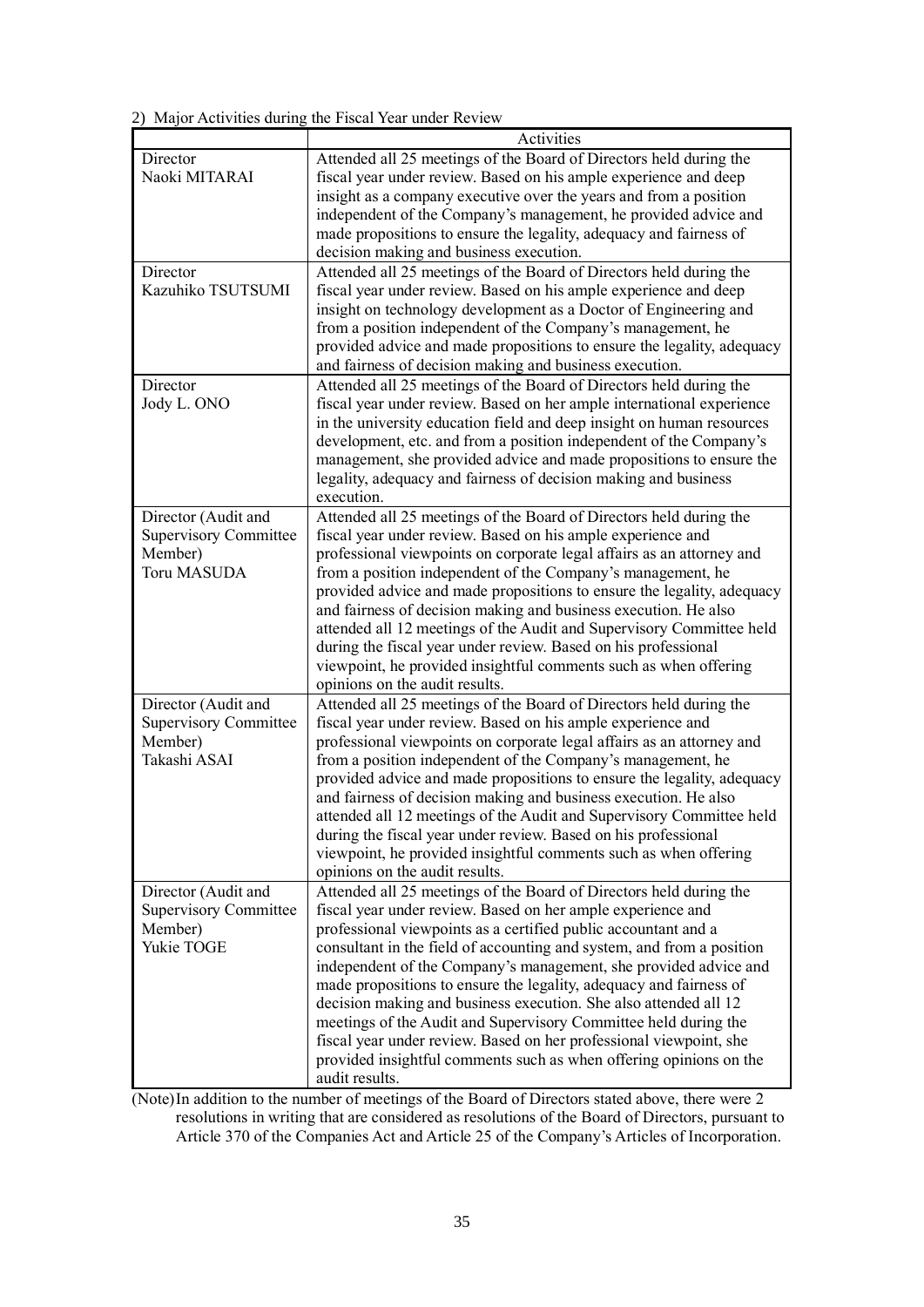# 3) Outline of Limited Liability Agreements

As per Article 427, Paragraph 1, of the Companies Act and the Company's Articles of Incorporation, the Company entered into an agreement with outside directors to limit their liabilities for damages as provided in Article 423, Paragraph 1, of the Companies Act. The limit of liabilities under the agreement shall be the amount set forth in the relevant laws and regulations.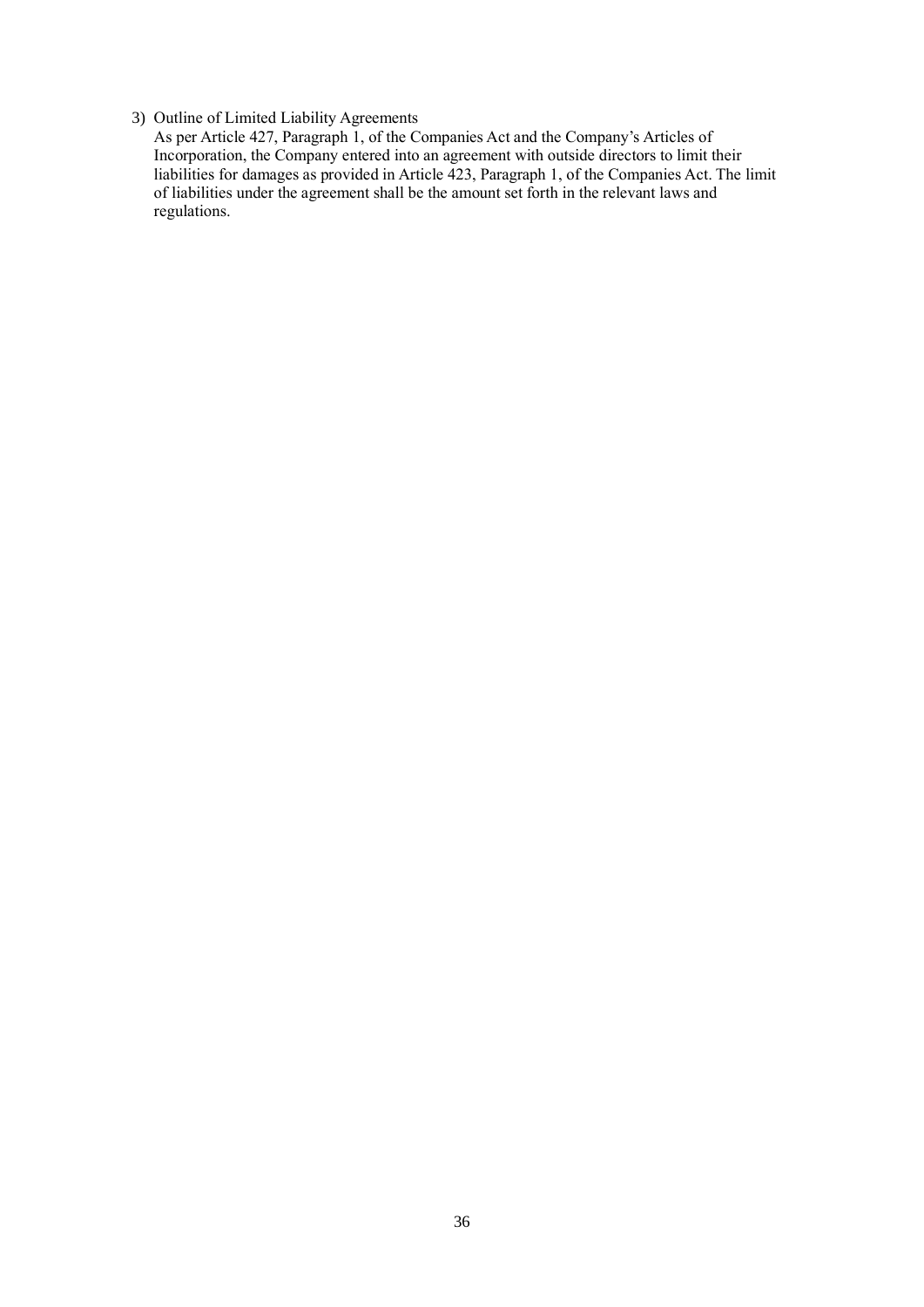### **Consolidated Balance Sheet**

(As of December 31, 2020)

|                                     |         |                                            | (Millions of yen) |
|-------------------------------------|---------|--------------------------------------------|-------------------|
| Item                                | Amount  | Item                                       | Amount            |
| (Assets)                            | 262,559 | (Liabilities)                              | 23,456            |
| <b>Current assets</b>               | 173,394 | <b>Current liabilities</b>                 | 18,193            |
| Cash and bank deposits              | 110,018 | Trade notes and accounts payable           | 6,486             |
| Trade notes and accounts receivable | 24.729  | Accrued income taxes                       | 1,934             |
| Short-term investments              | 1,500   | Accrued bonuses due to employees           | 233               |
| Merchandises and finished goods     | 22,249  | Accrued bonuses due to directors           | 176               |
| Work in process                     | 989     | Other current liabilities                  | 9,361             |
| Raw materials and supplies          | 9,280   | <b>Long-term liabilities</b>               | 5,262             |
| Other current assets                | 4,789   | Long-term loans payable                    | 380               |
| Allowance for doubtful accounts     | (163)   | Accrued benefits for stock payment         | 2.41              |
| <b>Fixed assets</b>                 | 89,164  | Liability for retirement benefits          | 2,051             |
| Property, plant and equipment       | 77,014  | Asset retirement obligations               | 27                |
| Buildings and structures            | 20,860  | Deferred tax liabilities-non-current       | 2,203             |
| Machinery, equipment and vehicles   | 31,515  | Other long-term liabilities-non-current    | 357               |
| Tools, furniture and fixture        | 4,031   | (Net assets)                               | 239,103           |
| Land                                | 6,589   | Shareholders' equity                       | 246,499           |
| Construction in progress            | 14,016  | <b>Common stock</b>                        | 20,704            |
| <b>Intangible assets</b>            | 1,065   | Additional paid-in capital                 | 20,419            |
| <b>Investments and other assets</b> | 11,085  | <b>Retained earnings</b>                   | 216,929           |
| Investment securities               | 9,254   | <b>Treasury stock</b>                      | (11, 555)         |
| Deferred tax assets-non-current     | 578     | Accumulated other comprehensive income     | (7, 487)          |
| Other investments and other assets  | 1,658   | Net unrealized holding gains on securities | 1,985             |
| Allowance for doubtful accounts     | (405)   | Foreign currency translation adjustments   | (8,928)           |
|                                     |         | Retirement benefits liability adjustments  | (545)             |
|                                     |         | <b>Subscription rights to shares</b>       | 91                |
| <b>Total assets</b>                 | 262,559 | <b>Total liabilities and net assets</b>    | 262,559           |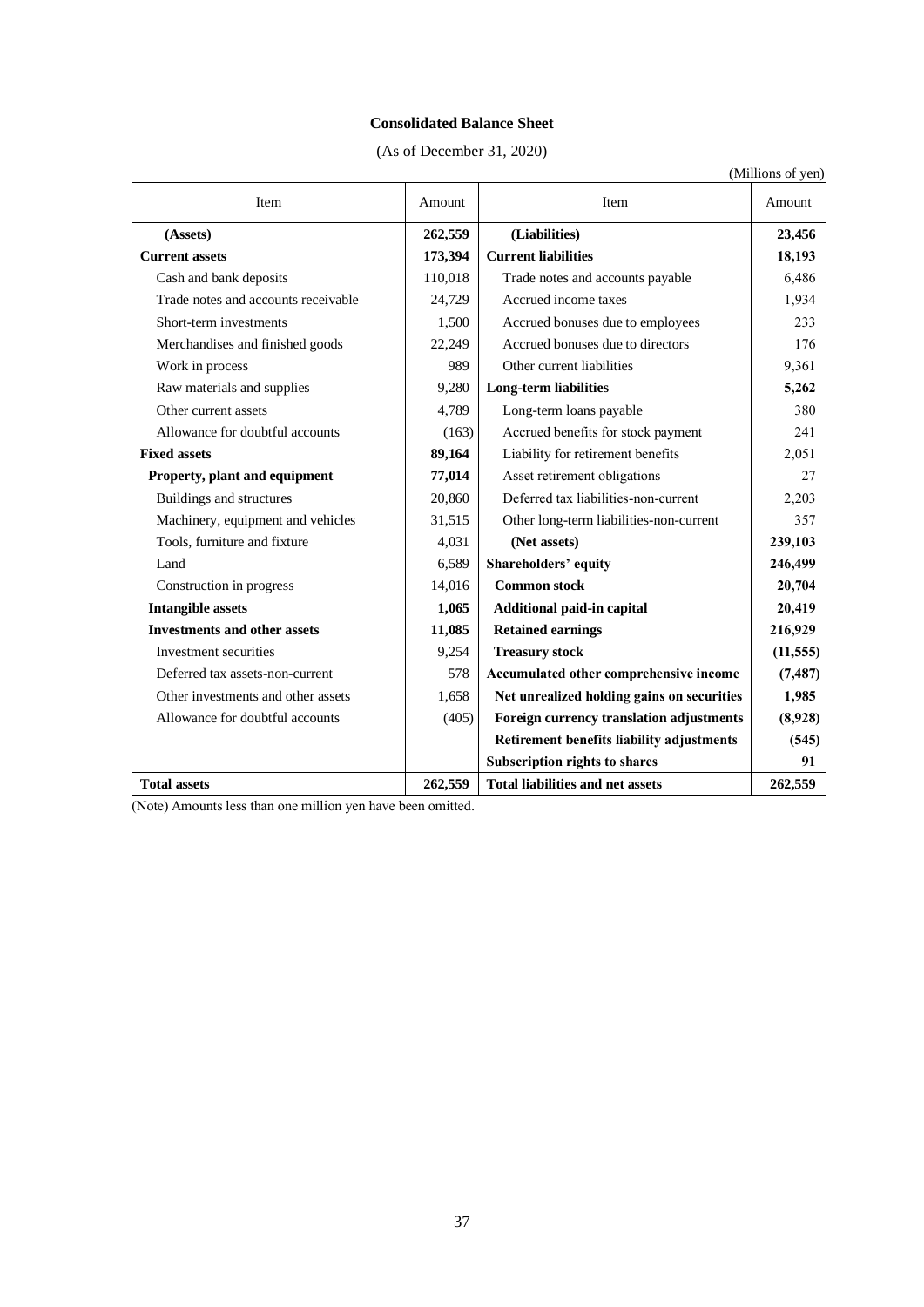### **Consolidated Statement of Income**

(For the year ended December 31, 2020)

|                                                 |        | (Millions of yen) |
|-------------------------------------------------|--------|-------------------|
| Item                                            | Amount |                   |
| <b>Net sales</b>                                |        | 116,432           |
| <b>Cost of sales</b>                            |        | 81,576            |
| <b>Gross profit</b>                             |        | 34,856            |
| Selling, general and administrative expenses    |        | 21,955            |
| <b>Operating income</b>                         |        | 12,900            |
| Non-operating income                            |        |                   |
| Interest income                                 | 695    |                   |
| Dividend income                                 | 244    |                   |
| Gain on sale of raw material scrap              | 1,128  |                   |
| Other                                           | 577    | 2.645             |
| Non-operating expenses                          |        |                   |
| Stock-related expenses                          | 138    |                   |
| Foreign exchange losses                         | 1,371  |                   |
| Non-deductible consumption tax                  | 28     |                   |
| Soil cleanup expenses                           | 429    |                   |
| Other                                           | 902    | 2,870             |
| <b>Ordinary</b> income                          |        | 12,675            |
| <b>Extraordinary income</b>                     |        |                   |
| Gain on disposal of fixed assets                | 9      |                   |
| Gain on sales of investment securities          | 2,382  |                   |
| Gain on reversal of share acquisition rights    | 7      | 2.400             |
| <b>Extraordinary loss</b>                       |        |                   |
| Loss on disposal of fixed assets                | 322    |                   |
| Extraordinary retirement expenses               | 151    |                   |
| Loss from closure of a manufacturing subsidiary | 449    |                   |
| Loss related to infectious disease              | 251    | 1,175             |
| <b>Profit before income taxes</b>               |        | 13,901            |
| <b>Income taxes</b>                             |        |                   |
| Current                                         | 4,964  |                   |
| Deferred                                        | (50)   | 4,913             |
| Profit                                          |        | 8,987             |
| <b>Profit attributable to owners of parent</b>  |        | 8,987             |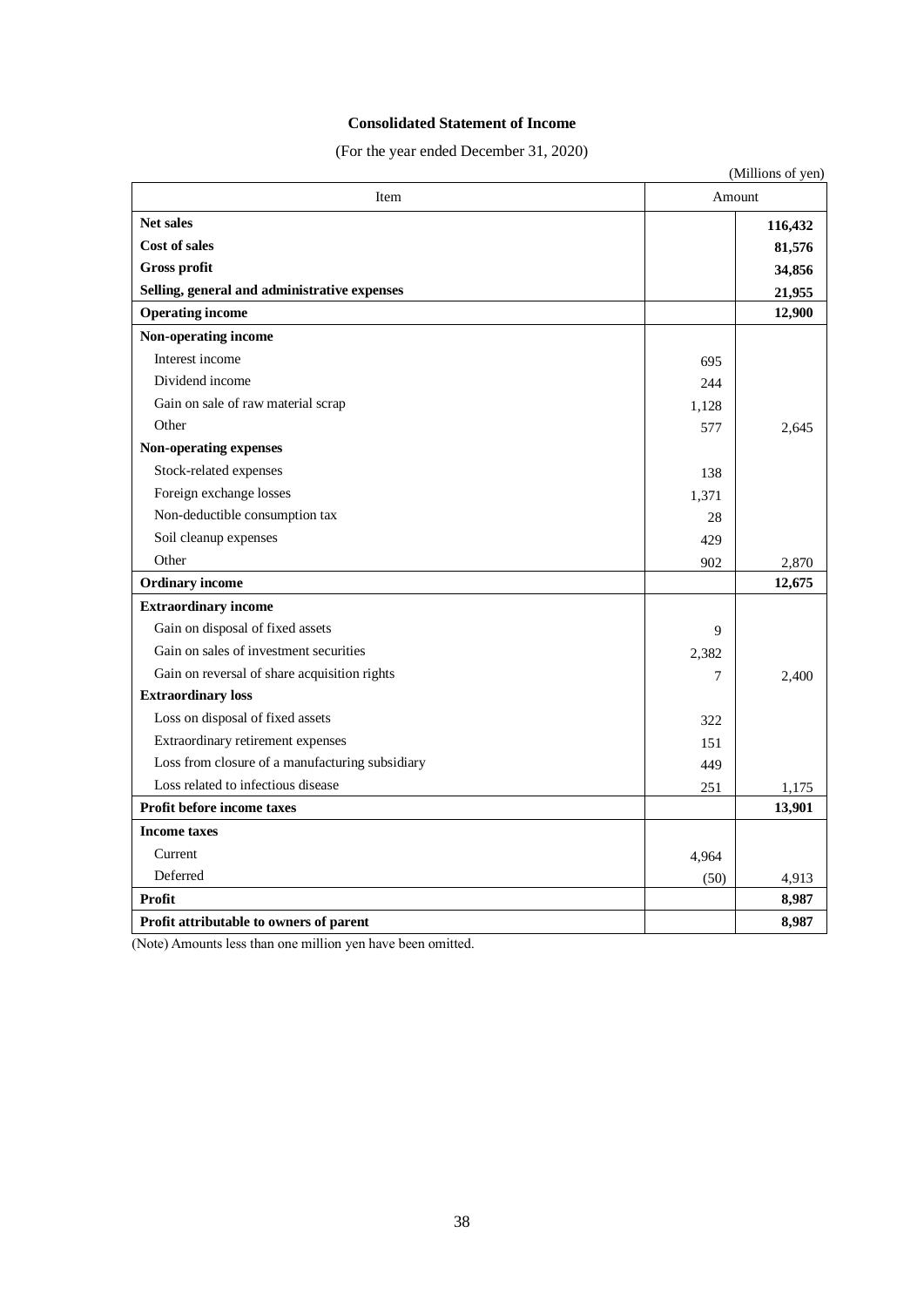# **Consolidated Statement of Changes in Net Assets**

(For the year ended December 31, 2020)

|                                                                                           | Shareholders' equity |                               |                   |                |                               |
|-------------------------------------------------------------------------------------------|----------------------|-------------------------------|-------------------|----------------|-------------------------------|
|                                                                                           | Common stock         | Additional paid-in<br>capital | Retained earnings | Treasury stock | Total shareholders'<br>equity |
| Beginning balance                                                                         | 20,704               | 20,419                        | 216,974           | (10,014)       | 248,084                       |
| Changes of items during the<br>period                                                     |                      |                               |                   |                |                               |
| Cash dividend (Note: 1)                                                                   |                      |                               | (4,538)           |                | (4,538)                       |
| Cash dividend<br>(Interim dividends)                                                      |                      |                               | (4, 472)          |                | (4, 472)                      |
| Profit attributable to<br>owners of parent                                                |                      |                               | 8,987             |                | 8,987                         |
| Purchase of treasury stock                                                                |                      |                               |                   | (1,941)        | (1,941)                       |
| Disposal of treasury stock                                                                |                      |                               | (21)              | 400            | 379                           |
| Increase in retained<br>earnings due to the merger<br>with non-consolidated<br>subsidiary |                      |                               |                   |                |                               |
| Net changes of items other<br>than shareholders' equity                                   |                      |                               |                   |                |                               |
| Total changes of items<br>during the period                                               |                      |                               | (44)              | (1,540)        | (1, 585)                      |
| Ending balance                                                                            | 20,704               | 20,419                        | 216,929           | (11, 555)      | 246,499                       |

(Millions of yen)

|                                                                                           |                                                            | Accumulated other comprehensive income      |                                                   |                                                    |                                                          |                                     |                     |
|-------------------------------------------------------------------------------------------|------------------------------------------------------------|---------------------------------------------|---------------------------------------------------|----------------------------------------------------|----------------------------------------------------------|-------------------------------------|---------------------|
|                                                                                           | <b>Net</b><br>unrealized<br>holding gains<br>on securities | Deferred<br>gains or<br>losses on<br>hedges | Foreign<br>currency<br>translation<br>adjustments | Retirement<br>benefits<br>liability<br>adjustments | Total<br>accumulated<br>other<br>comprehensive<br>income | Subscription<br>rights to<br>shares | Total net<br>assets |
| Beginning balance                                                                         | 3,456                                                      | (2)                                         | (5,777)                                           | (712)                                              | (3,035)                                                  | 124                                 | 245,172             |
| Changes of items during the<br>period                                                     |                                                            |                                             |                                                   |                                                    |                                                          |                                     |                     |
| Cash dividend (Note: 1)                                                                   |                                                            |                                             |                                                   |                                                    |                                                          |                                     | (4,538)             |
| Cash dividend<br>(Interim dividends)                                                      |                                                            |                                             |                                                   |                                                    |                                                          |                                     | (4, 472)            |
| Profit attributable to<br>owners of parent                                                |                                                            |                                             |                                                   |                                                    |                                                          |                                     | 8,987               |
| Purchase of treasury stock                                                                |                                                            |                                             |                                                   |                                                    |                                                          |                                     | (1,941)             |
| Disposal of treasury stock                                                                |                                                            |                                             |                                                   |                                                    |                                                          |                                     | 379                 |
| Increase in retained<br>earnings due to the merger<br>with non-consolidated<br>subsidiary |                                                            |                                             |                                                   |                                                    |                                                          |                                     |                     |
| Net changes of items other<br>than shareholders' equity                                   | (1,470)                                                    | 2                                           | (3,150)                                           | 167                                                | (4, 452)                                                 | (32)                                | (4, 484)            |
| Total changes of items<br>during the period                                               | (1,470)                                                    | 2                                           | (3,150)                                           | 167                                                | (4, 452)                                                 | (32)                                | (6,069)             |
| Ending balance                                                                            | 1,985                                                      |                                             | (8,928)                                           | (545)                                              | (7, 487)                                                 | 91                                  | 239,103             |

(Notes)

1. The dividends were paid as appropriations of retained earnings based on a resolution at the 79th ordinary general meeting of shareholders held on March 27, 2020.

2. Amounts less than one million yen have been omitted.

(Millions of yen)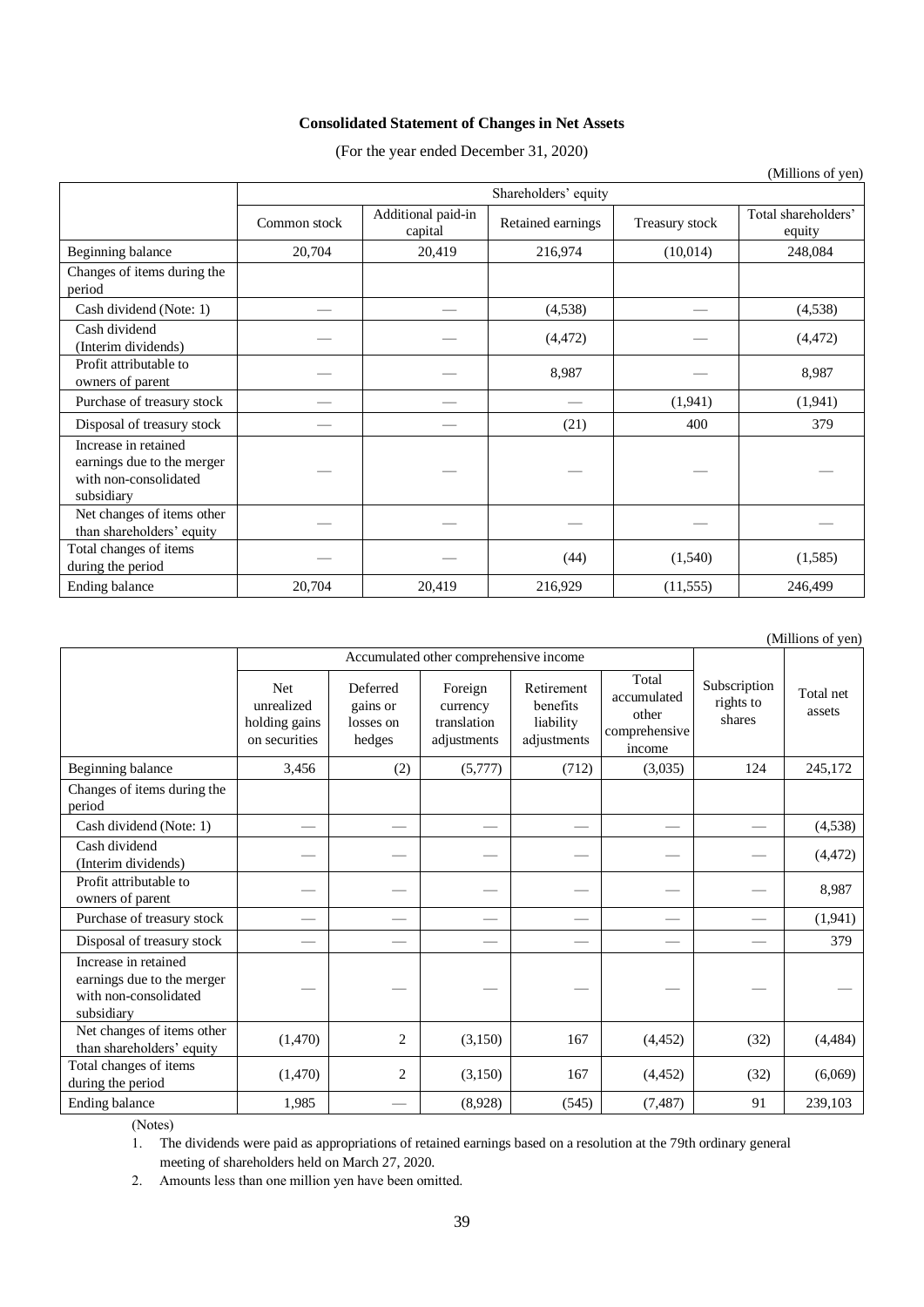### <Reference>

# **Consolidated Statement of Comprehensive Income**

(For the year ended December 31, 2020)

|                                                                | (Millions of yen) |
|----------------------------------------------------------------|-------------------|
| Item                                                           | Amount            |
| Profit                                                         | 8,987             |
| Other comprehensive income                                     |                   |
| Net unrealized holding gains (losses) on securities            | (1,470)           |
| Deferred gains or losses on hedges                             |                   |
| Foreign currency translation adjustments                       | (3,150)           |
| Retirement benefits liability adjustments                      | 167               |
| Total other comprehensive income                               | (4, 452)          |
| Comprehensive income                                           | 4,535             |
| Comprehensive income attributable to                           |                   |
| Comprehensive income attributable to owners of parent          | 4,535             |
| Comprehensive income attributable to non-controlling interests |                   |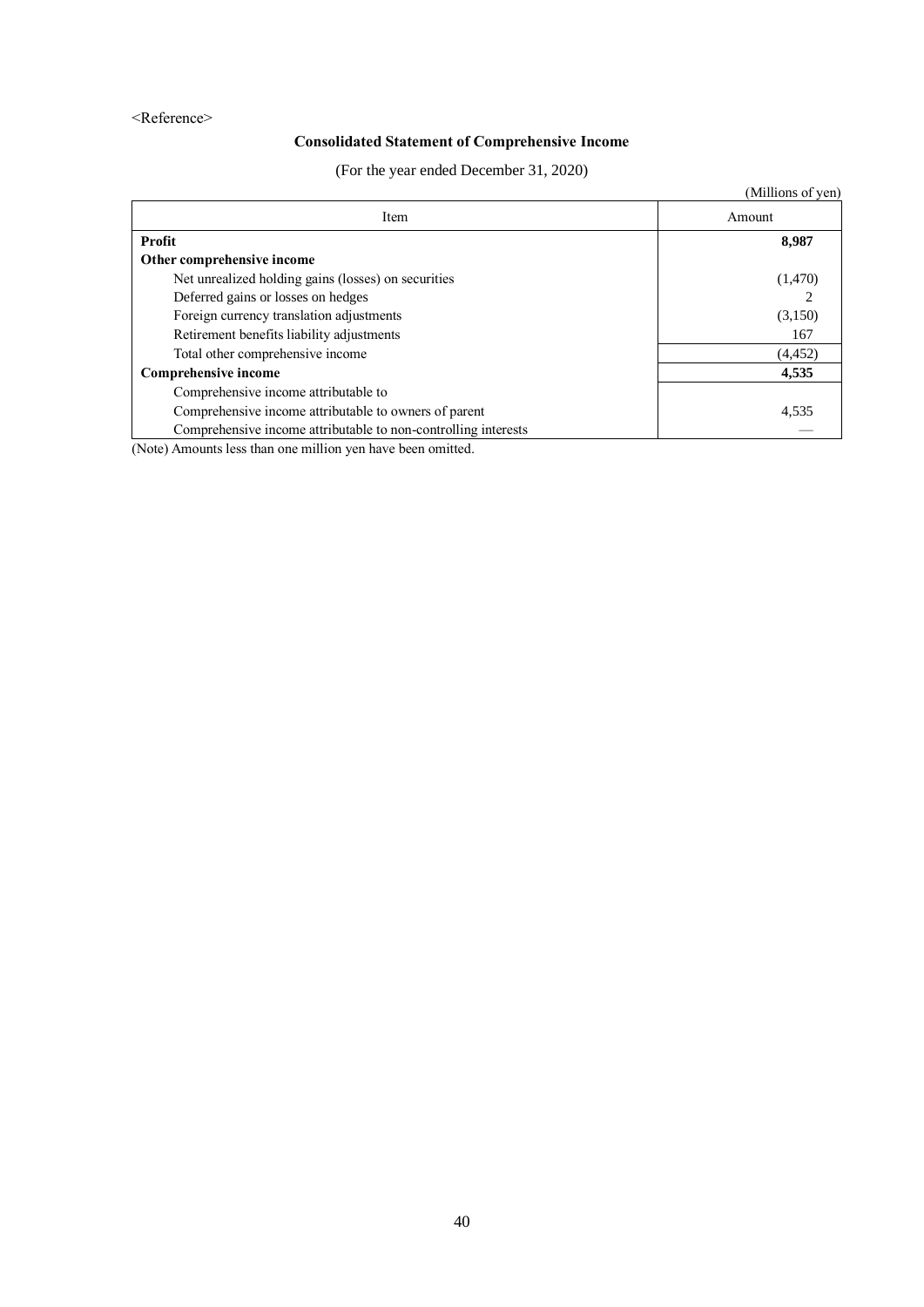#### <Reference>

# **Consolidated Statement of Cash Flows**

(For the year ended December 31, 2020)

|                                                              | (Millions of yen) |
|--------------------------------------------------------------|-------------------|
| Item                                                         | Amount            |
| <b>Cash flows from operating activities</b>                  |                   |
| Profit before income taxes                                   | 13,901            |
| Depreciation and amortization                                | 8,939             |
| Increase (Decrease) in liability for retirement benefits     | 154               |
| Interest and dividends income                                | (939)             |
| Foreign exchange losses (gains)                              | 3,217             |
| Loss (Gain) on sales of investment securities                | (2, 382)          |
| Loss (Gain) on disposal of fixed assets                      | 313               |
| Decrease (Increase) in trade notes and accounts receivable   | (2,714)           |
| Decrease (Increase) in inventories                           | 728               |
| Increase (Decrease) in trade notes and accounts payable      | 379               |
| Gain on reversal of share acquisition rights                 | (7)               |
| Other, net                                                   | 1,075             |
| Sub total                                                    | 22,664            |
| Interest and dividends received                              | 970               |
| Income taxes paid                                            | (4,893)           |
| Net cash provided by operating activities                    | 18,741            |
| <b>Cash flows from investing activities</b>                  |                   |
| Increase of time deposits                                    | (314)             |
| Proceeds from sales of short-term investments                | 800               |
| Purchase of fixed assets                                     | (7,736)           |
| Proceeds from sales of fixed assets                          | 48                |
| Purchase of investment securities                            | (500)             |
| Proceeds from sales of investment securities                 | 2,757             |
| Other, net                                                   | (358)             |
| Net cash used in investing activities                        | (5,304)           |
| <b>Cash flows from financing activities</b>                  |                   |
| Repayment of long-term loans payable                         | (254)             |
| Cash dividends paid                                          | (9,011)           |
| Purchase of treasury stock                                   | (1,927)           |
| Proceeds from sales of treasury stock                        | 240               |
| Net cash used in financing activities                        | (10, 952)         |
| Effect of exchange rate changes on cash and cash equivalents | (3,156)           |
| Net increase (decrease) in cash and cash equivalents         | (672)             |
| Cash and cash equivalents at beginning of period             | 110,863           |
| Cash and cash equivalents at end of period                   | 110,190           |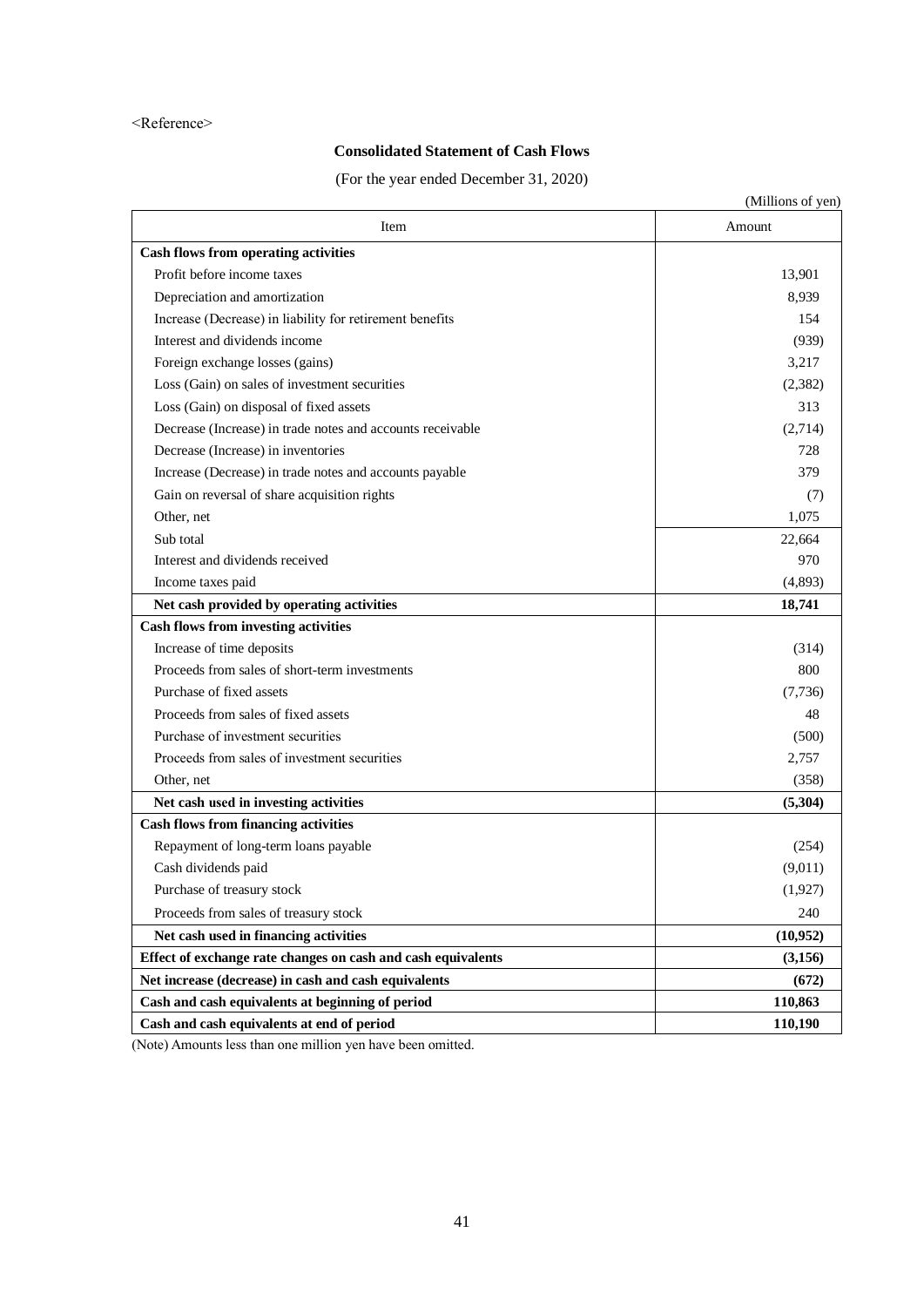### **Non-Consolidated Balance Sheet**

(As of December 31, 2020)

|                                                                |                |                                                    | (Millions of yen) |
|----------------------------------------------------------------|----------------|----------------------------------------------------|-------------------|
| Item                                                           | Amount         | Item                                               | Amount            |
| (Assets)                                                       | 170,438        | (Liabilities)                                      | 12,880            |
| <b>Current assets</b>                                          | 76,877         | <b>Current liabilities</b>                         | 10,871            |
| Cash and bank deposits                                         | 39,767         | Accounts payable                                   | 7,323             |
| Trade notes receivable                                         | 184            | Accounts payable-other                             | 1,164             |
| Accounts receivable                                            | 29,764         | Accrued expenses                                   | 494               |
| Short-term investments                                         | 1,500          | Accrued income taxes                               | 1,148             |
| Merchandises and finished goods                                | 1,696          | Accrued bonuses due to employees                   | 233               |
| Work in process                                                | 29             | Accrued bonuses due to directors                   | 158               |
| Raw materials and supplies                                     | 1,074          | Other current liabilities                          | 348               |
| Other current assets                                           | 2,859          | <b>Long-term liabilities</b>                       | 2,008             |
| <b>Fixed assets</b>                                            | 93,561         | Long-term loans payable                            | 380               |
| Property, plant and equipment                                  | 14,585         | Accrued benefits for stock payment                 | 241               |
| <b>Buildings</b>                                               | 7,229          | Allowance for retirement benefits for<br>employees | 881               |
| <b>Structures</b>                                              | 519            | Asset retirement obligations                       | 27                |
| Machinery and equipment                                        | 296            | Deferred tax liabilities-non-current               | 344               |
| Vehicles                                                       | $\mathfrak{D}$ | Other long-term liabilities-non-current            | 133               |
| Tools, furniture and fixture                                   | 485            | (Net assets)                                       | 157,558           |
| Land                                                           | 5,991          | <b>Shareholders' equity</b>                        | 155,480           |
| Construction in progress                                       | 60             | <b>Common stock</b>                                | 20,704            |
| <b>Intangible assets</b>                                       | 572            | Additional paid-in capital                         | 20,419            |
| Software                                                       | 472            | Legal capital surplus                              | 20,419            |
| Software in progress                                           | 95             | <b>Retained earnings</b>                           | 125,911           |
| Other intangible assets                                        | $\overline{4}$ | Legal retained earnings                            | 3,819             |
| <b>Investments and other assets</b>                            | 78,402         | Other legal retained earnings                      | 122,092           |
| Investment securities                                          | 9,184          | Reserve for the reduction of fixed assets          | 88                |
| Stocks of subsidiaries and affiliates                          | 16,096         | General reserve                                    | 170,119           |
| Investments in capital of subsidiaries and<br>affiliates       | 44,177         | Retained earnings carried forward                  | (48, 116)         |
| Long-term loans receivable from<br>subsidiaries and affiliates | 8,797          | <b>Treasury stock</b>                              | (11, 555)         |
| Other investments and other assets                             | 180            | <b>Revaluation/translation adjustments</b>         | 1,985             |
| Allowance for doubtful accounts                                | (33)           | Net unrealized holding gains on securities         | 1,985             |
|                                                                |                | <b>Subscription rights to shares</b>               | 91                |
| <b>Total assets</b>                                            | 170.438        | <b>Total liabilities and net assets</b>            | 170.438           |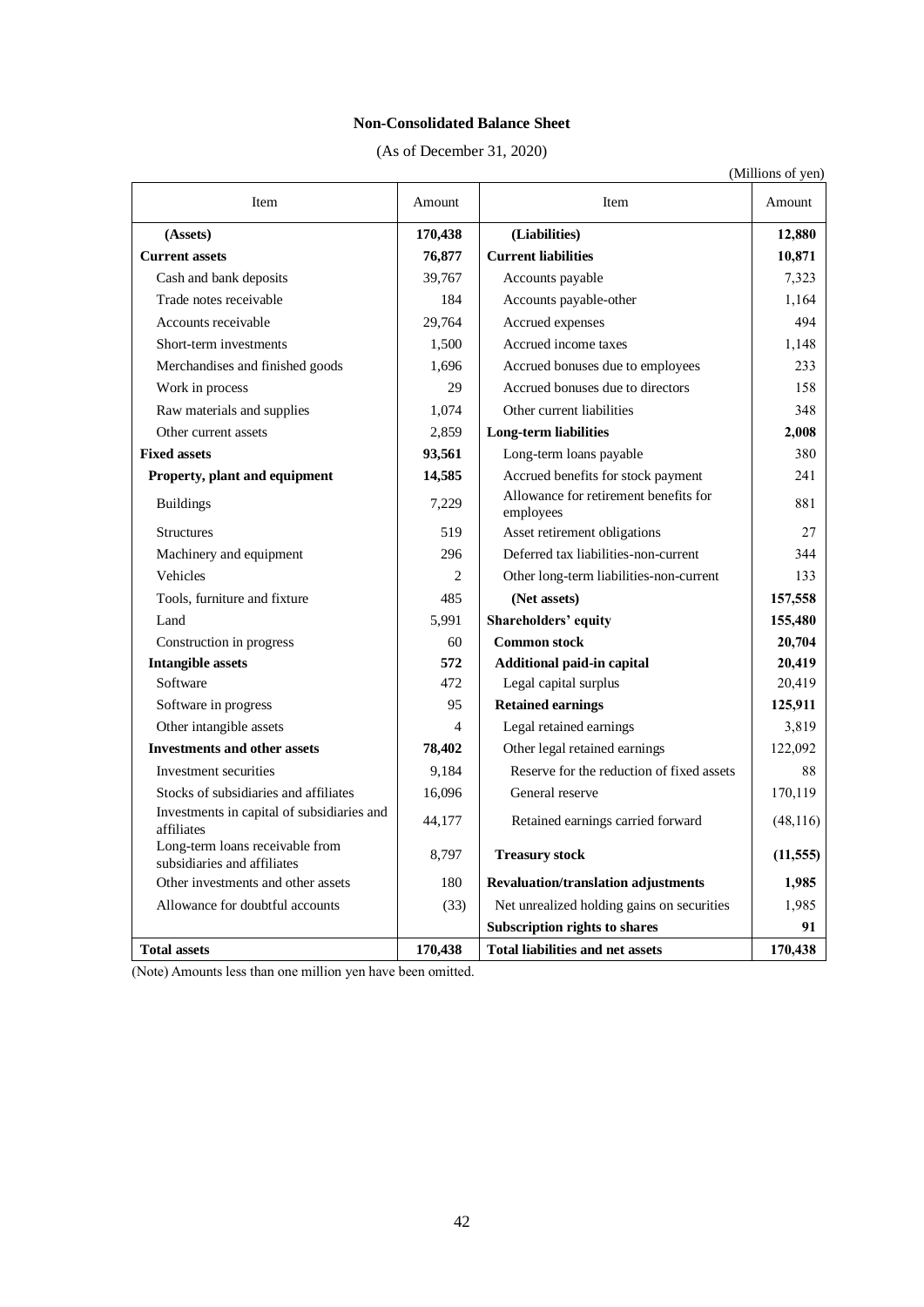### **Non-Consolidated Statement of Income**

(For the year ended December 31, 2020)

|                                              |       | (Millions of yen) |
|----------------------------------------------|-------|-------------------|
| Item                                         |       | Amount            |
| <b>Net sales</b>                             |       | 79,623            |
| Cost of sales                                |       | 60,472            |
| <b>Gross profit</b>                          |       | 19,150            |
| Selling, general and administrative expenses |       | 14,981            |
| <b>Operating income</b>                      |       | 4,169             |
| Non-operating income                         |       |                   |
| Interest income                              | 246   |                   |
| Interest on short-term investments           | 2     |                   |
| Dividend income                              | 9,705 |                   |
| Foreign exchange gains                       | 51    |                   |
| Other                                        | 198   | 10,203            |
| Non-operating expenses                       |       |                   |
| Stock-related expenses                       | 138   |                   |
| Other                                        | 43    | 182               |
| <b>Ordinary</b> income                       |       | 14,190            |
| <b>Extraordinary income</b>                  |       |                   |
| Gain on sales of investment securities       | 2,382 |                   |
| Gain on reversal of share acquisition rights | 7     | 2,390             |
| <b>Extraordinary loss</b>                    |       |                   |
| Loss on disposal of fixed assets             | 3     | 3                 |
| Profit before income taxes                   |       | 16,577            |
| <b>Income taxes</b>                          |       |                   |
| Current                                      | 2,344 |                   |
| Deferred                                     | (89)  | 2.255             |
| Profit                                       |       | 14,322            |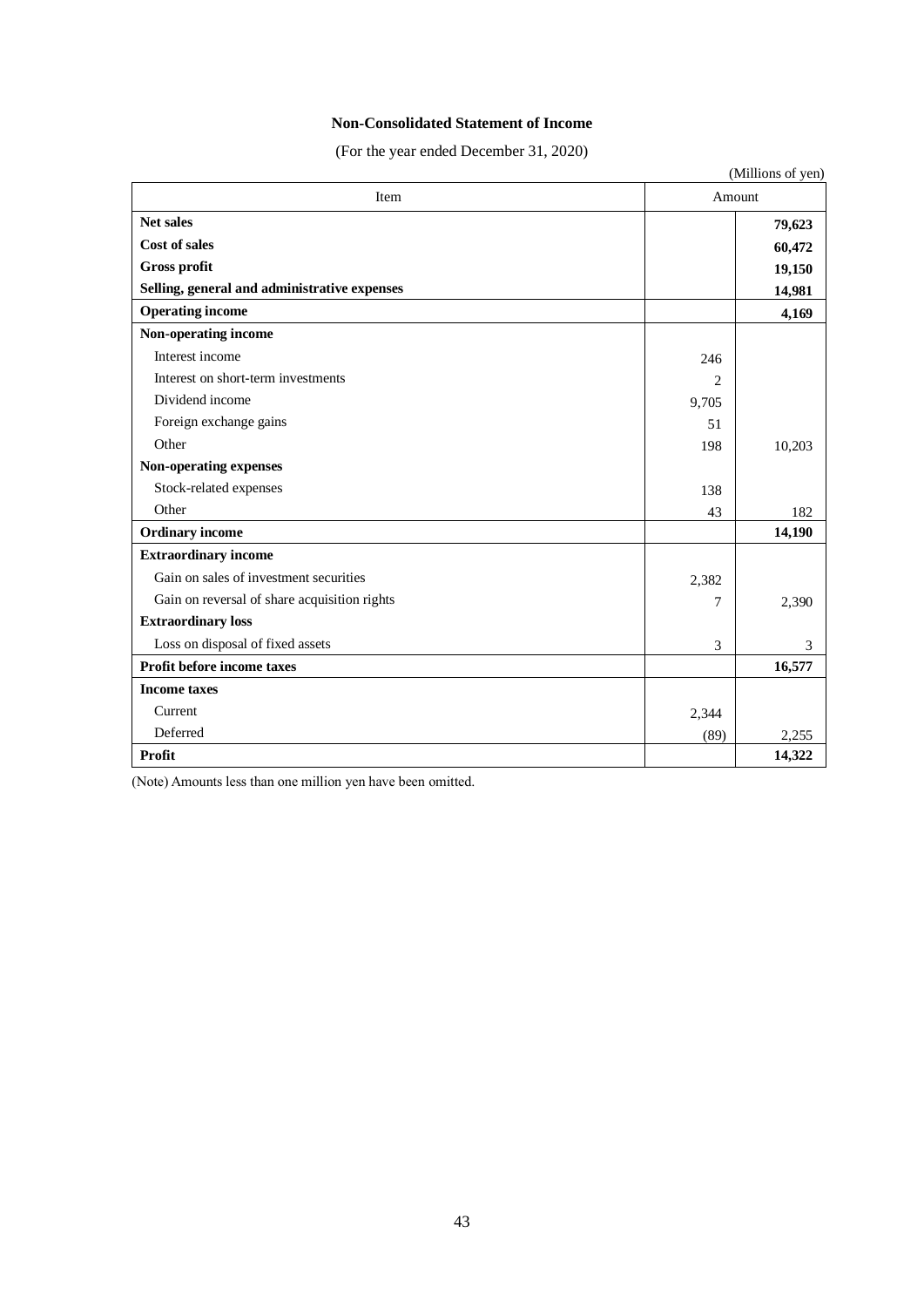# **Non-Consolidated Statement of Changes in Net Assets**

(For the year ended December 31, 2020)

|                                                          |                      |                            |                  | (Millions of yen) |  |  |
|----------------------------------------------------------|----------------------|----------------------------|------------------|-------------------|--|--|
|                                                          | Shareholders' equity |                            |                  |                   |  |  |
|                                                          |                      | Additional paid-in capital |                  | Retained earnings |  |  |
|                                                          | Common stock         | Legal capital              | Total additional | Legal retained    |  |  |
|                                                          |                      | surplus                    | paid-in capital  | earnings          |  |  |
| Beginning balance                                        | 20,704               | 20,419                     | 20,419           | 3,819             |  |  |
| Changes of items during the period                       |                      |                            |                  |                   |  |  |
| Cash dividend (Note: 1)                                  |                      |                            |                  |                   |  |  |
| Cash dividend<br>(Interim dividends)                     |                      |                            |                  |                   |  |  |
| Profit                                                   |                      |                            |                  |                   |  |  |
| Purchase of treasury stock                               |                      |                            |                  |                   |  |  |
| Disposal of treasury stock                               |                      |                            |                  |                   |  |  |
| Reversal of reserve for the<br>reduction of fixed assets |                      |                            |                  |                   |  |  |
| Net changes of items other than<br>shareholders' equity  |                      |                            |                  |                   |  |  |
| Total changes of items during the<br>period              |                      |                            |                  |                   |  |  |
| Ending balance                                           | 20,704               | 20,419                     | 20,419           | 3,819             |  |  |

(Millions of yen)

|                                                          | Shareholders' equity                            |                 |                                      |                            |  |  |
|----------------------------------------------------------|-------------------------------------------------|-----------------|--------------------------------------|----------------------------|--|--|
|                                                          | Retained earnings                               |                 |                                      |                            |  |  |
|                                                          | Other legal retained earnings                   |                 |                                      |                            |  |  |
|                                                          | Reserve for the<br>reduction of<br>fixed assets | General reserve | Retained earnings<br>carried forward | Total retained<br>earnings |  |  |
| Beginning balance                                        | 120                                             | 170,119         | (53, 438)                            | 120,621                    |  |  |
| Changes of items during the period                       |                                                 |                 |                                      |                            |  |  |
| Cash dividend (Note: 1)                                  |                                                 |                 | (4,538)                              | (4,538)                    |  |  |
| Cash dividend<br>(Interim dividends)                     |                                                 |                 | (4, 472)                             | (4, 472)                   |  |  |
| Profit                                                   |                                                 |                 | 14,322                               | 14,322                     |  |  |
| Purchase of treasury stock                               |                                                 |                 |                                      |                            |  |  |
| Disposal of treasury stock                               |                                                 |                 | (21)                                 | (21)                       |  |  |
| Reversal of reserve for the<br>reduction of fixed assets | (31)                                            |                 | 31                                   |                            |  |  |
| Net changes of items other than<br>shareholders' equity  |                                                 |                 |                                      |                            |  |  |
| Total changes of items during the<br>period              | (31)                                            |                 | 5,321                                | 5,290                      |  |  |
| Ending balance                                           | 88                                              | 170,119         | (48, 116)                            | 125,911                    |  |  |